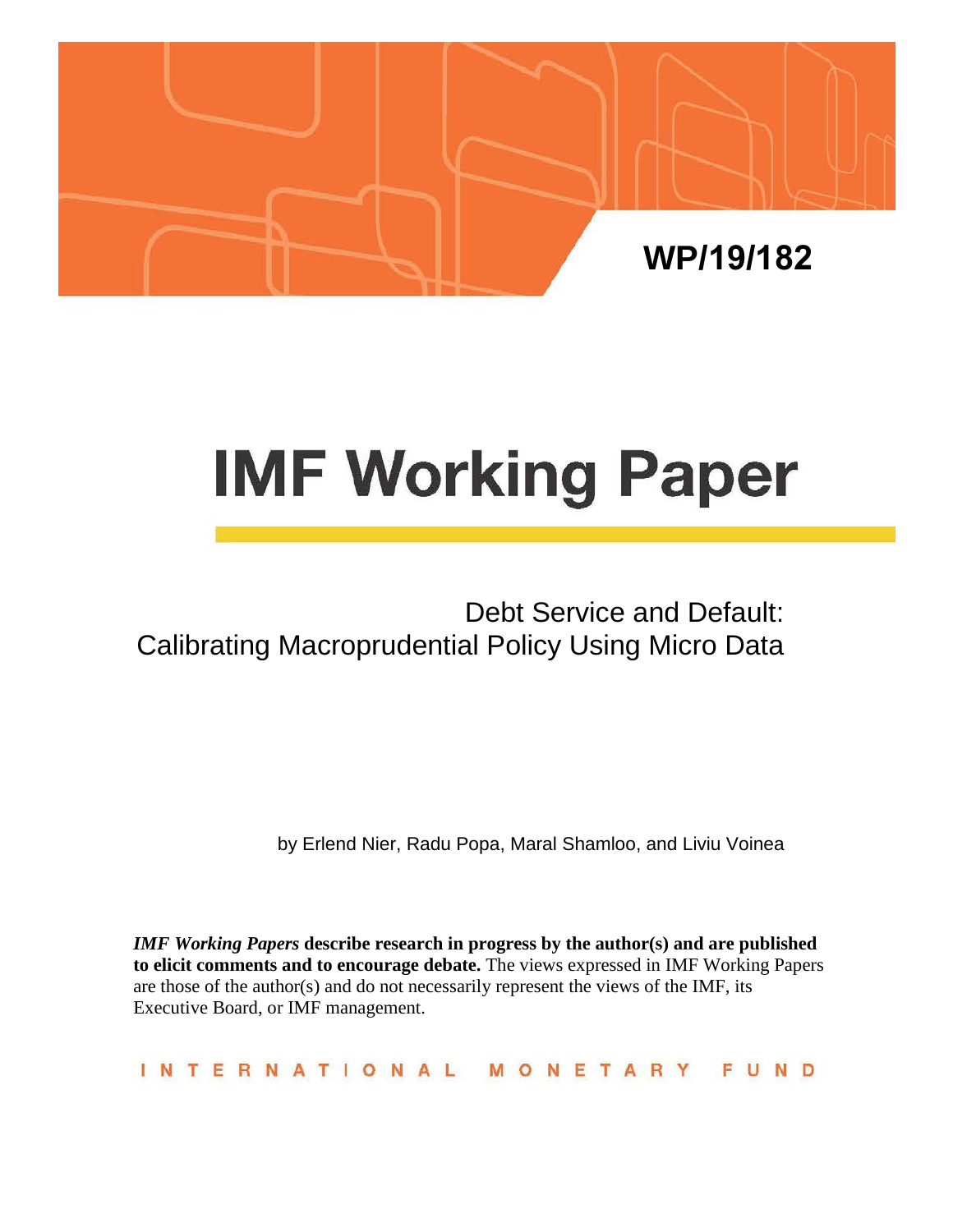© 2019 International Monetary Fund WP/19/182

#### **IMF Working Paper**

#### Monetary and Capital Markets Department

#### **Debt Service and Default: Calibrating Macroprudential Policy Using Micro Data[1](#page-1-0)**

#### **Prepared by Erlend Nier, Radu Popa, Maral Shamloo and Liviu Voinea**

Authorized for distribution by Gaston Gelos

August 2019

*IMF Working Papers* **describe research in progress by the author(s) and are published to elicit comments and to encourage debate.** The views expressed in IMF Working Papers are those of the author(s) and do not necessarily represent the views of the IMF, its Executive Board, or IMF management.

#### **Abstract**

We provide empirical evidence to support the calibration of a limit on household indebtedness levels, in the form of a cap on the debt-service-to-income (DSTI) ratio, in order to reduce the probability of borrower defaults in Romania. The analysis establishes two findings that are new to the literature. First, we show that the relationship between DSTI and probability of default is non-linear, with probability of default responding to increases in DSTI only after a certain threshold. Second, we establish that consumer loan defaults occur at lower levels of DSTI compared to mortgages. Our results support the recent regulation adopted by the National Bank of Romania, limiting the household DSTI at origination to 40 percent for new mortgages and consumer loans. Our counterfactual analysis indicates that had the limit been in place for all the loans in our sample, the probability of default (PD) would have been lower by 23 percent.

JEL Classification Numbers: E51, E58. G21, G28

Keywords: Macroprudential policy, Household credit, Romania

Authors' E-Mail Addresses: ENier@imf.org, Radu.Popa@bnro.ro, MShamloo@imf.org, Liviu.Voinea@bnro.ro

<span id="page-1-0"></span> $<sup>1</sup>$  The views expressed here are those of the authors and do not necessarily represent the views of the IMF, its</sup> Executive Board, or IMF management, or of the National Bank of Romania. We are grateful to Florian Neagu and colleagues from the Financial Stability Department of the National Bank of Romania, and to the participants at the joint NBR-IMF Financial Stability Seminar held in Sinaia, on November 15th, 2018. This paper is the culmination of an analysis originally conducted jointly by IMF and NBR staff in the context of Romania Financial Sector Assessment Program (FSAP) 2018.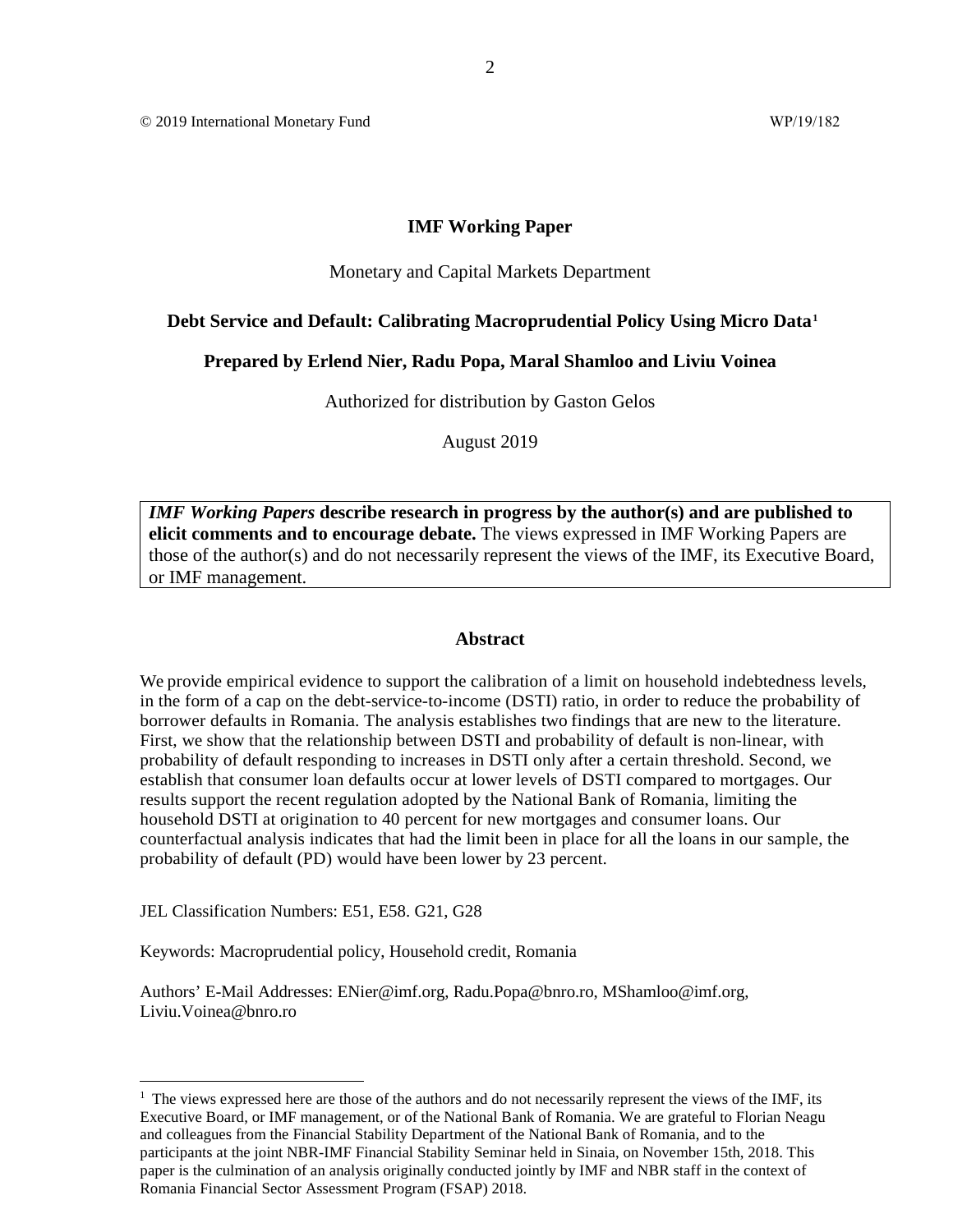| <b>Tables</b>                                                                 |  |
|-------------------------------------------------------------------------------|--|
|                                                                               |  |
|                                                                               |  |
|                                                                               |  |
|                                                                               |  |
|                                                                               |  |
|                                                                               |  |
|                                                                               |  |
| 8. Mortgage Model – Marginal Effects: including debtors with multiple loans30 |  |
|                                                                               |  |
|                                                                               |  |
|                                                                               |  |
|                                                                               |  |
|                                                                               |  |
|                                                                               |  |
|                                                                               |  |
|                                                                               |  |

# Figures

| 4. Marginal Impact of DSTI on Probability of Default (PD): Mortgages 41      |  |
|------------------------------------------------------------------------------|--|
| 5. Marginal Impact of DSTI on Probability of Default (PD): Consumer Loans 42 |  |
|                                                                              |  |

Page

Contents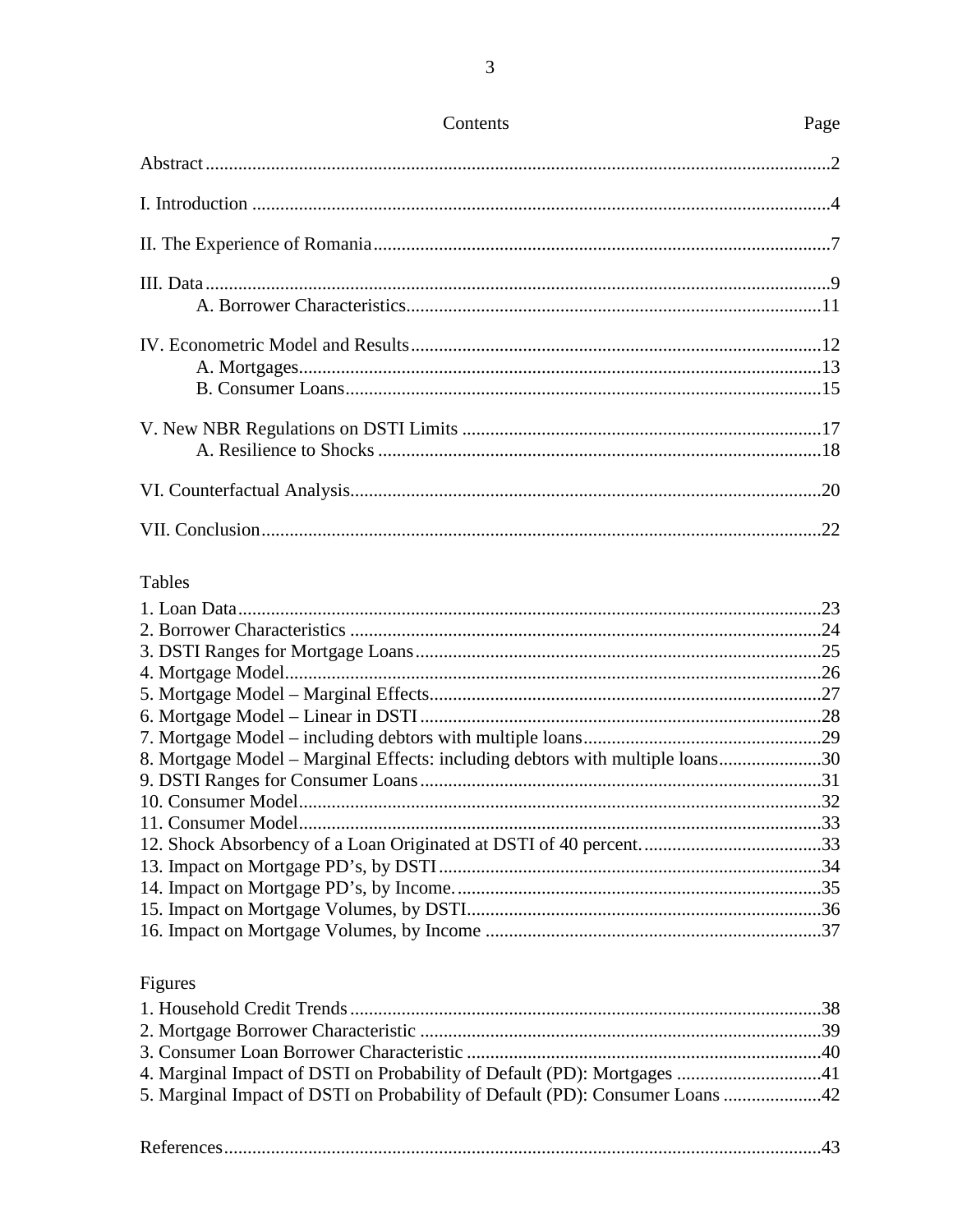#### **I. INTRODUCTION**

A large literature has established the risks to financial stability associated with high household credit growth and leverage (Reinhart and Rogoff (2009), Schularick and Taylor (2012), and Jordà et al. (2016)). In particular, downturns that are accompanied by financial stress are found particularly disruptive since the recoveries that follow them tend to be longer and slower (Claessens et al. (2009) and Abdul et al. (2011)).

As a result, policymakers recognize the importance of ensuring that rapid growth in household credit does not lead to a build-up of vulnerabilities in the form of imprudent household leverage levels. Sectoral macroprudential tools aimed at constraining excessive household borrowing, such as constraints on loan-to-value (LTV) ratios or debt-service-toincome (DSTI) ratios, have proven effective in containing excessive credit growth (Claessens et al. (2013), Kuttner and Shim (2016), Akinci and Olmstead-Rumsey (2015), Alam et al. (2019), and that they are more effective at slowing down credit than other macroprudential tools, such as higher capital buffers for banks.

These borrower-based macroprudential tools are also increasingly recognized as bolstering borrowers' resilience to shocks. They cap the maximum borrowing to sustainable levels, thereby lowering the likelihood of default. And they can also reduce the macroeconomic impact of widespread defaults or crises when they occur. Mian and Sufi (2009) use countylevel data in the U.S. to show that the impact of the Great Recession, as measured by unemployment and drop in consumption, was relatively higher in counties where household leverage grew faster prior to the crisis. Tools that can contain the build-up of borrower leverage can therefore be expected to increase resilience to aggregate shocks, with loan-tovalue constraints providing resilience against shocks to asset prices, and debt-service constraints providing resilience to shocks to income and interest rates (IMF 2014).

In recognition of these benefits, macroprudential tools, particularly those addressed at borrowers, are becoming more widely used in various jurisdictions: in Europe, Cyprus, Hungary, Portugal, Slovenia, Estonia, Lithuania, Poland and Slovakia have such limits in place (Committee on the Global Financial System [\(2016\)](#page-21-0),<sup>[2](#page-3-0)</sup> European Systemic Risk Board (201[8\)\), a](#page-21-0)nd DSTI limits have been in use for much longer in a number of other countries outside Europe (e.g., Korea and Singapore).

Despite the increasing prevalence of DSTI limits, the existing theoretical or empirical literature provides scant guidance on the appropriate calibration of such a limit; that is, where should the limit be set so as to achieve the policy maker's objective of increasing borrowers'

<span id="page-3-0"></span><sup>&</sup>lt;sup>2</sup> While there are no legally binding hard limits in the Czech Republic, the Czech National Bank (CNB) makes non-binding recommendations to banks regarding LTV and DSTI limits.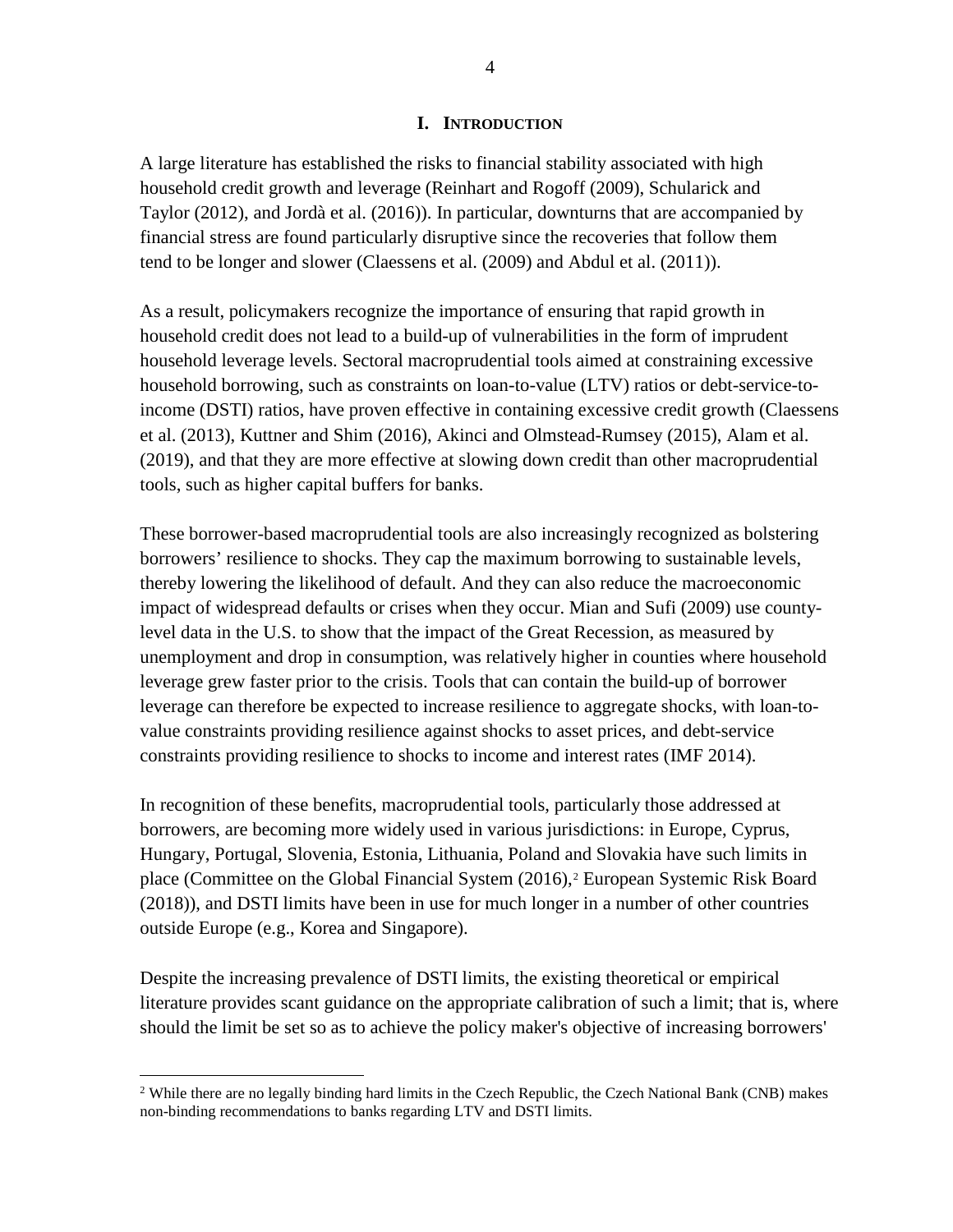resilience to shocks, without unduly limiting households' access to credit? This paper develops empirical analysis that can help in answering that question. This analysis was conducted in the context of Romania, where the central bank was minded to introduce such a DSTI limit, in light of past experience against the backdrop of strong credit developments in the household sector (see further in section 2), to complement an existing limit on the LTV.

This analysis takes advantage of loan-level data that are available in Romania from a comprehensive household credit register with detailed information on all loans extended by the banking sector to individuals. This register provides details of borrower characteristics, as well as the default incidence on individual loans. We enrich this dataset to also include income data for borrowers using information from tax returns, in order to construct a DSTI ratio for each borrower. Using this detailed information on more than 200,000 mortgages and 460,000 consumer loans, we study how the probability of default of a loan depends on the total indebtedness of the borrower, while also controlling for other bank-, borrower-, and loan-level characteristics.

A first and novel finding of this analysis is that the relationship between probability of default and the borrower's DSTI ratio is non-linear. For mortgage borrowers, the probability of default increases with a marginal increase in the DSTI ratio only from a certain threshold, which we measure at 50 percent based on Romanian data. Below this threshold, there is no measurable increase in the probability of default associated with an increase in DSTI. This finding is important from a policy perspective, since it argues for setting a regulatory limit below the threshold identified here empirically, so as to ensure that the borrowers remain below the threshold even in the presence of shocks.

A second novel finding is that for borrowers who only carry consumer loans, the threshold above which increases in DSTI lead to increases in probability of default is lower and measured about 30 percent based on Romanian data. A lower threshold is consistent with the idea that the perceived penalty for borrowers from defaulting on consumer loans is lower than that from defaulting on a mortgage, which would typically result in the borrower losing her home.<sup>[3](#page-4-0)</sup>

The analysis also yields a number of other findings that can be taken into account in the calibration of a limit on DSTI. First, we find that loans denominated in foreign currency are associated with a higher probability of default. And second, we confirm a finding first reported by Kelly et al. (2015) for Irish data, that first time buyers are less likely to default, compared to other borrowers.

<span id="page-4-0"></span><sup>&</sup>lt;sup>3</sup> D'Alessio and Iezzi (2013) note that the DSTI limit for unsecured loans should be lower than for the secured. Their conclusion is based on the fact that secured loans are less risky due to the collateral (lender perspective). In this paper, we are able to document—using borrower-level data—that debtors default at lower DSTI ratios on an unsecured loan compared to a secured one (borrower perspective).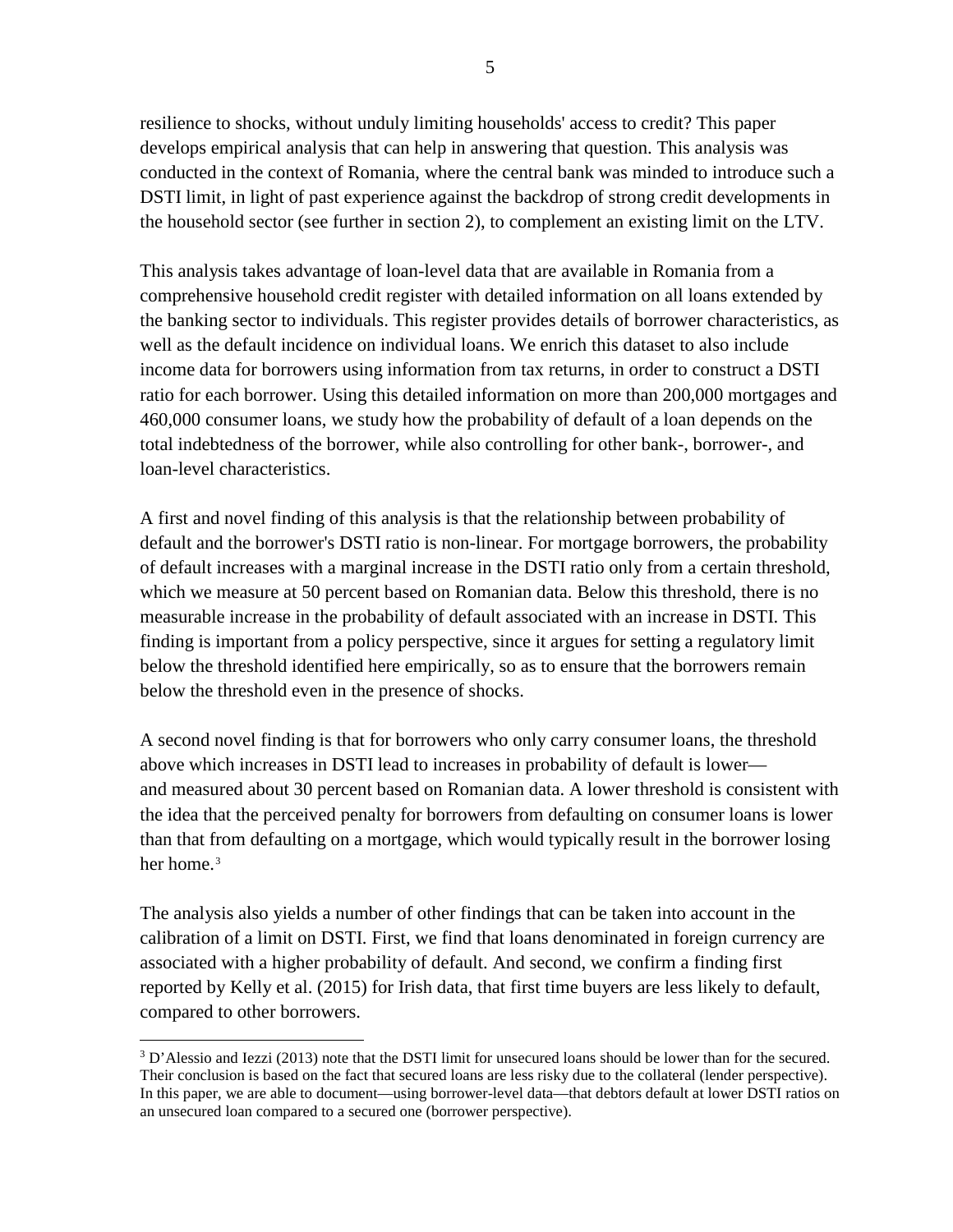The loan-level data also allows us to perform counterfactual analysis. Since we observe the distribution of actual DSTI ratios, and know how probability of default varies with DSTI, we can compare default rates with and without a limit being in place. In this exercise, we apply the threshold chosen by the National Bank of Romania (NBR), which is 40 percent. Our counterfactual analysis indicates that had the limit been in place for all the loans in our sample, the probability of default would have been lower by 23 percent. We also show that the largest reduction in default probabilities occurs for low-income borrowers, thereby achieving its objective of safeguarding the financial health of these borrowers.

Our analysis demonstrates the importance of using microdata for policy analysis. Yet, the use of such loan-level data is still nascent in the literature, which instead typically examines macroprudential policy using aggregate or bank-level data. Lack of access to microdata has led some researchers to rely on survey data. For instance, Fuster and Zafar (2014) design a survey to measure the impact of changes in macroprudential and monetary policy on households' willingness to pay. They find that a relaxation of down-payment constraints, or an exogenous increase in non-housing wealth, has large effects on willingness to pay, especially for relatively poorer and more credit-constrained borrowers. Igan and Kang (2011) use survey data in Korea and find that lower expectation of house prices after policy intervention leads to postponement of plans to buy property, particularly by the households who already own one, but not by those who do not own a property. Gross and Población (2017) use Household Finance and Consumption Survey (HCFS) from seven countries to compare the effectiveness of implementing a DSTI cap versus a cap on LTV and find that a cap on DSTI is more effective in reducing probability of default for households than a cap on LTV. Using a counterfactual limit on DSTI at 50 percent, they find that the exposureweighted probability of default falls by 30 to 50 percent, depending on the country. Bals et al. (201[5\),](#page-21-0) McCarthy [\(2014\)](#page-21-0) and May and Tudela (200[5\)](#page-21-0) all find that DSTI is an important predictor of probability of default using survey data in Hungary, Ireland and United Kingdom, respectively.

The main drawback of such studies is the lack of true (observed) default data, and thus conclusions are based on model generated default rates or survey-based (willingness to pay) information. Where actual micro-data has been used, the focus has mostly been on evaluating the impact of macroprudential policies on credit growth and house prices. Jimenez et al. (2017) study the impact of dynamic provisioning, a policy used in Spain between 2000 and 2016, on smoothing the credit cycle. Gambacorta and Pabn (2017) conduct a meta-analysis in conjunction with a number of central banks using credit register data and find that macroprudential policies have been effective in stabilizing credit cycles. Kukk (2016) uses credit register data in Estonia to confirm that lower income and higher debt service ratios are associated with a higher probability of arrears.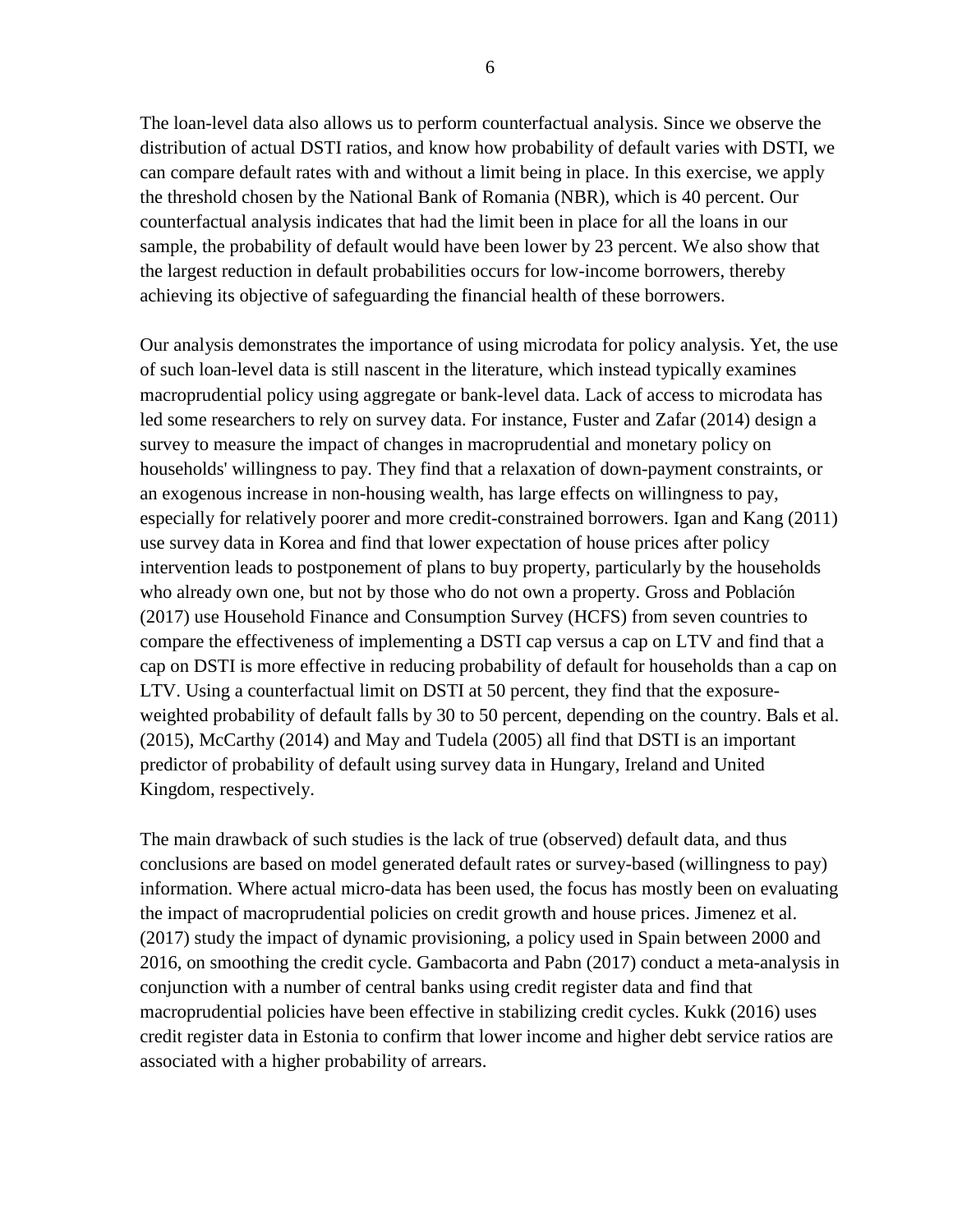To our knowledge, our work is the first attempt to use credit register data to guide the calibration of a macroprudential tool. The closest attempt is that by Kelly et al. (2015), mentioned above, who rely on loan-level data to study the behavior of first-time buyers compared to other home buyers. They find that first-time buyers have lower default rates having controlled for borrower and loan characteristics, suggesting that the regulatory treatment of first-time buyers should be differentiated relative to other mortgages.

Finally, it is important to highlight at the outset the scope of our analysis. While we do consider the impact of the proposed regulation on credit provision, a full welfare analysis, including the impact of DSTI limits on financial inclusion, and steady state financial intermediation is outside the scope of the paper. We also do not attempt to consider second round effects, such as on the macroeconomy or loan pricing. Nevertheless, the analysis highlights the importance of DSTI limits for borrower resilience; an element that should enter any broader welfare analysis.

The remainder of the paper is organized as follows: Section 2 provides an overview of the experience in Romania. Section 3 describes our data and the characteristics of the borrowers in our sample. Section 4 presents our economic analysis. In section 5, we discuss the amendments to the existing NBR regulation No. 17/2012 and its relation to our econometric analysis. Section 6 assesses the impact of the new regulation on probability of default and credit volumes. Section 7 concludes.

# **II. THE EXPERIENCE OF ROMANIA**

Eight years after the height of the crisis, Romania is once again facing a pick-up in household credit. After a period of contraction followed by lackluster growth in the aftermath of the financial crisis, household credit growth picked up starting in 2015. The flow of new mortgage credit reached a historical high, while the flow of new unsecured consumer lending reached levels seen prior to the crisis (see Figure (1)).

Romania has a long history of using macroprudential tools, having implemented caps on DSTI and LTV as early as 2003. Using the same credit register data as employed in this paper, Epure et al. (2017) document that these tools have been effective in impacting credit growth. Namely, they show that tighter macroprudential conditions are associated with a significant decline in household credit, and particularly so for ex-ante riskier borrowers. In addition, Neagu et al. (2015) show that such policies are indeed needed: using bank-level data, they find that bank self-regulation leads to higher NPL rates as banks behave in a pro-cyclical manner by easing credit standards during economic expansions.

An existing regulation in Romania addressed over-indebtedness of households and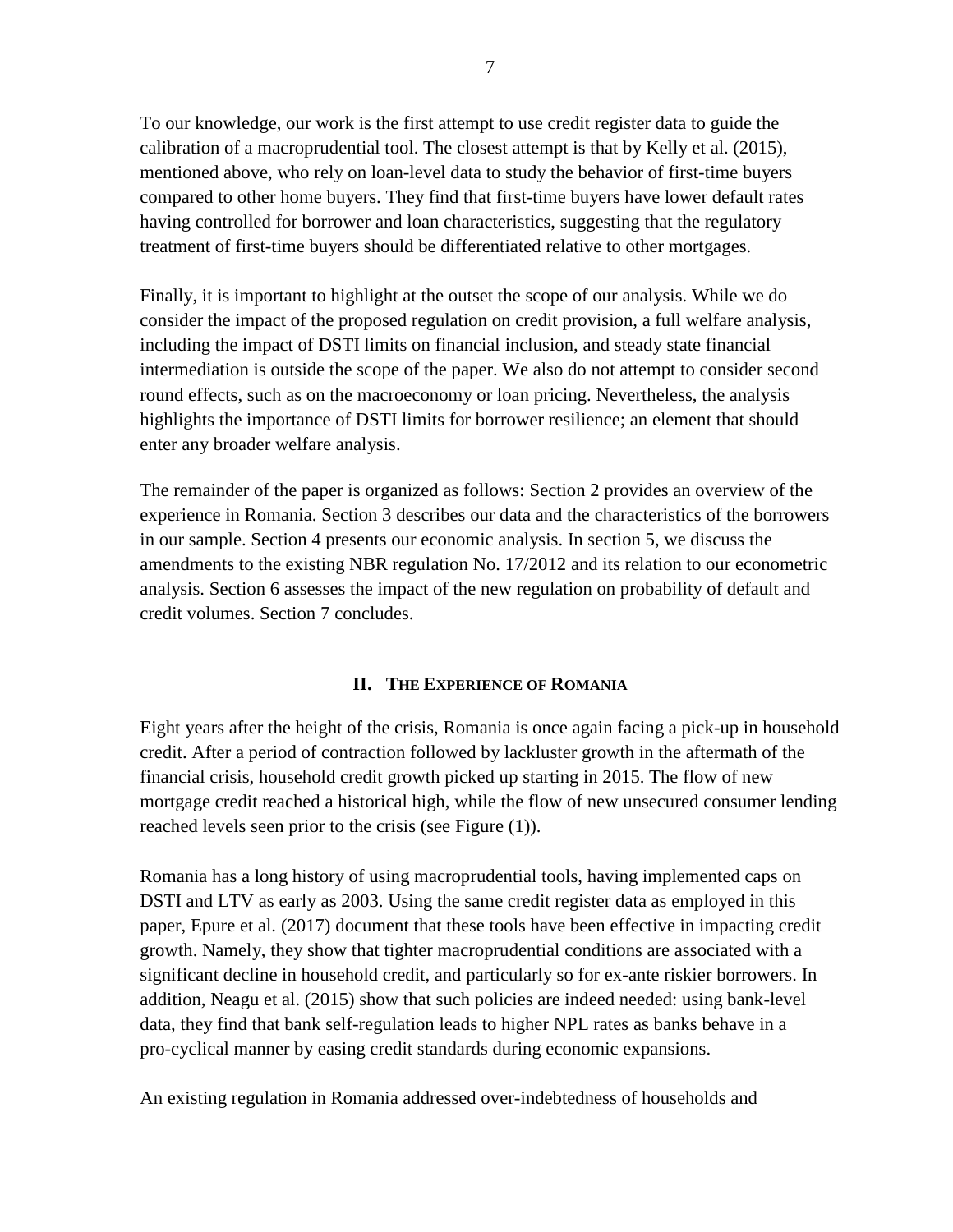constrained the maximum DSTI on consumer loans through a requirement for banks' own risk management.[4](#page-7-0) The analysis in this paper was conducted to guide a re-design of the existing macroprudential constraint, which the NBR put in place in October 2018.<sup>[5](#page-7-1)</sup> The amendments improve on the original regulation in terms of transparency and effectiveness, by introducing a simple numerical limit, and expanding the scope to cover all household loans, including mortgages. Furthermore, the new regulation will apply to banks and nonbanks (non-banks were hitherto not subject to any restrictions on DSTI).

The new regulation limits the maximum DSTI for all new household loans (mortgage or consumer) at origination to 40 percent, where DSTI is defined as the ratio of household's total indebtedness to net (of taxes) income. In other words, the amount of a new loan to a household is limited to a level such that all debt service (associated with the new loan as well as existing loans) is no higher than 40 percent of the borrower(s)' income.<sup>[6](#page-7-2)</sup> For FX denominated loans this limit is lower, at 20 percent. Two exceptions are envisaged: for borrowers acquiring their first home (borrower-occupied dwellings), including loans under the *Prima Casa* program[7](#page-7-3) , the new regulation raises this ceiling to 45 percent. Second, the regulation allows for an exemption from the application of the DSTI limit for up to 15 percent of a lender's flow of new credit to households. The regulation became effective on January 1, 2019 (see a more detailed discussion of the amendments in section (2)).

This paper shows that a borrower's probability of default is highly sensitive to small increases in the DSTI ratio when this indicator reaches the 50 percent level. In light of this, the NBR's regulation implements a limit on indebtedness at 40 percent in order to ensure that a borrower's DSTI remains below the critical level even after shocks to interest rate, income and exchange rate are taken into account. We discuss the capacity of a loan originated at a DSTI of 40 percent to withstand such shocks before reaching the critical threshold of 50 percent, in Section V.A.

<span id="page-7-0"></span><sup>&</sup>lt;sup>4</sup> The NBR Regulation No. 17/2012 stipulated that all consumer loans granted have to be consistent with the maximum level of DSTI ratio established in the bank's internal regulations after considering an interest rate shock, an FX shock and an income shock of specified sizes. The regulation required consumer loan borrowers to be able to withstand: (i) a 35.5 percent depreciation if denominated in EUR, 40.9 percent if in U.S. dollars and 52.6 percent for loans in other FX; (ii) a 0.6 percentage point increase in interest rate; and (iii) a 6 percent reduction in income.

<span id="page-7-1"></span> $5$  Amended NBR regulation number 17/2012: http://www.bnr.ro/page.aspx?prid=15396

<span id="page-7-2"></span><sup>6</sup> A limit on total DSTI have also been recently introduced in Singapore and Korea.

<span id="page-7-3"></span><sup>7</sup> *Prima Casa* is a nationwide scheme designed to support first-time home buyers. Loans granted under the program to eligible borrowers benefit from a partial government guarantee, and are, as a result, subject to a ceiling on the interest margin charged to the borrowers.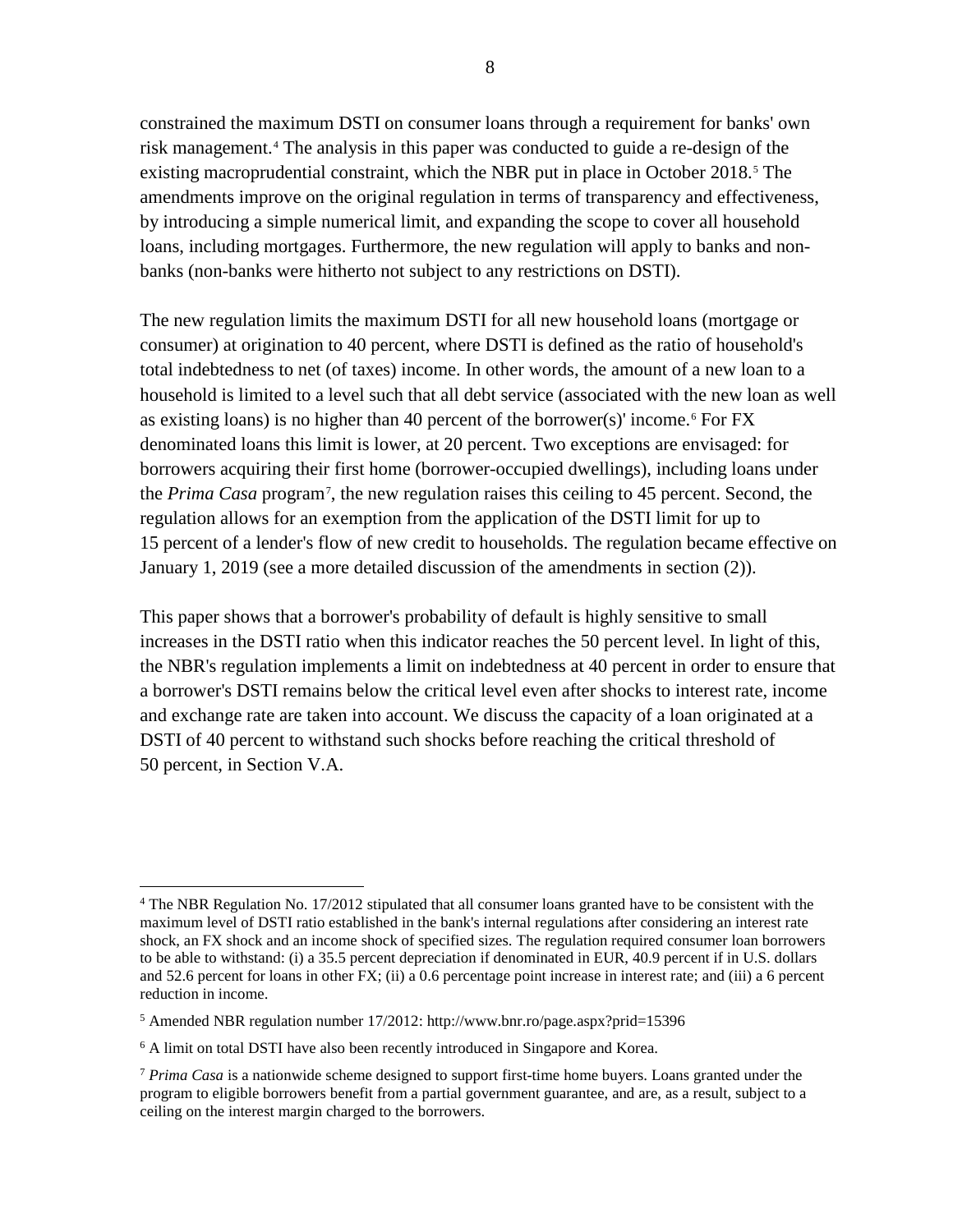#### **III. DATA**

The work in this paper relies on borrower- and loan-level data, gathered from two main sources: most of the data is based on the information in the Central Credit Register, covering all consumer or mortgage loans above RON 20,000 on balance sheet of banks as of June 2016. The same loans are observed in June 2017 to register their performance status 1-year ahead (performing vs. non-performing). The Central Credit Register offers a wide variety of information regarding the type of loan and some borrower characteristics. This information includes loan type (consumer secured or unsecured, regular mortgage or a mortgage under the *Prima Casa* program), currency denomination, residual maturity, identifier of the originating bank, and borrower's age and county of residence. For loans with an original principal of less than RON 20,000, we use data from the Credit Bureau. The use of both registers gives us a more complete picture of total indebtedness of individuals in our analysis.

The interest rate, used for the computation of debt service, is extracted from the Monetary Balance Sheet. This is the average interest rate reported by each bank for various classes of loans, differentiated by loan category, maturity and currency. The monthly loan installment is computed using a constant annuity assumption, taking into account a loan's residual maturity and the interest rate.

Data on monthly income provided by the Ministry of Public Finance is then used to compute the DSTI ratio. The latest available data on income are wages reported for the fiscal year of 2016. The information from the two data sources is consolidated by borrower using the national personal identification number.

DSTI ratio for each borrower is calculated as the monthly loan installment, as follows:

$$
DSTI = \frac{r}{(1 - (1 + r)^{-n})} \frac{S}{V} = f_d \frac{S}{V}
$$
 (1)

where *n* is the remaining loan term, expressed in months, *r* is the current monthly interest rate, *S* is the remaining principal on the loan, and *V* is the monthly income. The first term on the right-hand-side is referred to as the annuity factor. The concept corresponds to the current DSTI (as opposed to DSTI at origination), as it takes into account *remaining* principal and maturity, and *current* interest rates.

Mortgage loans in Romania are almost exclusively variable rate loans. There are also no nonstandard loans (such as interest-only loans). These characteristics imply that the variables in equation (1) could be considered as a relatively complete set of information describing the mortgage loans.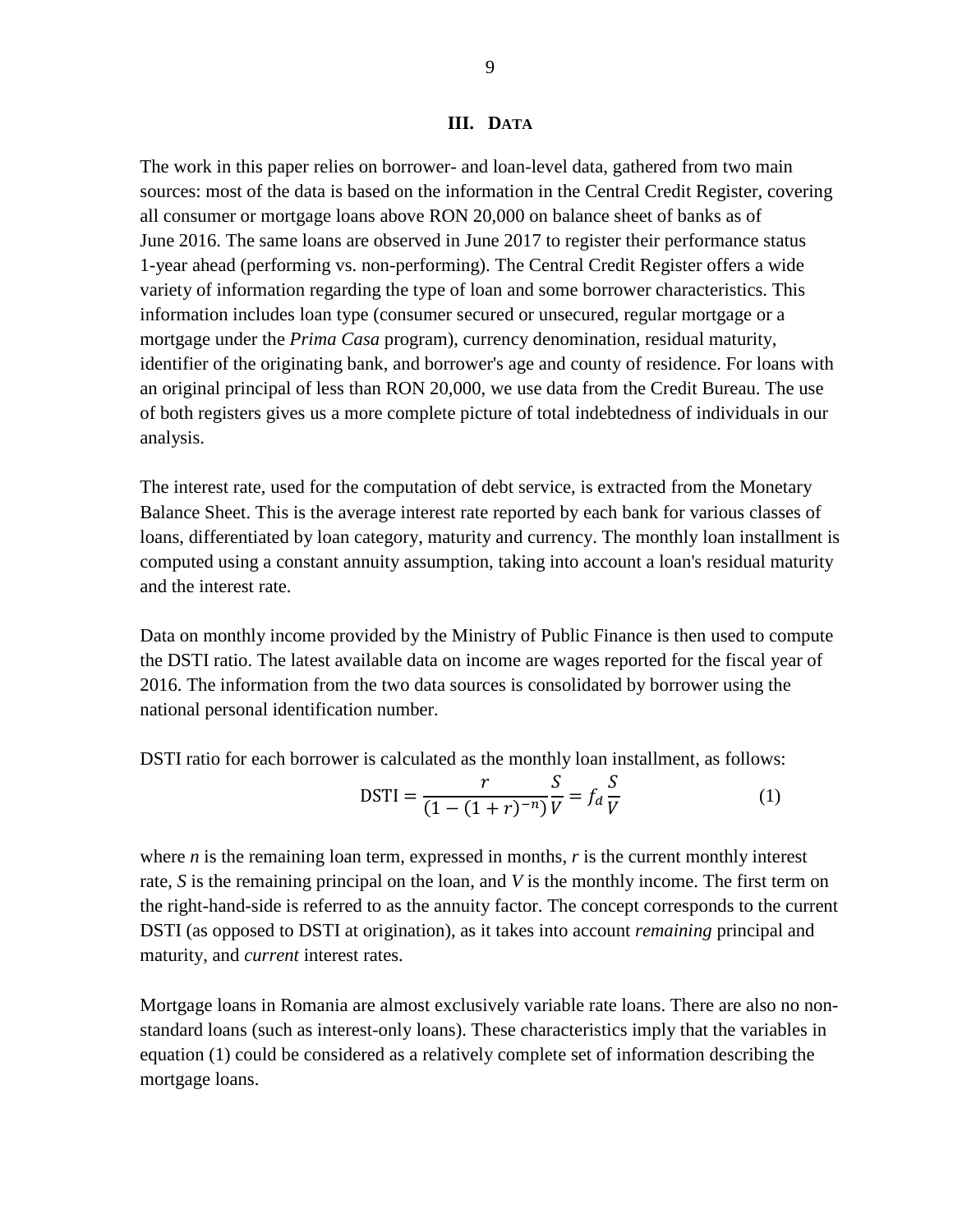The monthly loan installment is the sum of debt-service for all loans undertaken by a borrower. In other words, the DSTI ratio for each borrower measures his or her overall indebtedness level. In the notation of equation (1), for a borrower with *k* loans, DSTI is calculated as:

$$
\left(\sum_{i=1}^k \frac{r_i S_i}{(1-(1+r_i)^{-n_i})}\right) * \frac{1}{V}
$$

For borrowers with DSTI values above 300 percent and below 5 percent, the DSTI ratio is winsorized at those respective values. In addition, borrowers with a salary below the minimum wage are eliminated from the sample.

The initial selection covers about 356 thousand mortgage loans and over 2 million unsecured consumer loans, outstanding as of June 2016. In order to exclude house purchases for speculative reasons, we only consider borrowers with at most one mortgage loan. In addition, we exclude all loans that are: (i) restructured or refinanced; (ii) converted from FX to RON; (iii) flagged "unlikely to pay" under the EBA definition of nonperformance; (iv) with overdue payments more than 90 days, or (v) with residual maturity less than 12 months (as these loans drop off the database before June 2017). The final step in constructing the database consists of identifying the loans that are still on banks' balance sheets in June 2017. Those loans that have become non-performing (registering more than 90 days past due) are flagged.

Relative to the initial sample of all loans in the database as of June 2016 (356,321 mortgages and 2,012,294 consumer loans), our final sample has a coverage of 56 percent and 23 percent of the total loans in the mortgage and consumer database, respectively, after the exclusions discussed above are applied (Table 1). The main contributor to the drop in coverage of mortgage loans is lack of information on debtors' income (23 percent). In the case of consumer loans, the low (residual) maturity implies that many loans are settled earlier than in one year and thus drop out of the sample, when the status of the loan is re-examined in June 2017 (43 percent). Exclusion of borrowers with more than one mortgage accounts for only 4 percent of total mortgages. In Section IV, we show that our main results are robust to including borrowers with more than one mortgage in our sample.

After merging the two datasets (the June 2016 and June 2017 observations), we are left with 200,598 borrowers with a mortgage loan and 467,969 borrowers who only have unsecured consumer loans. We run our econometric model separately for these two subsamples: all borrowers with a mortgage loan are treated in the mortgage subsample and their default behavior is analyzed using the mortgage model. Out of the 200,598 borrowers with a mortgage loan, 59,482 (29.6 percent) also have at least one consumer loan.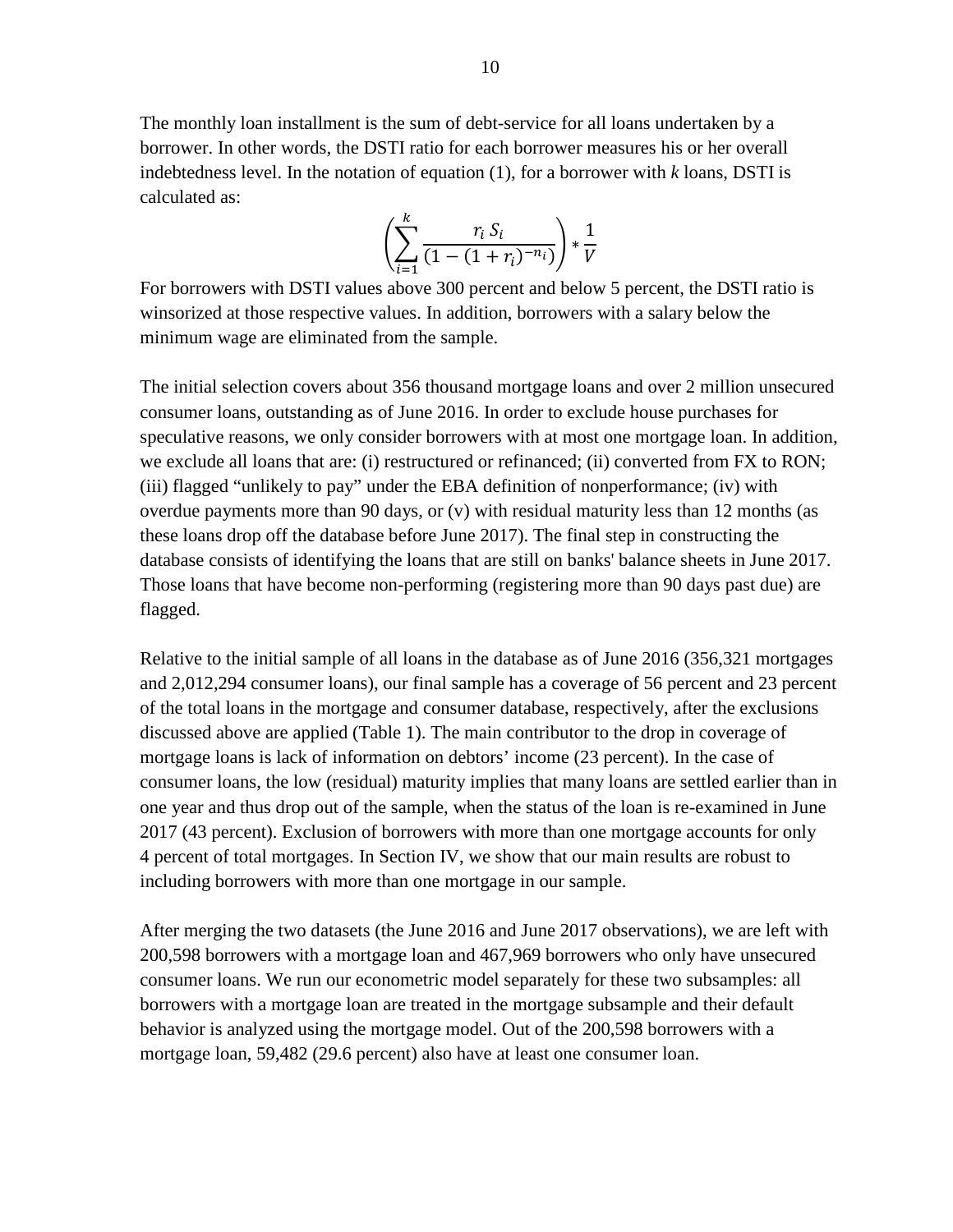The consumer subsample (those borrowers with only consumer loans) contains 467,969 borrowers, out of which 411,000 (88 percent) have only one loan, 51,400 (11 percent) have two loans and 5,600 (1 percent) have 3 or more consumer loans. There are no overlaps between the two subsamples.

Our regression analysis is conducted at borrower level, rather than at loan level. In other words, each borrower appears in our sample only once. Given that we exclude borrowers with more than one mortgage, for the mortgage subsample there is a one-to-one mapping between borrowers and loans. In the consumer subsample, each data point refers to a borrower, some of whom may have more than one loan. In both subsamples, loan characteristics such as interest rate and residual maturity are calculated using an exposureweighted average. In determining default status in the mortgage subsample, we only consider the default of the mortgage loan (regardless of the status of any consumer loans the borrower may have). In the consumer loan subsample, if a borrower has multiple consumer loans, they are considered in default if any of the loans become non-performing.

One drawback of our data sample is the lack of information regarding co-borrowers. Specifically, all loans are identified by the primary borrower. Furthermore, the data on monthly income from the Ministry of Public Finance does not allow for identifying households and thereby pooling their income. This gap in our information might partly explain the large share of borrowers with very high DSTI (see section 3.1), as only the income of the main borrower is accounted for in the calculation of DSTI, while banks determine the borrowing capacity based on the combined income of all co-borrowers. In order to mitigate the potential effects of over-estimating the debtors DSTI we run a regression on the sample of debtors with DSTI below 100 percent (Table 4, column 2) and find that our main findings remain valid.

#### **A. Borrower Characteristics**

The borrower characteristics are described in Table (2) and Figures (2) and (3). Mortgage loans in our sample are roughly equally split between domestic currency and foreign currency (FX) denominated loans. The FX denominated loans, are almost entirely denominated in euros, although some 3000 CHF-denominated loans remain. The borrowers are roughly equally split between low-income earners (defined as those with income below the economy-wide average), average-earners (with income between the average and up to twice the average level) and high-earners (income above twice the average). Roughly 60 percent of the loans are issued under the *Prima Casa* program. By far the majority of loans in our sample were originated after 2010 (85 percent). The loans originated before 2009 show a significantly higher probability of default compared to the newer vintages (unconditional on other loan characteristics). Almost 70 percent of mortgage borrowers are below 40 years of age and more than 90 percent are below 50 years of age. Older borrowers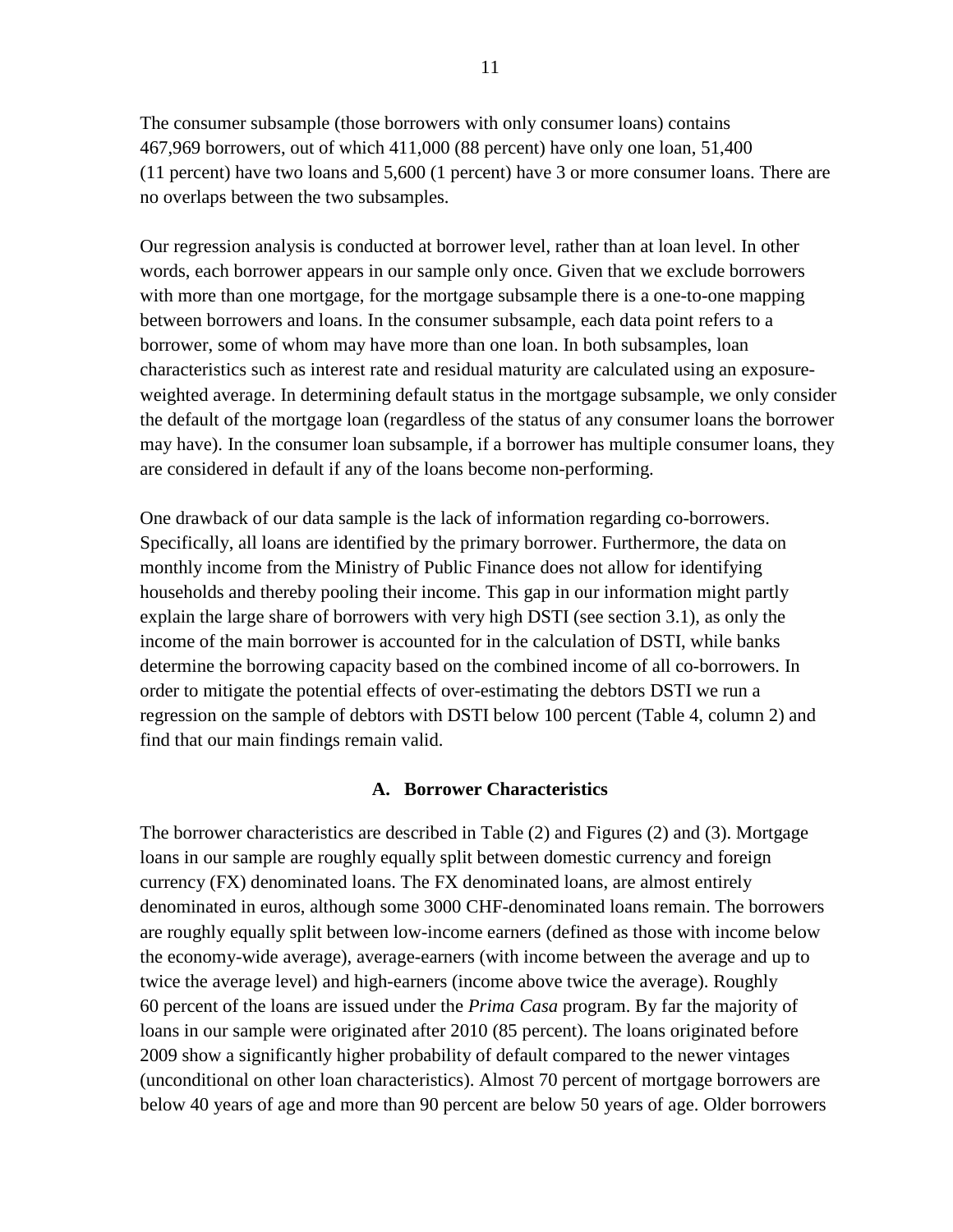also demonstrate a higher probability of default on average. Two thirds of mortgage loans have a DSTI below 40 percent, while an additional 10 percent have a DSTI between 40 percent and 50 percent. The average DSTI level for low-income borrowers (48 percent) is more than double compared to that of high-income borrowers (19 percent). Looking at unconditional relationships, the probability of default rises rapidly for DSTI levels above 50 percent and drops modestly with income level.

The median consumer loan is significantly smaller than a mortgage (median 21,000 lei compared to 158,000 lei for mortgages) and shorter in residual maturity (median 3 years compared to 24 years for the mortgages). Consumer loans have a maximum maturity of five years at origination, which is why loans issued in the last two years of the sample (2015 and 2016) represent almost 80 percent of our consumer loan observations. Unlike mortgages however, the distribution is much more skewed towards low income borrowers, with 56 percent of consumer loan borrowers belonging to the below average income group. This feature is often associated with the need to take on debt for consumption, in order to complement income Voinea et al. (2018). Furthermore, the asymmetry between DSTI levels by income groups is not as pronounced (23 percent for low-income borrowers versus 19 percent for high-income borrowers).

The probability of default for consumer loans is significantly higher than that of mortgages (1.5 percent vs. 0.1 percent, in our sample). Probability of default is highly correlated with income strata, dropping sharply for income levels above the 40<sup>th</sup> percentile. Similar to the mortgages, there is a positive correlation between DSTI and probability of default, particularly for DSTI levels above 30 percent.

Our analysis is based on Point-in-Time (PiT) PDs and aims to explain the factors impacting the cross-sectional differences of PDs and not so much their level throughout time. The aim of the analysis is to show how different borrower characteristics, and specifically DSTI, impacts PDs rather than to explain the evolution of PDs through time. Therefore, to the extent that the relationship between borrower characteristics and PD remains constant, the choice of the year for which we have cross-sectional data should not be relevant. We note however, that 2016-2017 was a period of relative tranquility, implying relatively low average PDs.

### **IV. ECONOMETRIC MODEL AND RESULTS**

Our empirical specifications examine the impact of DSTI on default probability controlling for differences in loan and borrower characteristics, separately for mortgage borrowers and borrowers who only have consumer loans.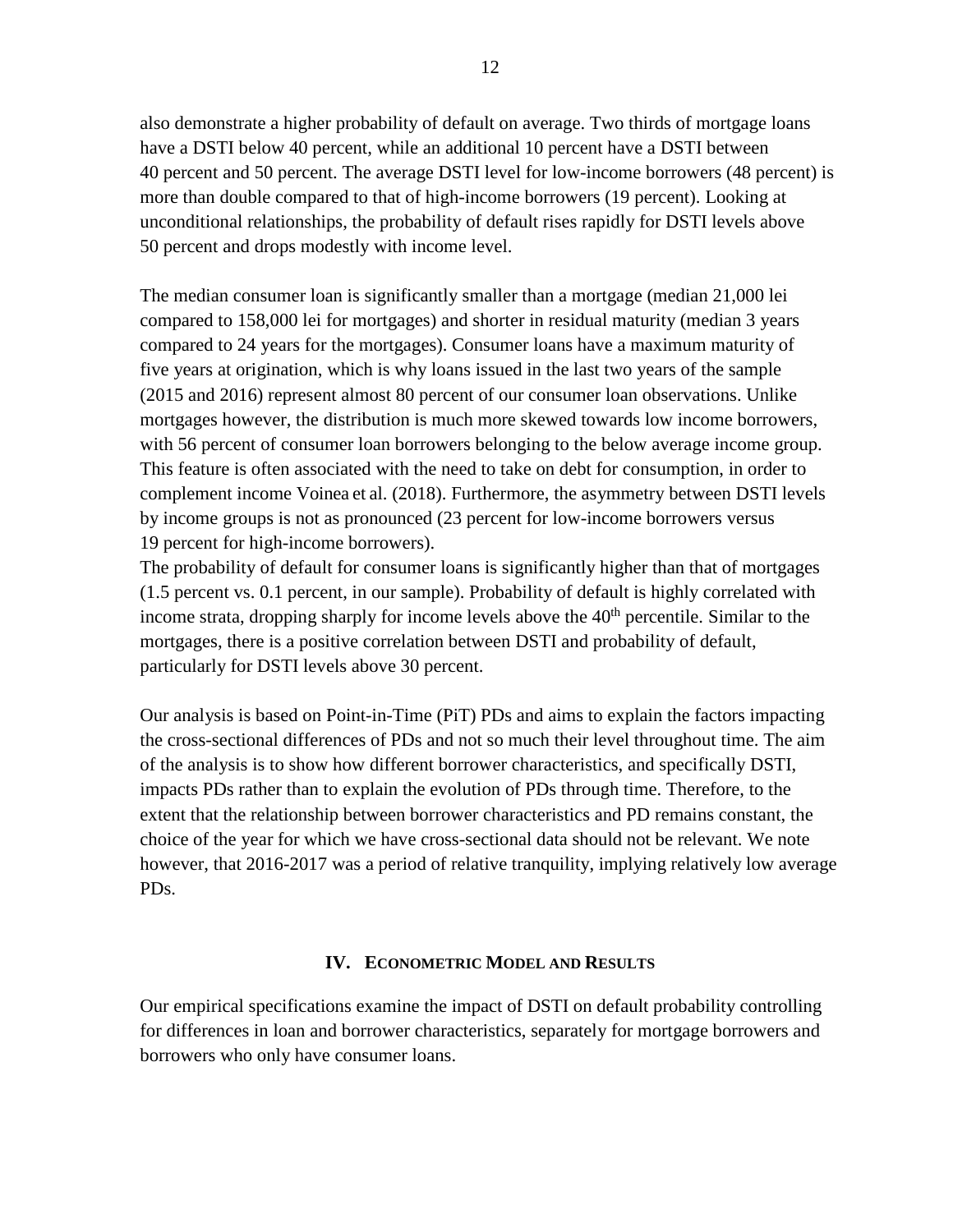#### **A. Mortgages**

The aim of the mortgage model is to establish the conditional relationship between DSTI level and the one-year ahead probability of default (as of June 2017), controlling for all other borrower characteristics, as observed in June 2016. In order to capture the potentially nonlinear impact of increases in DSTI on probability of default, we define five distinct ranges of DSTI and evaluate the impact of a marginal increase of DSTI on probability of default in each of these ranges separately. Specifically, we assume the following model for the probability of default:

$$
y_i = \alpha + \sum_{j=1}^{5} \beta^j d_i^j DST I_i + \sum_k \delta^k X_i^k + \epsilon_i
$$
 (2)

where  $y_i = \log \left( \frac{P D_i}{1 - P D_i} \right)$  is the logit transformation of the probability of default for loan *i*, DSTI<sub>i</sub> is the debt burden associated with debtor *i*, and  $d_i^j$  is a dummy variable which is 1 if loan *i* belongs to range *j* and zero otherwise.  $X_i^k$  are other characteristics of loan *i*. Note that if  $\beta^{j}$ s are not significantly different from each other, the impact of DSTI on  $y_i$  is linear, whereas our specification allows for piece-wise linear functional form, with a larger  $\beta^{j}$  indicating a higher marginal impact of DSTI on  $y_i$  in that range. To implement equation (2) above, we define 5 ranges for DSTI as described in Table (3).

The regression results of our mortgage model are shown in Table (4). Each column indicates a different specification. Starting with the most basic specification in column (1), we evaluate the impact of DSTI on the probability of default, controlling for the residual maturity of the loan, the currency of the loan (EUR, CHF or RON), whether the mortgage is part of the *Prima Casa* program and whether the borrower also has a consumer loan. Starting with non-DSTI characteristics of the borrowers, all explanatory variables have significant coefficients with correct signs. Specifically, foreign currency loans are much more likely to default, with this impact stronger for CHF loans. While only 1.5 percent of the loans (2,956 loans) are denominated in CHF, the coefficient is highly significant. *Prima Casa* loans have a lower probability of default, *ceteris paribus*. This is consistent with the existing evidence Kelly et al. [\(2015\)](#page-21-0) showing that first-time buyers have a lower probability of default. Having a mortgage and a consumer loan makes a borrower more likely to default, controlling for the total debt-burden level. Finally, the longer the residual maturity, the higher the probability of default. Recall that the unconditional correlations shown in section (3.1) indicated a higher probability of default for loans originated earlier in our sample. Our econometric analysis shows that, *ceteris paribus*, these loans should have a *lower* probability of default, given their shorter residual maturity. Putting together these two pieces of evidence, one concludes that loans originated prior to crisis were perhaps subject to lower underwriting standards. This is consistent with findings from several studies (Acharya et al. (2009), Maddaloni and Peydro (2011)).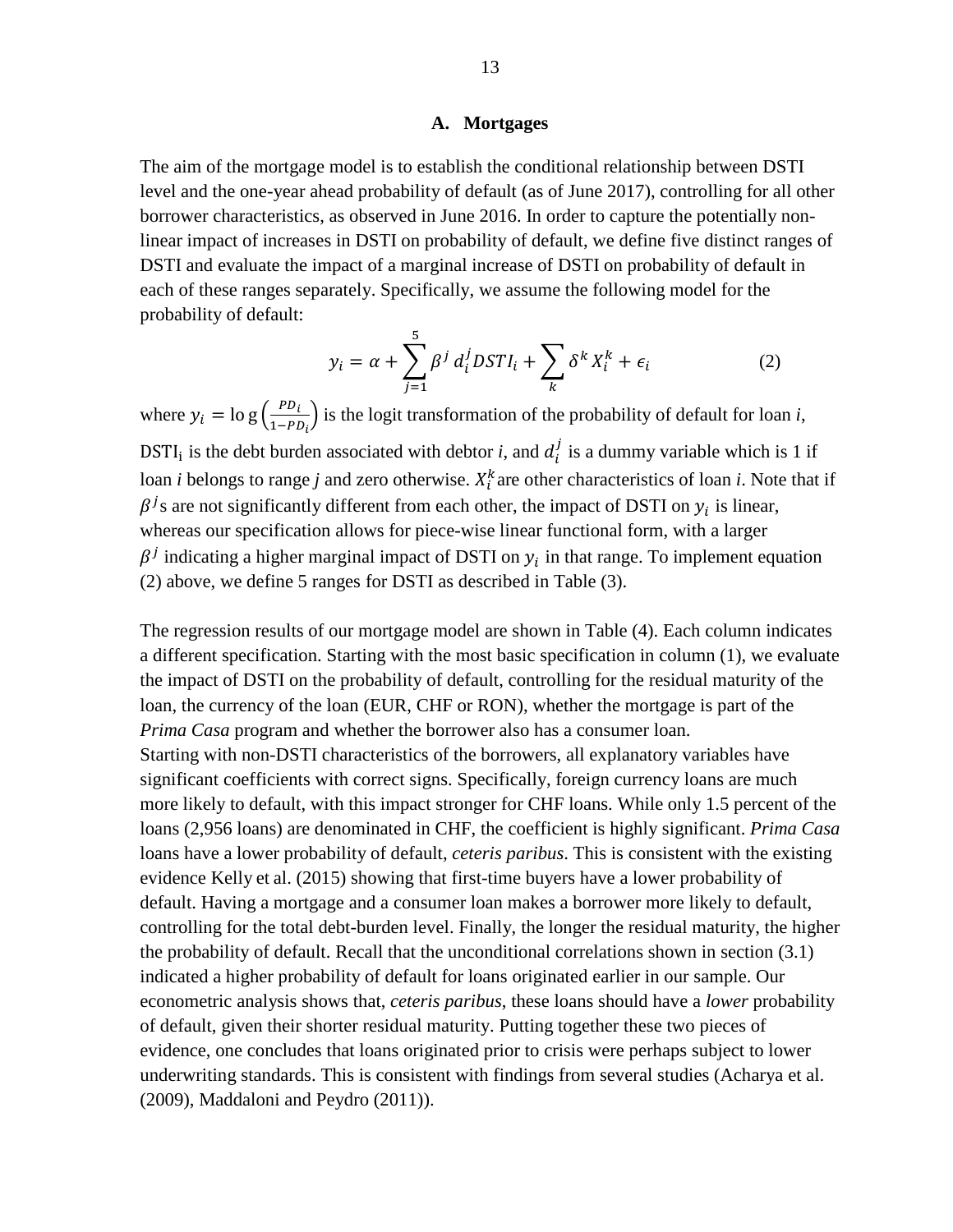Turning to the impact of DSTI on probability of default, we note that for DSTI levels below 50 percent, there is no significant relationship between an increase in DSTI and the probability of default (coefficients of DSTI interacted with dummies for range=1 and range=2). However, for DSTI larger than 50 percent, the marginal effect of DSTI on probability of default becomes positive and significant.

This result is robust to other specifications. As discussed earlier, our database does not include information on co-borrowers. As a robustness check, in column (2) we eliminate all loans with a DSTI greater than 100 percent, on the basis that these loans must be supported by more than one income since no single borrower can pay a loan with a debt service burden greater than disposable income<sup>[8](#page-13-0)</sup>. In column (3), we add LTV as an explanatory variable. The coefficient on LTV is positive and significant, indicating a higher probability of default for high LTV borrowers, as expected. In column (4) we add the (log) size of the loan as an explanatory variable. The coefficient of size is negative and significant, indicating that borrowers with larger loans are less likely to default. Note that the debt burden contains information regarding the debt size, nevertheless, it may not be a sufficient statistic. For instance, given the same DSTI a larger loan size implies a higher wage or more favorable loan terms (lower interest rate or a longer original term). Our results, therefore, indicate that richer borrowers, or those with a more favorable loan contract are less likely to default. Specification (5) adds a dummy variable for high-income earners, defined as those with a wage income at least twice the economy-wide average, and a dummy variable for lowincome earners, defined as those with a wage income below the average level. Given that we already control for the DSTI level and loan size, income level indicators are not statistically significant in explaining the probability of default.

In specification (6) we add log income as opposed to dummies for income groups. We still find that income is not a statistically significant explanatory variable, indicating high multicollinearity between income, loan size and DSTI. Our final and preferred specification, in column (7) includes the loan size as an explanatory variable, but not income. In addition, we include dummies for the residence of the borrower, the lending bank and the year of loan origination (coefficients not reported).

Table (5) presents the marginal impact of a change in DSTI on the percentage change in probability of default, for each of the DSTI ranges. In other words, the coefficients demonstrate  $\frac{(dPD/dDSTI)}{PD}$ . For instance, the marginal impact of DSTI in range 3, in column (7)

<span id="page-13-0"></span> <sup>8</sup> There are other reasons for observing an inflated DSTI ratio compared to the actual DSTI. For instance, if income is under reported the calculated DSTI would be larger than in reality.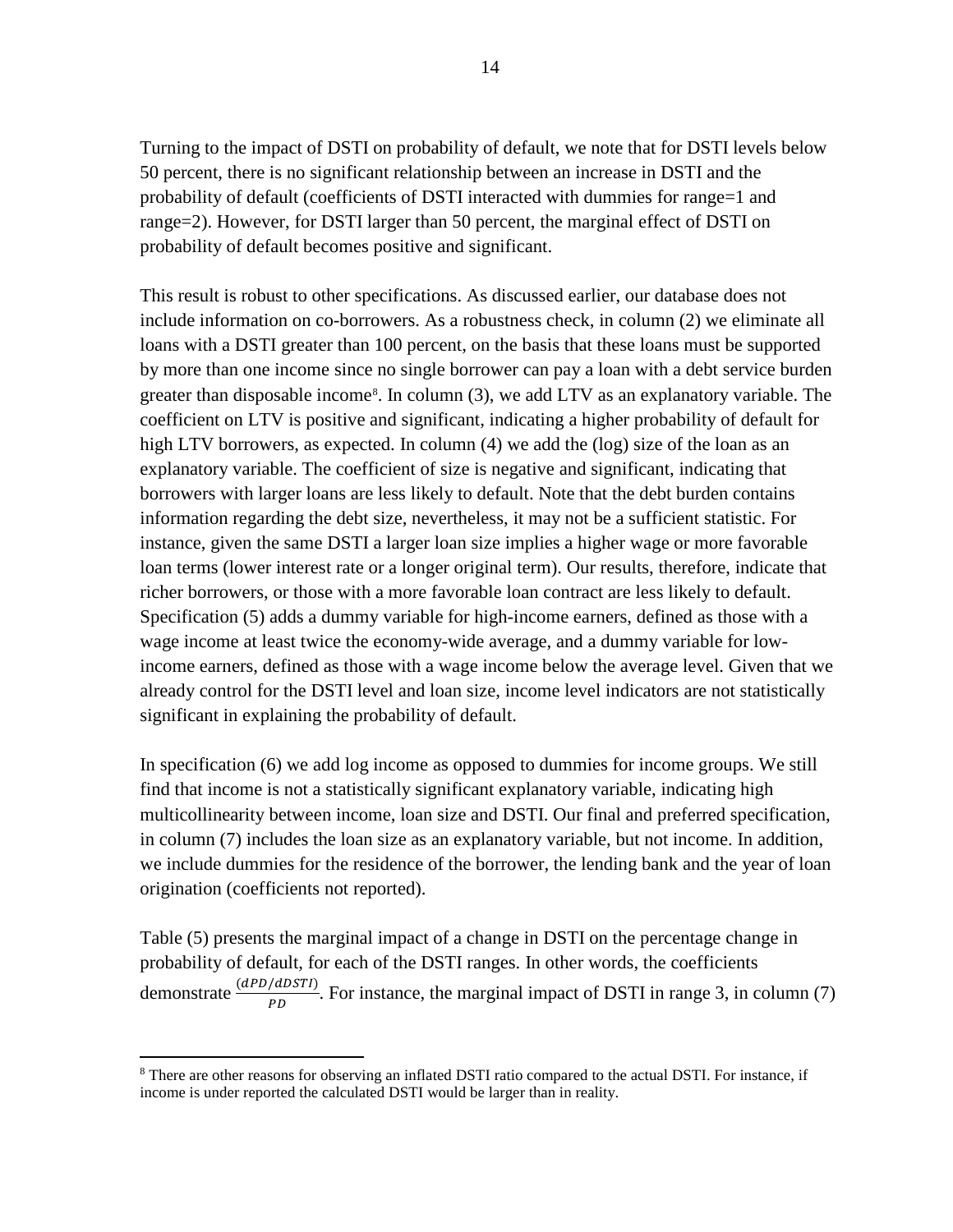—our preferred specification—is 1.6. This means that a 10-percentage point increase in DSTI increases probability of default by 16 percent.

Figure (4) presents these marginal impacts graphically. The figure shows the percentage increase in probability of default in each range for a 10-percentage point increase in DSTI. The confidence intervals are shown about the point estimates. As discussed above, the figure shows that the marginal impact is not statistically significant for DSTI levels below 50 percent. On the other hand, a 10-percentage point increase in DSTI leads to an increase in probability of default of 16 percent for DSTI levels between 50 to 90 percent, an increase in probability of default of 14 percent for DSTI between 90 and 120 and an increase in probability of default of 8 percent for DSTI above 120 percent.

As a robustness analysis, we also test a linear version of equation (2), i.e. where  $\beta^{j}$ s are equal. The results are demonstrated in Table (6). In all specifications (defined similarly to our main results), DSTI is positively and significantly correlated with a higher probability of default.

The mortgage regressions are repeated in an alternative sample where debtors with more than one mortgage loans are included. These account for 4 percent of the original sample or 14.8 thousand loans. The results are reported in Tables (7) and (8). We exclude the variable LTV as the variable is not well defined for two loans. We include a dummy variable for debtors with more than one loan. The dummy variable is not statistically significant and our main result remains robust: for DSTI levels below 50 percent, there is no significant relationship between an increase in DSTI and the probability of default, whereas for DSTI larger than 50 percent, the marginal effect of DSTI on probability of default becomes positive and significant.

### **B. Consumer Loans**

For consumer loans we employ a similar estimation strategy to that of the mortgage subsample in order to estimate the marginal impact of DSTI on probability of default. We use different ranges for the DSTI, reflecting the distribution of loans along the DSTI axis. Specifically, we use the ranges in Table (9) for the consumer loan model. Consistent with the observation of higher probability of default and lower median DSTI for consumer loans compared to mortgages, the range thresholds of DSTI for consumer loans are smaller and more granular towards the lower end of the DSTI range.

The regression results of our consumer loan model are shown in Table (10). Column (1) shows our baseline specification, where probability of default is regressed on DSTI allowing for different coefficients in each of the five ranges specified in Table (9). Similar to the mortgage model, the elasticity of probability of default to DSTI is not significant for ranges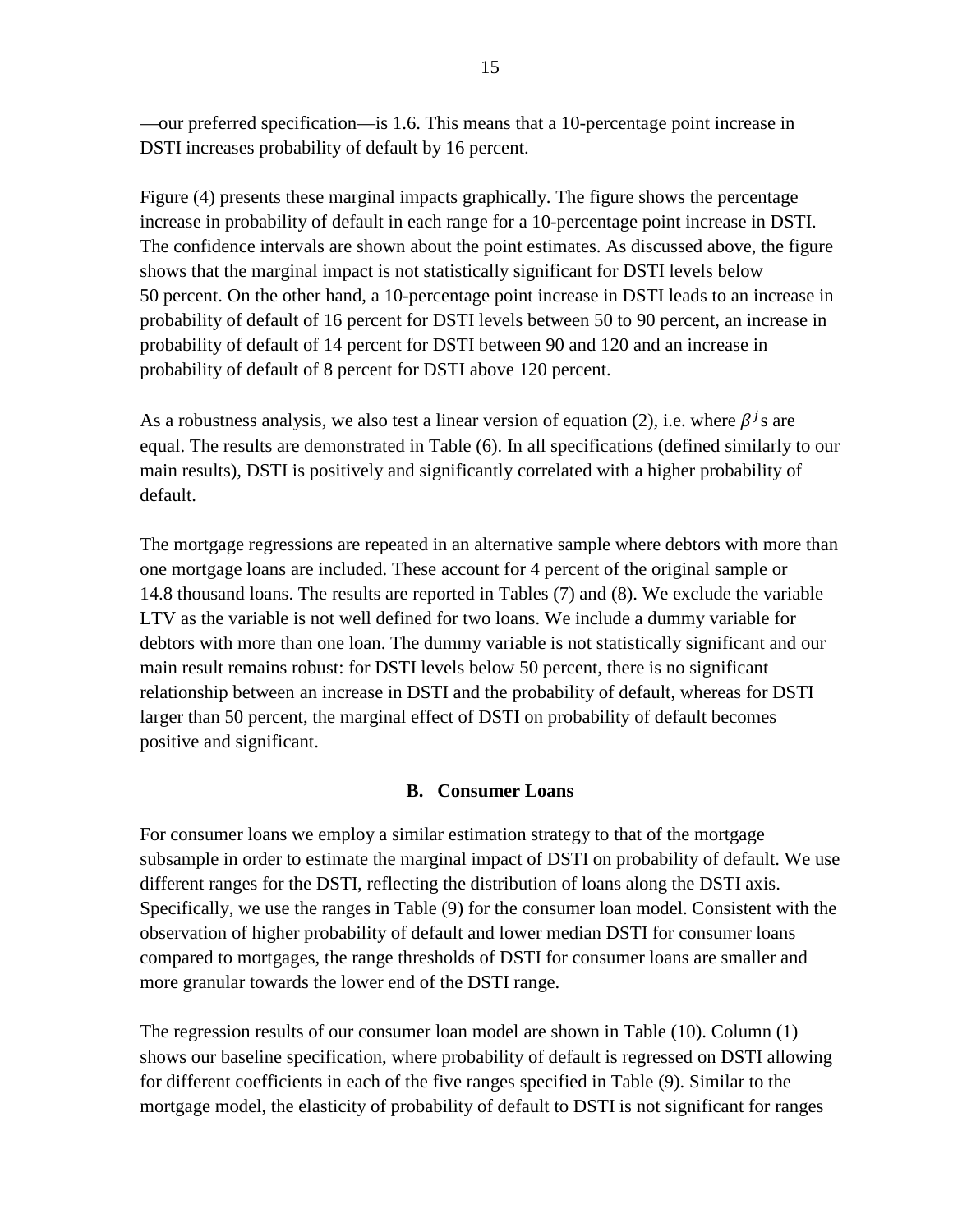below a certain threshold, namely 30 percent. Whereas for values above 30 percent, indebtedness has a positive and significant impact on probability of default. Consistent with our mortgage results, longer residual maturity increases the probability of default.

In columns  $(2)$ – $(7)$  we test the same relationship but with alternative specifications. Column (2) adds the borrower's age as an explanatory variable, which is negative and significant: older borrowers are less likely to default. In the specification of column (3) we eliminate all borrowers with a DSTI >100 percent. The results now show a significant and positive impact of DSTI for all DSTI levels. The results are somewhat affected by the fact that the default ratio is significantly higher for loans with DSTI greater than 100 percent (2.6 percent compared to 1.5 percent for loans with DSTI less than 100 percent). For this reason, we use the full subsample for the subsequent specifications. Column (4) adds the size of the loan, which, similarly to the mortgage model, has a negative and significant impact on default probability, likely indicating that borrowers with larger loans have higher incomes. Unlike the mortgage model, DSTI and loan size are not sufficient statistics and adding dummy variables for income group of the borrower still adds discriminatory power to the regression (column (5)): borrowers who earn a wage below the economy-wide average (more than twice the economy-wide average) are more (less) likely to default, even controlling for the size of loan and the level of indebtedness. In column (6), we replace the income group indicators with log of income as an explanatory variable, which is negative and significant. Finally, in column (7) we add bank, region and origination year dummies (coefficients not reported). This is our preferred specification. Our main result remains robust across specifications: For consumer loans, DSTI has a positive and significant impact on probability of default, at levels above 30 percent.

Table (11) presents the results described above in terms of marginal effects of DSTI on the probability of default, which are easier to interpret. The highlighted figures show the percentage increase in probability of default for a 1 percentage point increase in DSTI. For instance, the coefficient of range 3 in column (7) indicates that a 1 percentage point increase in DSTI increases the probability of default by 0.8 percent. The results are shown graphically in Figure (5). For ease of interpretation, the figure shows the percentage change in probability of default for a 10-percentage point increase in DSTI, in each DSTI range. Increases in DSTI lead to increases in probability of default for DSTI levels above 30 percent. A 10-percentage point increase in DSTI level leads to a 8 percent increase in probability of default for the 30-50 DSTI range, a 6 percent increase in probability of default for the 50–70 DSTI range, and a 3 percent increase in probability of default for the DSTI above 70 percent range.

The fact that consumer loans are sensitive to increases in DSTI at a lower level of DSTI is consistent with the observation that they are generally riskier loans compared to mortgages,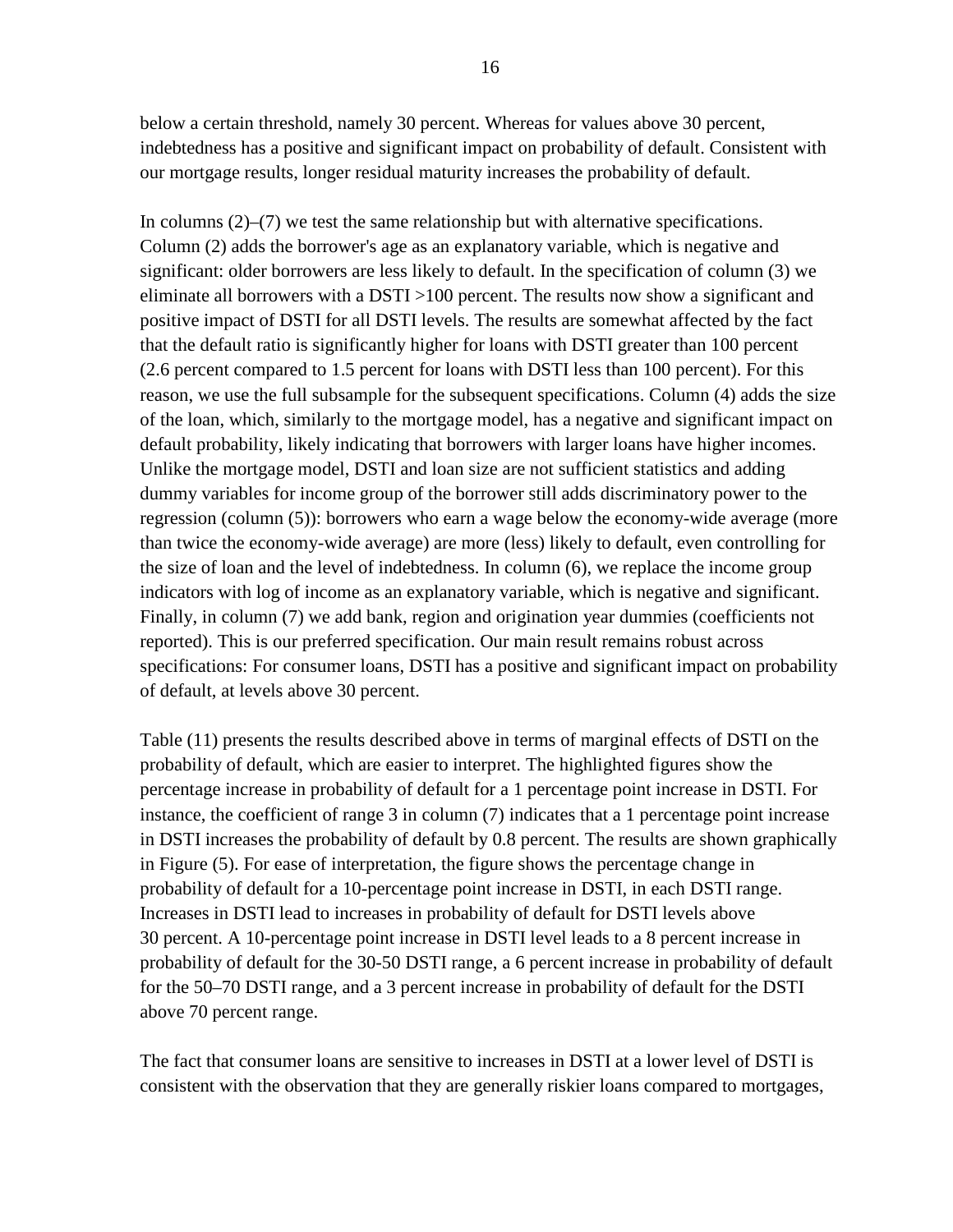as indicated by a significantly higher unconditional probability of default. As of June 2018, the NPL ratio of consumer loans was 5.2 percent, compared to 3.0 for mortgages.<sup>[9](#page-16-0)</sup>

While intuitive in this context, to our knowledge our study is the first to document higher sensitivity of consumer default rates to DSTI compared to mortgages. One explanation for this result lies in the different consequences of default on a consumer vs. mortgage loan. In particular, the full recourse status of mortgages in Romania provides a strong disincentive for mortgage defaults<sup>[10](#page-16-1)</sup>. Moreover, in the case of mortgage defaults, the lender can foreclose on a property which is, often, the borrower's primary residence, while the consequences of a default on (unsecured) consumer loans are far less severe. As a result of these higher costs of default the mortgage borrower may tolerate a debt-burden of up to 50 percent before he defaults, while a borrower with consumer loans only may decide to default at a point where the debt-service burden is much more moderate.

# **V. NEW NBR REGULATIONS ON DSTI LIMITS**

In October 2018, the NBR Board adopted a regulation amending and supplementing NBR Regulation No. 17/2012, which we referred to in section (2). According to the new provisions, the ceiling for household loan indebtedness is set at 40 percent of the net income for leu-denominated loans and 20 percent for foreign currency loans. The total level of indebtedness is measured as the ratio of monthly debt service to the monthly net income. For first-time buyers who intend to use the property as their primary residence, including loans granted under the *Prima Casa* program, the maximum level of indebtedness is set at 45 percent. The regulation applies to banks and NBFIs alike.

The amendments simplify the existing regulation in many dimensions and level the playing field between bank and non-bank lenders, a factor that is important for consumer loans since more than 20 percent (as of June 2018) of consumer loans are granted by nonbank financial institutions that hitherto, were not included in the perimeter of the maximum indebtedness regulation.

The new regulation also simplifies the methodology for calculation of maximum loan level permitted. Unlike the old methodology, no adjustments are made to the income for subsistence. The limit applies to the DSTI at origination, without any adjustments for stress.

<span id="page-16-0"></span> $9$  In our sample the disparity is even sharper: the observed default rate for consumer loans is 1.5 percent whereas for mortgages it is 0.1 percent.

<span id="page-16-1"></span><sup>&</sup>lt;sup>10</sup> While the *Datio in Solutium* law is in place, the Constitutional Court has mandated that it can only be applied to cases where default was due to unexpected circumstances. As a result, there has only been few cases where the law was applied.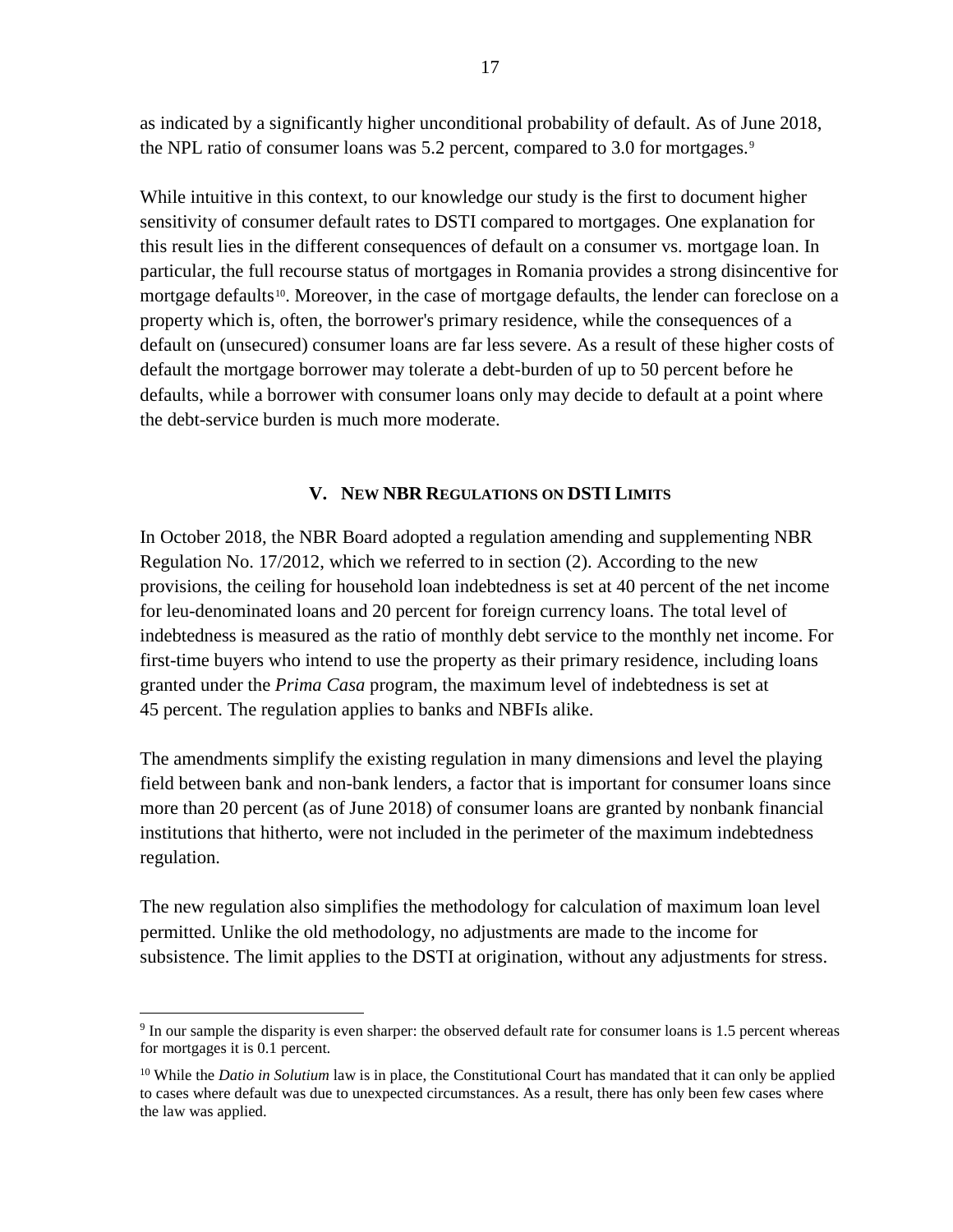In other words, the 40 percent limit is set such that there is *built-in* room for reasonable shocks to interest rate or exchange rate during the life of the loan.

Furthermore, prior to the adoption of the new regulation the maximum level of indebtedness was not explicit. Instead, banks had to ensure that the indebtedness level was consistent with their internal risk management limits, leading to variable levels of indebtedness accepted for the same borrower at different lending institutions. The new regulation ensures transparency and a level playing field among the lenders.

In addition, the regulation allows for an exemption from the application of the DSTI limit for up to 15 percent of a lender's flow of new credit to households. The application of such exemptions has become common and is in line with the approach taken in other jurisdictions, namely New Zealand, the U.K., and more recently Portugal. The aim is to reduce efficiency costs associated with imposing a limit on loan size. For instance, the exemption allows lending to take place in cases where a bank believes there are good reasons to lend to a borrower despite a high DSTI ratio (good collateral, good prospects for income, temporary reduction in income, etc.).

The slightly higher cap for first-time buyers, including those through the *Prima Casa* program, is supported by our analysis outlined in section (4). As discussed above, *Prima Casa* borrowers have a lower probability of default and therefore can support a higher DSTI compared to other mortgages, *ceteris paribus*, which is the basis for this caveat in the adopted regulation.

#### **A. Resilience to Shocks**

The analysis in the previous section shows that mortgage loans become sensitive to increases in DSTI ratios at DSTI ratios close to 50 percent. The ceiling of DSTI at origination in the regulation was set at a lower level, namely 40 percent, in order to build in some resilience to shocks. In the absence of any changes to the original income or interest rate of the loan, DSTI of a loan should remain constant throughout the life of the loan. But changes to DSTI are possible if there are income shocks, or changes to the interest rate, or, in the case of FX denominated loans, changes to the exchange rate.

To demonstrate the built-in buffer associated with the proposed calibration of the DSTI limit, in this section we analyze the capacity of a borrower whose loan was originated at a DSTI ratio of 40 percent to absorb such shocks before reaching the critical 50 percent level indicated by our analysis. Referring to equation (1) we note that the DSTI of a loan is calculated as:

$$
DSTI = \frac{r}{(1 - (1 + r)^{-n})} \frac{S}{V} = f_d \frac{S}{V}
$$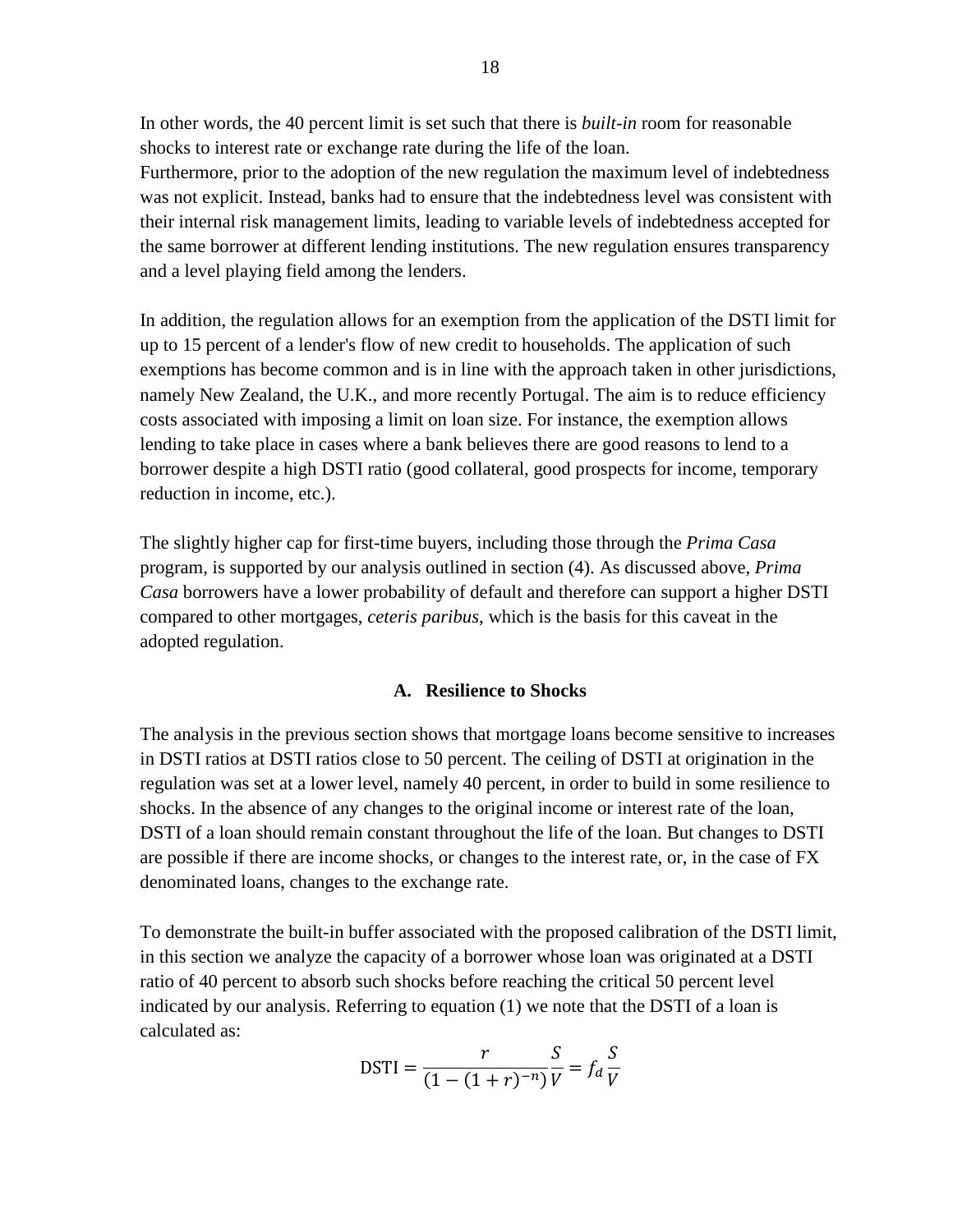If there are shocks to any of these variables (income, interest rate and exchange rate), the new *shocked* DSTI can be calculated as follows:

$$
DSTI_{shocked} = f_d^{shlocked} \frac{1 + shock_{FX}}{1 - shock_{income}} \frac{S}{V}
$$

where  $f_d^{shocked}$  is the annuity factor modified to incorporate the interest rate shock:

$$
f_d^{shocked} = \frac{r + shock_{IR}}{(1 - (1 + r + shock_{IR})^{-n})}
$$

and  $shock_{FX}$ ,  $shock_{income}$  are shocks to the exchange rate, income and interest rate respectively. Note that *n* remains the original time to maturity and *S* and *V* the original principal of the loan and income, respectively.

To evaluate the capacity of a borrower with a DSTI of 40 percent to absorb shocks, we consider a mortgage loan with maturity of 30 years and original interest rate of 4 percent, which is close to the median observed in our sample. We then calculate the shocks that would lead such a borrower to a DSTI of 50 percent.

We consider 5 scenarios, which are described in Table (12). Scenarios 1 to 3 are applied to a leu-denominated loan and scenarios 4 and 5 are applicable to a FX denominated loan. As demonstrated in scenario (1), the loan described above can absorb interest rate increases of up to 200 basis points before it reaches a 50 percent DSTI level. Alternatively, the borrower could absorb a 20 percent reduction of income before the DSTI reaches the critical 50 percent level (scenario (2)). Finally, a 150 bps increase in interest rate and a 5 percent drop in income could take the indebtedness level to the critical threshold (scenario (3)).

In scenarios (4) and (5), we consider an FX loan with the same characteristics as the loan above, except the original DSTI level which is 20 percent as prescribed by the regulation. We then calculate an equivalent DSTI threshold for FX loans, which would make it as likely to default as the leu-denominated mortgage at a DSTI of 50 percent. Specifically, we consider the leu-denominated mortgage described above (maturity 30 years, interest rate of 4 percent, with other characteristics at median in our sample) and compare it with an identical mortgage that only differs in its currency denomination. We then define  $DSTI_{threshold}^{FX}$  such that the probability of default for the two mortgages are the same. This yields a  $DSTI_{threshold}^{FX}$  of 32 percent. Scenarios (4) and (5) show that an FX mortgage loan originated at a DSTI of 20 percent can therefore absorb a 60 percent depreciation (scenario (4)) or a combination of i) 5 percent drop in income of the borrower, ii) a 30 percent depreciation and iii) a 150 bps increase in interest rates (scenario (5)) before reaching the critical 32 percent DSTI threshold.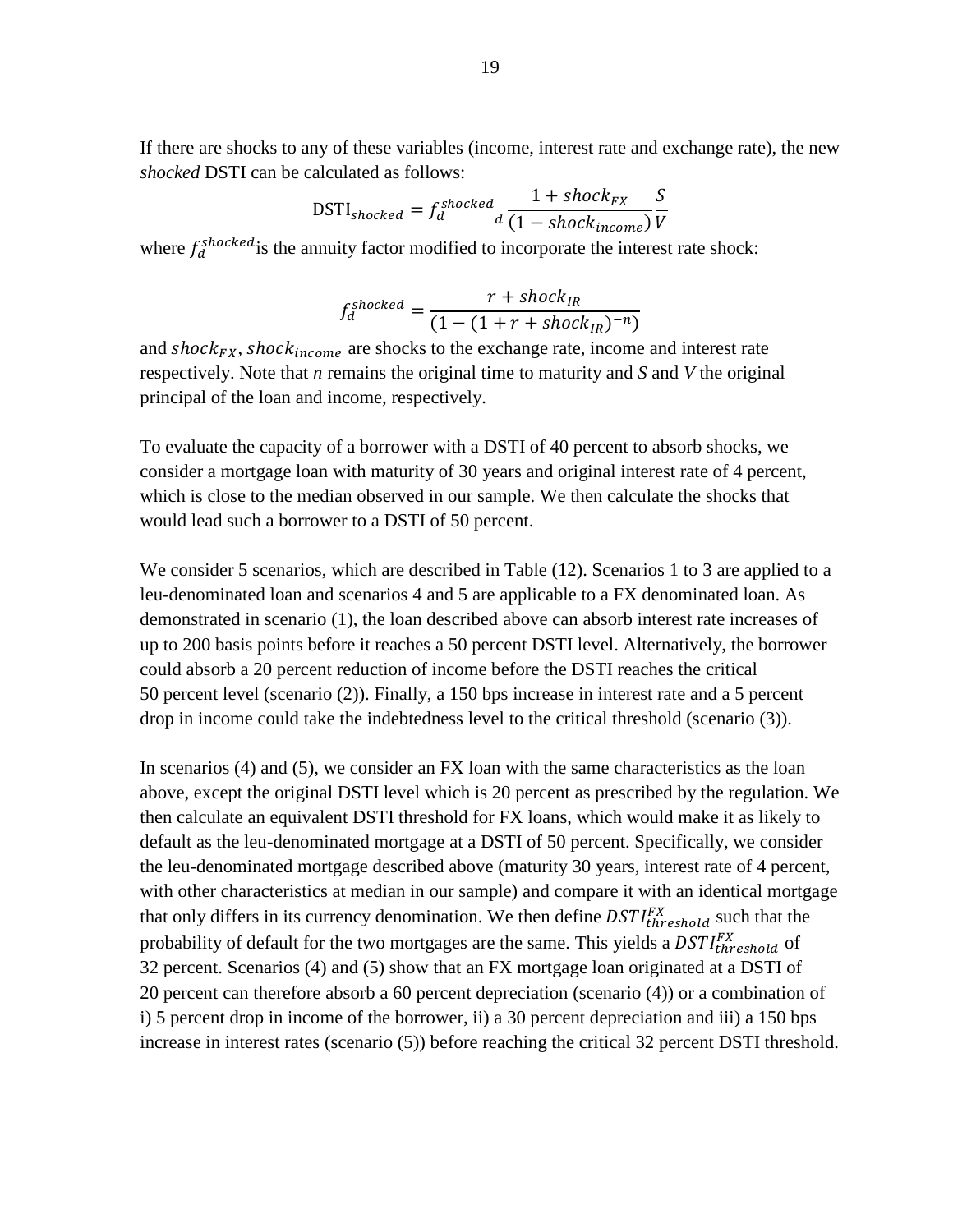20

#### **VI. COUNTERFACTUAL ANALYSIS**

In this section, we provide a simple counterfactual analysis to quantify the impact of the new regulation on probability of default and credit volumes. To do so, we evaluate how the outcomes in our sample would have changed, had the regulation always been in place. Specifically, we assume that every loan with a DSTI of above 40 percent (20 percent for FX denominated loans) would have been limited to a loan value that brings the DSTI down to 40 (20) percent. We then use this new nominal loan size, combined with other characteristics of the loan to estimate the counterfactual probability of default using our preferred specifications above.

In reporting our results, we correct for the tendency of logistic regression to underestimate the probability of rare events (King and Zeng (2001)). To do so, we calibrate the intercept from equation (2) to match the average probability of default observed in June 2017.

The results are reported in Tables (13) to (16). Table (13) shows the impact of the regulation on probability of default, for various ranges of DSTI. The probability of default for all mortgages drops by 23 percent, with the largest impact on mortgages with highest DSTI (greater than 120 percent). For this category, probability of default drops by roughly 60 percent. The overall impact is similar for leu-denominated and FX loans. The impact for leu-denominated loans in range 1 is zero as this range is defined as loans with DSTI less than 30 percent, and therefore the regulation does not impact loans that fall within this category. We next consider the impact of the regulation on probability of default for borrowers from different income groups (Table (14)). Given the correlation of income and DSTI, the regulation implies the sharpest decline in probability of default for low-income borrowers. For these borrowers, average probability of default drops by close to 40 percent, compared to 6 percent for the high-income group (and 23 percent for the entire sample). In other words, low-income borrowers see the largest benefit in terms of prevention of unsustainable borrowing.

Next, we consider the impact of the regulation on credit volumes. We show the impact on volumes, for different DSTI ranges (Table (15)) and different income groups (Table (16)). The results reflect the impact of the regulation on the probability of default: the sharpest drop in volume is for loans that currently have the highest DSTI, as their nominal values need the largest adjustment. We estimate a 23 percent drop in total loan volumes, with significant difference for leu-denominated vs. FX denominated loans: the impact on leu-denominated loans is smaller at 10 percent, whereas the impact on FX denominated loans is 35 percent. Further, loans with a large DSTI would see the largest adjustment. Both results point to a desirable rebalancing towards domestic currency denominated and low DSTI loans.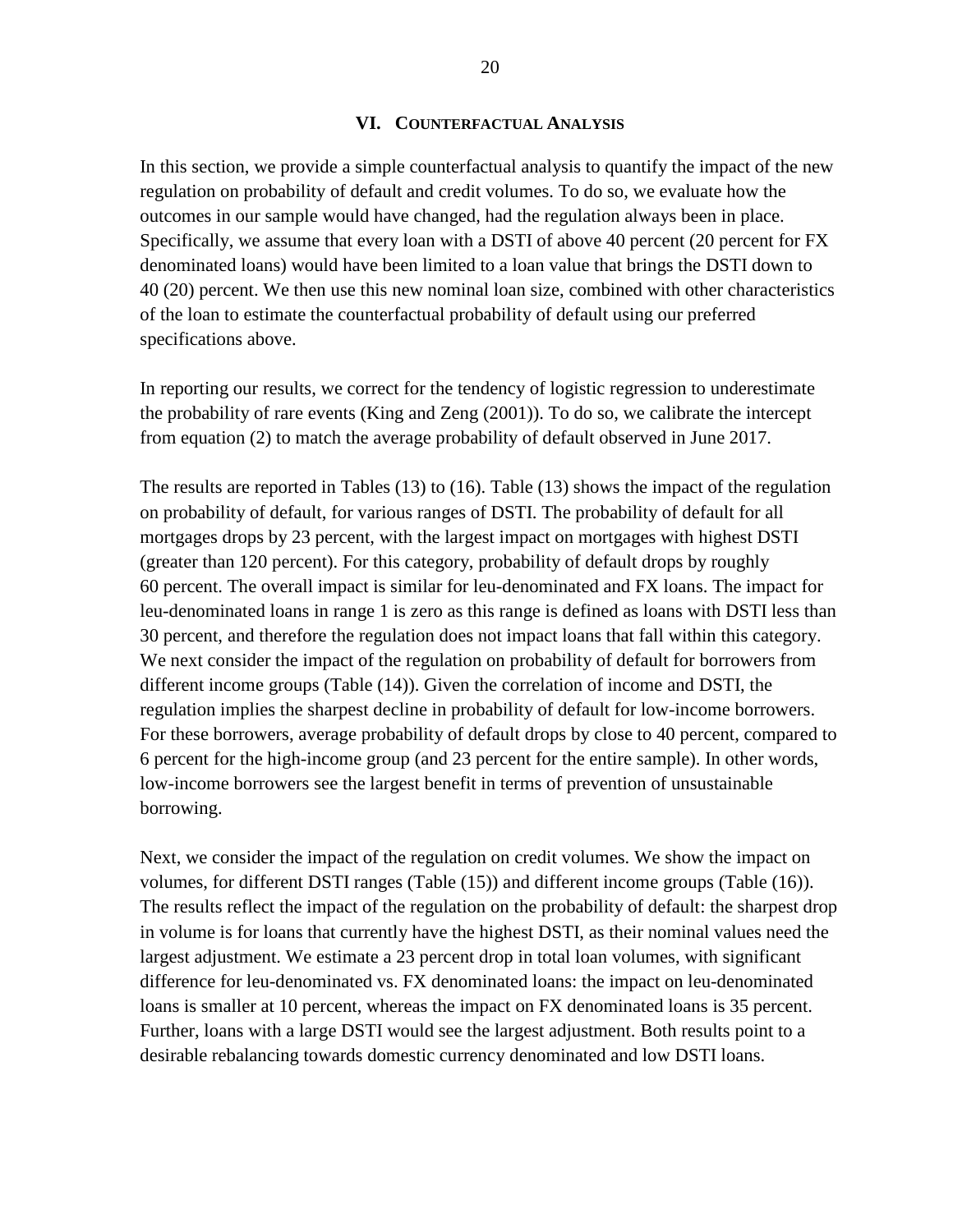There are a few reasons why the estimated reduction in loan volumes may be exaggerated. First, many high-DSTI loans are in fact contracted with a co-borrower, with a true DSTI ratio that is lower than our measure (which does not consider a co-borrower's income). To the extent that our measure of DSTI is above the actual DSTI, our estimate of the impact that the new regulation would have on loan volumes is also exaggerated.

Furthermore, in the absence of an annual income statement in Romania certain borrowers may not declare their full income to the tax authorities and as such, the DSTI calculated using income tax returns may be overstated, leading to a higher estimate for the reduction in credit than in reality.

In addition, as highlighted in section (4) underwriting standards have improved and many of the newer loans already take the debt-burden of the borrower into account when extending loans. As a result, the regulation will mark a smaller change than implied by our impact analysis, where more than 15 percent of the loans were granted in 2009 or earlier. Finally, our calculation does not take into account the exemption of 15 percent of new flows from the DSTI limit. This provision will contribute to a softer impact on credit volumes.

Turning to consumer loans, we observe that 83 percent of the borrowers with consumer loans already have DSTI lower than 40 percent. Therefore, the regulation does not impact the majority of borrowers with consumer loans granted by banks. This does not necessarily imply that the regulation is not binding or will not be effective in addressing indebtedness for consumer loan borrowers, for a few reasons.

First, our sample does not include loans from non-bank financial institutions, which typically grant loans at much higher rates and shorter maturities. The regulation is binding for loans granted by these institutions and is likely to make a significant impact on that segment of the credit market.

Second, many borrowers with a mortgage and a consumer loan and an overall indebtedness over the prescribed limit may choose to reduce their indebtedness via a reduction in consumer loans. Such a strategic decision would lead to a bigger impact on consumer loan volumes from the regulation, but a lower impact on the volume of mortgage loans.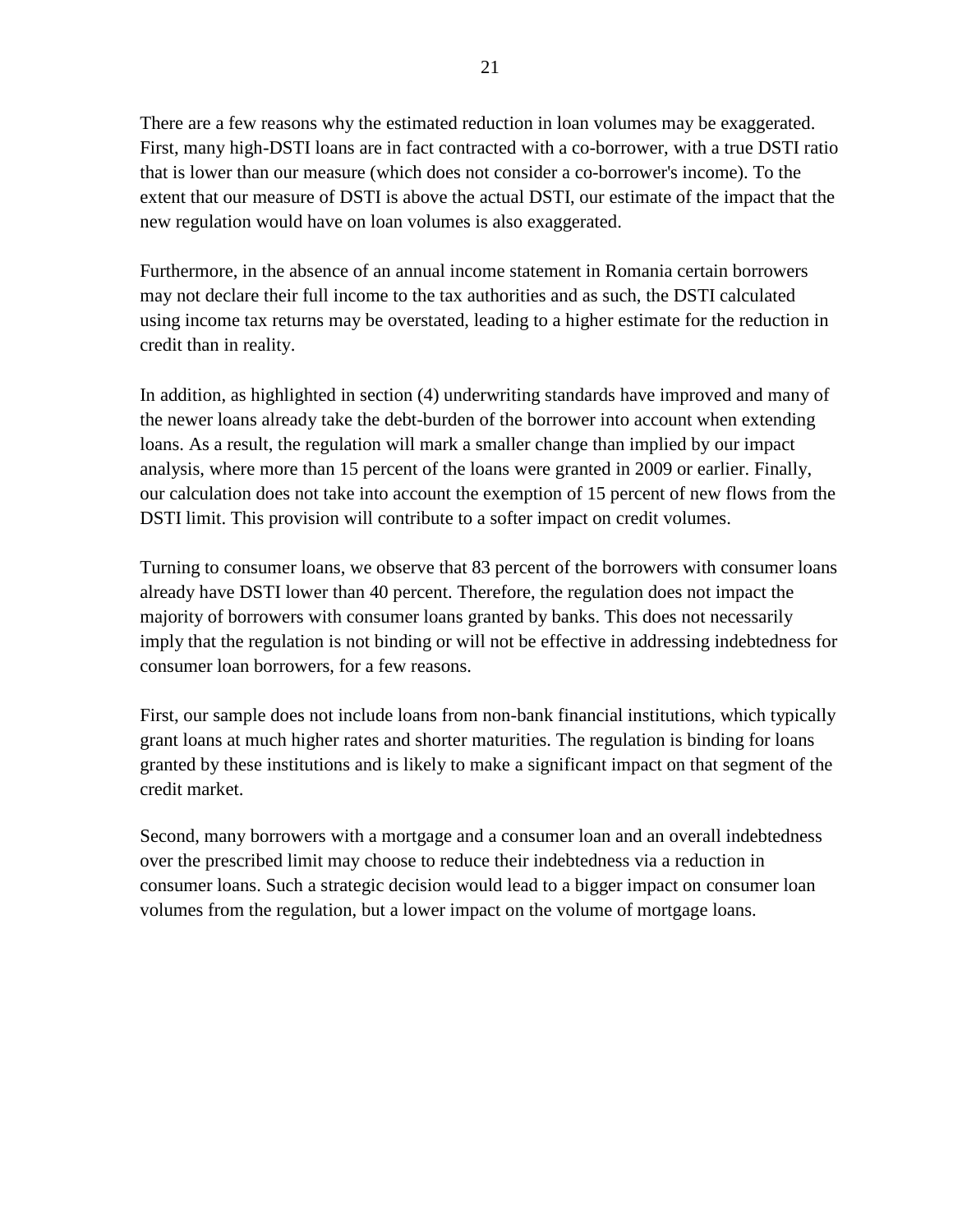## **VII. CONCLUSION**

In this paper we present empirical evidence to support the calibration of a limit for household indebtedness levels, in the form of a cap on DSTI ratio, by studying the link between actual DSTI and the probability of default.

Our empirical results, based on borrower-level information from the Romanian credit register, show that mortgage PDs become sensitive to increases in DSTI at indebtedness levels about 50 percent. This finding was used in the design of a new regulation in Romania, which limits the DSTI at origination to 40 percent, and thereby builds in some buffer before borrowers reach this critical level and become vulnerable to shocks. For instance, we show that a typical mortgage loan can absorb a 1.5 percent increase in interest rate and a 5 percent reduction in income before it reaches the 50 percent threshold.

The empirical analysis also provides the rationale for further features of the regulatory design. In particular, we document for Romanian data that mortgages denominated in foreign currency are more likely to default, while first-time buyers are less likely to default, consistent with the desirability of a tighter limit on FX loans and a somewhat more generous limit for first-time buyers.

Our results also indicate that in the case of consumer loans, the threshold from which PD becomes sensitive to changes in DSTI occurs at a lower level (from a DSTI of about 30 percent). To the best of our knowledge, the lower threshold for default of consumer loans compared to mortgages has not been documented in the literature. There are intuitive reasons why default threshold for consumer loans may be lower. Defaulting on a consumer loan has less significant consequences compared to defaulting on a mortgage, which often leads to the loss of a borrower's main residence.

Finally, our impact analysis quantifies the resilience benefit of introducing a limit to the DSTI ratio, which we show to lead to a sizable drop in average default probabilities. Default rates would have been lower by 23 percent had all mortgages in our sample complied with the 40 percent (20 percent for FX loans) maximum DSTI rule. The impact is highest for lowincome households who would see a 40 percent reduction in their default rates.

<span id="page-21-0"></span>Our results also point to a bigger decline in FX denominated mortgage volumes compared to leu-denominated mortgages, a welcome rebalancing that is due to the tighter limit on DSTI for FX loans. While aggregate mortgage credit volumes could have been lower by 23 percent, we believe that the actual impact may be somewhat lower as we cannot account for co-borrowers in our data set.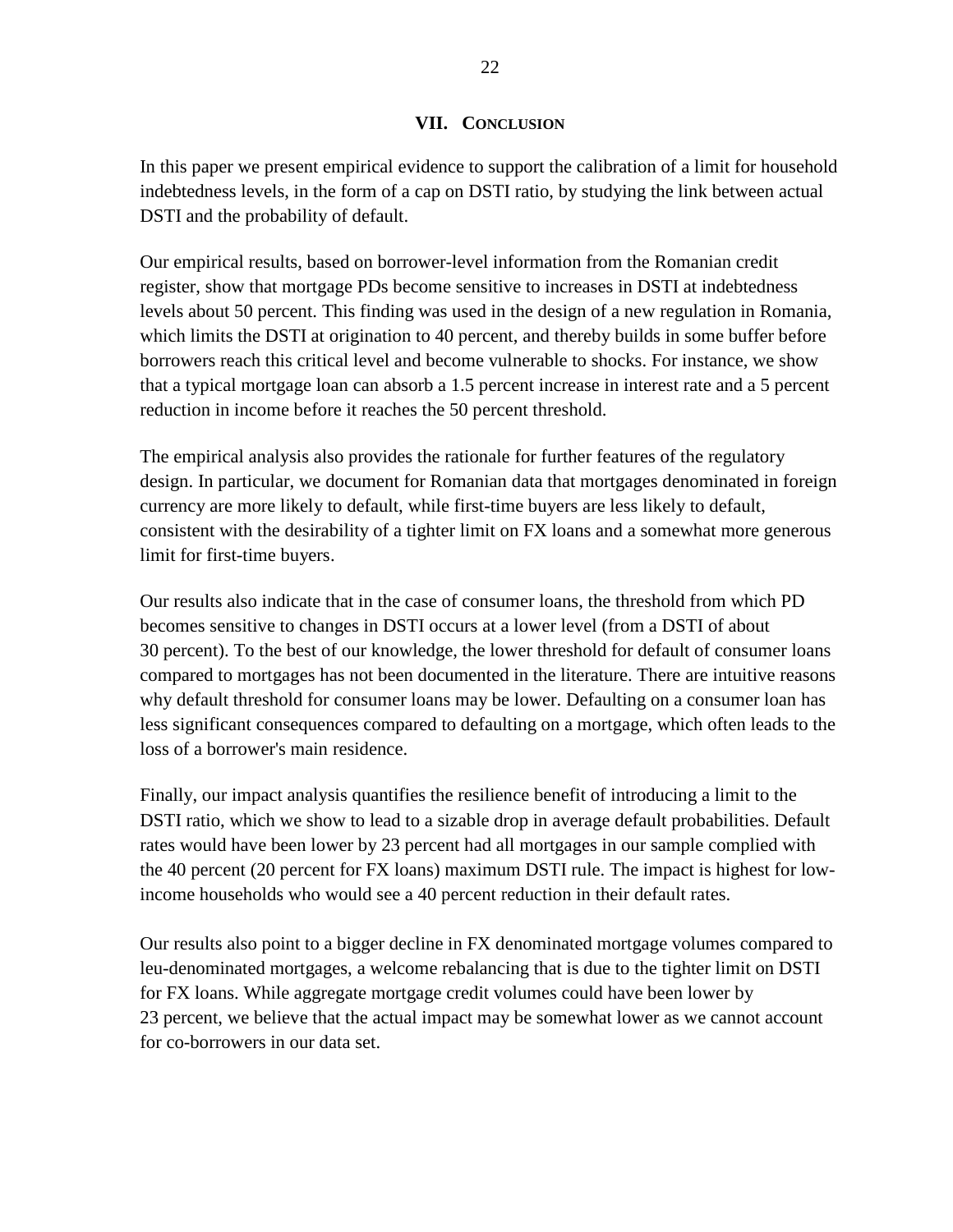**Table 1. Loan Data**

|    |                                                                                                                | Mortgage loans |      | Consumer Ioans |      |
|----|----------------------------------------------------------------------------------------------------------------|----------------|------|----------------|------|
|    | All debtors with a loan in Central Credit Registry - June 2016                                                 | 356.321        | 100% | 2,012,294      | 100% |
|    | Debtors with no arrears, no restructuring, no conversions and<br>residual maturity above 12 months - June 2016 | 321.338        | 90%  | 1,156,372      | 57%  |
| 3  | Exclude debtors with multiple loans - June 2016                                                                | 306.546        | 86%  |                |      |
|    | Debtors still in database - June 2017                                                                          | 281,253        | 79%  | 746.937        | 37%  |
| 5. | Debtors with registered income - December 2016                                                                 | 200.598        | 56%  | 550,230        | 27%  |
| 6  | Consolidated database - June 2017 (unique debtors)                                                             | 200.598        | 56%  | 467,969        | 23%  |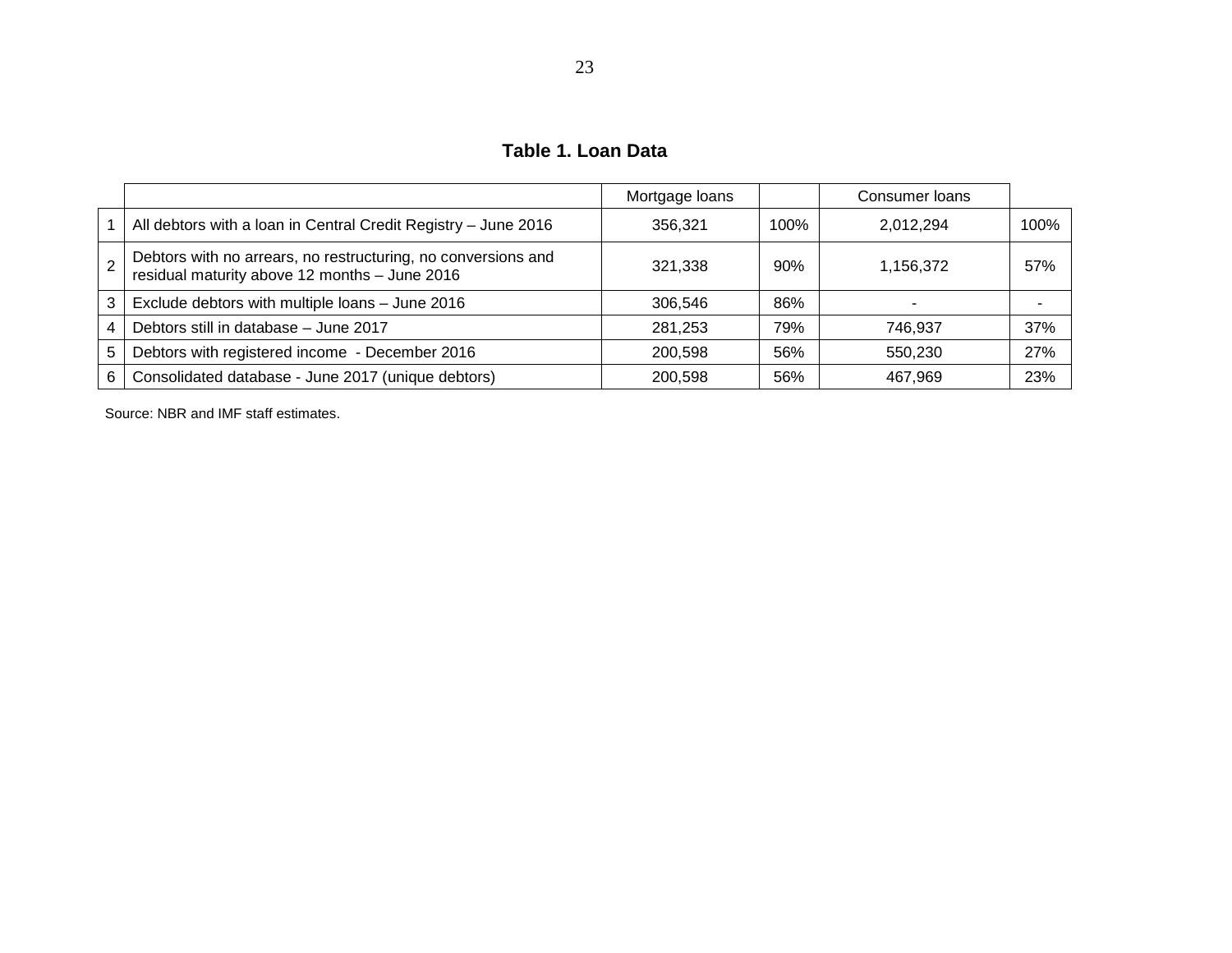|                               | <b>Mortgages</b> |               |       | <b>Consumer</b> |
|-------------------------------|------------------|---------------|-------|-----------------|
|                               | Share            | # borrowers   | Share | # borrowers     |
| Sample size                   | 100%             | 200,598       | 100%  | 467,969         |
| <b>Currency</b>               |                  |               |       |                 |
| <b>FX</b>                     | 51.3%            | 102,872       | 0%    | 0               |
| <b>CHF</b>                    | 1.5%             | 2,956         |       |                 |
| <b>EUR</b>                    | 49.6%            | 99,551        |       |                 |
| Domestic                      | 48.7%            | 97,726        | 100%  | 467,969         |
| <b>Other loans</b>            |                  |               |       |                 |
| Consumer Ioan                 | 29.7%            | 59,482        |       | n/a             |
| Mortgage only                 | 70.3%            | 141,116       |       | n/a             |
|                               |                  |               |       |                 |
| <b>Income</b>                 |                  |               |       |                 |
| Low wage                      | 31.8%            | 63,835        | 67.6% | 316,518         |
| Median wage                   | 38.6%            | 77,453        | 25.1% | 117,664         |
| High wage                     | 29.6%            | 59,310        | 7.2%  | 33,787          |
|                               |                  |               |       |                 |
| Prima Casa                    | 59.8%            | 119,934       |       | n/a             |
|                               |                  |               |       |                 |
| Other Ioan info               |                  | <b>Median</b> |       | <b>Median</b>   |
| Loan size<br>(lei)            |                  | 147,685       |       | 11,600          |
| Residual maturity<br>(months) |                  | 221           |       | 42              |
| Borrower age                  |                  | 36            |       | 46              |
| (years)                       |                  |               |       |                 |
| Interest rate                 |                  | 3.89          |       | 10              |
| (annual percent)              |                  |               |       |                 |
| <b>DSTI</b>                   |                  | 31.2          |       | 23.0            |
| (percent)                     |                  |               |       |                 |

# **Table 2. Borrower Characteristics**

Source: NBR and IMF staff estimates.

Note: This table describes the characteristics of the loans and borrowers in our sample. Mortgage refers to the subsample of borrowers with at least one mortgage loan. Consumer refers to the subsample of borrowers with consumer loans only.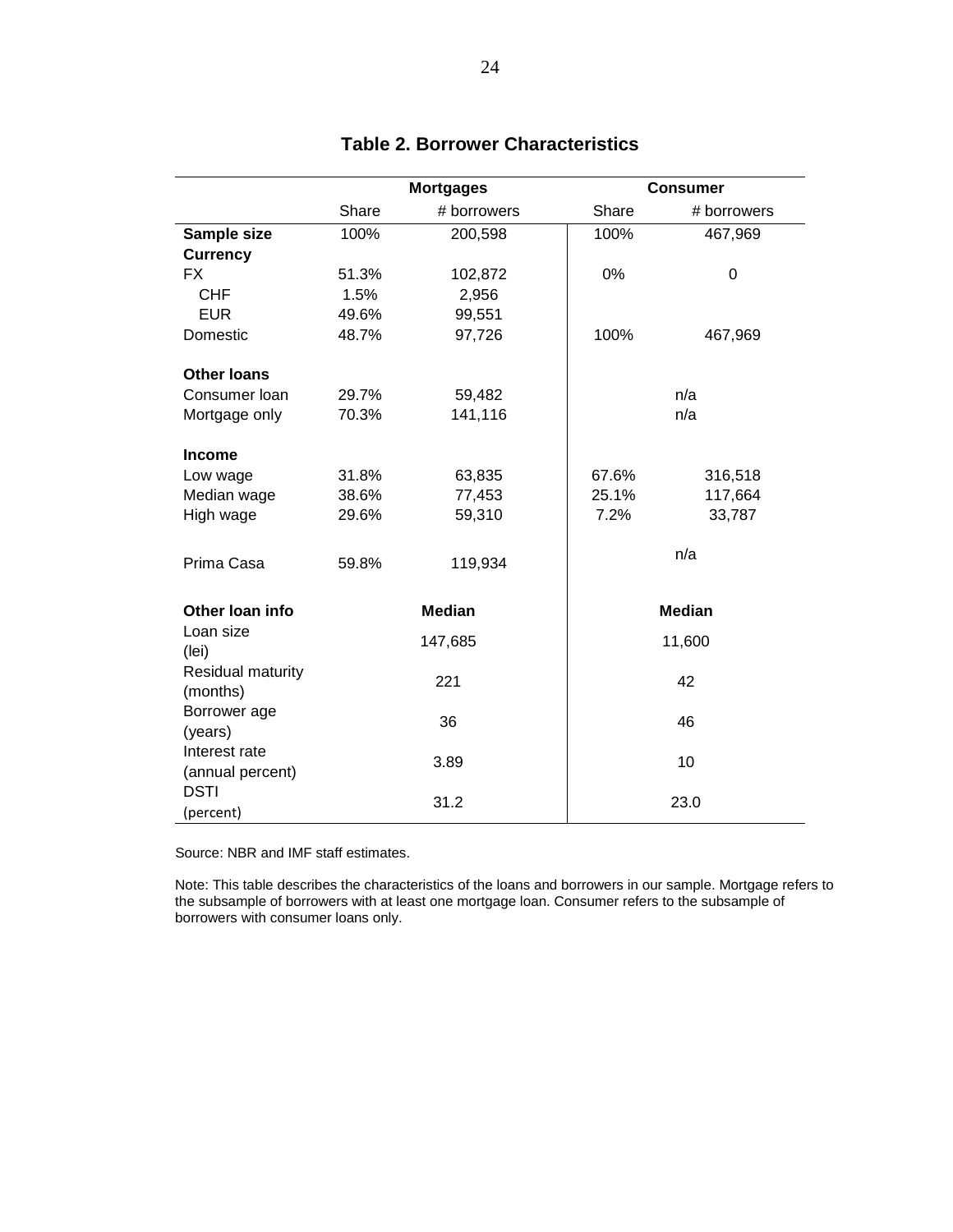| $Range = 1$  | [0, 30)   | 94,712  | 47.2%  |
|--------------|-----------|---------|--------|
| Range $=2$   | [30, 50)  | 62,430  | 31.1%  |
| Range $=3$   | [50, 90)  | 32,175  | 16.0%  |
| Range $=4$   | [90, 120] | 5,859   | 2.9%   |
| Range $=5$   | >120      | 5,422   | 2.7%   |
| <b>Total</b> |           | 200,598 | 100.0% |

# **Table 3. DSTI Ranges for Mortgage Loans**

Source: NBR and IMF staff estimates.

Note: We assess the marginal impact of DSTI on mortgage PDs for the ranges defined in this table. The table also indicates the distribution of mortgage loans in our sample across different DSTI ranges.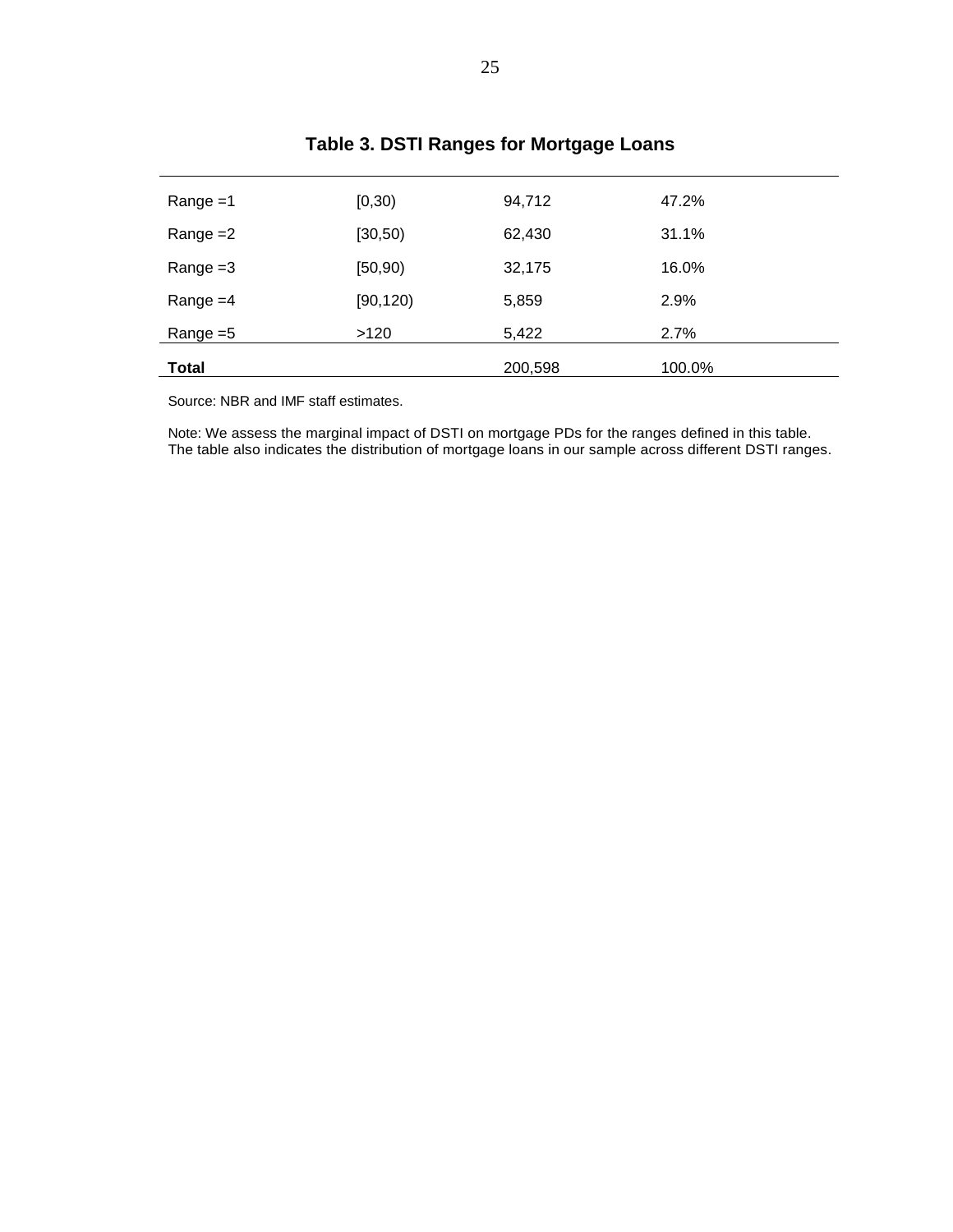|                                                           | (1)                | (2)         | (3)                  | (4)                     | (5)                    | (6)                    | (7)                    |
|-----------------------------------------------------------|--------------------|-------------|----------------------|-------------------------|------------------------|------------------------|------------------------|
| Range1#dti                                                | 0.0236             | 1.316       | 0.0486               | 0.0579                  | $-0.160$               | $-0.136$               | 0.161                  |
|                                                           | (0.02)             | (0.93)      | (0.04)               | (0.04)                  | $(-0.12)$              | $(-0.10)$              | (0.13)                 |
| Range2#dti                                                | 0.246              | 1.011       | 0.294                | 0.326                   | $-0.00114$             | 0.0859                 | 0.415                  |
|                                                           | (0.34)             | (1.25)      | (0.41)               | (0.45)                  | $(-0.00)$              | (0.11)                 | (0.57)                 |
| Range3#dti                                                | $1.439***$         | 1.878***    | $1.501***$           | 1.536***                | $1.254**$              | 1.335**                | 1.562***               |
|                                                           | (3.54)             | (4.13)      | (3.68)               | (3.75)                  | (2.78)                 | (2.86)                 | (3.80)                 |
| Range4#dti                                                | $1.274***$         | 1.875***    | $1.344***$           | 1.378***                | $1.157***$             | $1.218***$             | 1.375***               |
|                                                           | (4.11)             | (4.39)      | (4.32)               | (4.42)                  | (3.36)                 | (3.40)                 | (4.39)                 |
| Range5#dti                                                | 0.686***<br>(5.20) |             | $0.747***$<br>(5.60) | $0.776***$<br>(5.79)    | $0.666***$<br>(4.32)   | 0.696***<br>(4.29)     | $0.762***$<br>(5.58)   |
| residual maturity                                         | $0.0295**$         | $0.0290*$   | $0.0341**$           | $0.0367**$              | $0.0334**$             | $0.0344**$             | $0.0476***$            |
|                                                           | (2.61)             | (2.35)      | (3.00)               | (3.21)                  | (2.87)                 | (2.93)                 | (3.73)                 |
| euro denominated                                          | $0.611***$         | $0.594***$  | $0.612***$           | $0.608***$              | $0.618***$             | $0.614***$             | 0.185                  |
|                                                           | (4.62)             | (4.13)      | (4.64)               | (4.62)                  | (4.69)                 | (4.65)                 | (0.93)                 |
| CHF denominated                                           | $1.321***$         | 1.300***    | 1.237***             | 1.194***                | $1.222***$             | $1.213***$             | 1.002**                |
|                                                           | (5.48)             | (4.81)      | (5.11)               | (4.93)                  | (5.02)                 | (4.98)                 | (2.90)                 |
| First home dummy                                          | $-1.547***$        | $-1.639***$ | $-1.583***$          | $-1.597***$             | $-1.597***$            | $-1.598***$            | $-1.570***$            |
|                                                           | $(-10.15)$         | $(-9.98)$   | $(-10.36)$           | $(-10.44)$              | $(-10.44)$             | $(-10.45)$             | $(-8.97)$              |
| Consumer Ioan                                             | $0.787***$         | 0.666***    | $0.801***$           | $0.809***$              | $0.851***$             | $0.836***$             | 0.950***               |
| dummy                                                     | (4.53)             | (3.44)      | (4.60)               | (4.64)                  | (4.83)                 | (4.74)                 | (5.08)                 |
| <b>LTV</b>                                                |                    |             | $0.357***$<br>(3.63) | $0.552***$<br>(4.51)    | $0.474***$<br>(3.53)   | $0.500***$<br>(3.67)   | $0.510***$<br>(3.79)   |
| (log) size of the loan                                    |                    |             |                      | $-0.339**$<br>$(-2.61)$ | $-0.292*$<br>$(-2.16)$ | $-0.308*$<br>$(-2.27)$ | $-0.305*$<br>$(-2.26)$ |
| Above average wage                                        |                    |             |                      |                         | $-0.170$<br>$(-0.94)$  |                        |                        |
| Below average wage                                        |                    |             |                      |                         | 0.143<br>(0.93)        |                        |                        |
| Log income                                                |                    |             |                      |                         |                        | $-0.108$<br>$(-0.90)$  |                        |
| <b>Bank dummies</b><br>Origination year<br>Region dummies |                    |             |                      |                         |                        |                        | Yes<br>Yes<br>Yes      |
| $\_cons$                                                  | $-7.480***$        | $-7.681***$ | $-7.934***$          | $-4.163**$              | $-4.368**$             | $-3.516*$              | $-4.760**$             |
|                                                           | $(-20.98)$         | $(-19.18)$  | $(-20.84)$           | $(-2.80)$               | $(-2.90)$              | $(-2.12)$              | $(-2.99)$              |
| N                                                         | 200,598            | 191,932     | 200,598              | 200,598                 | 200,598                | 200,598                | 198,843                |

**Table 4. Mortgage Model**

Note: Standard errors in parentheses, \*\*\* p<0.01, \*\* p<0.05, \* p<0.1.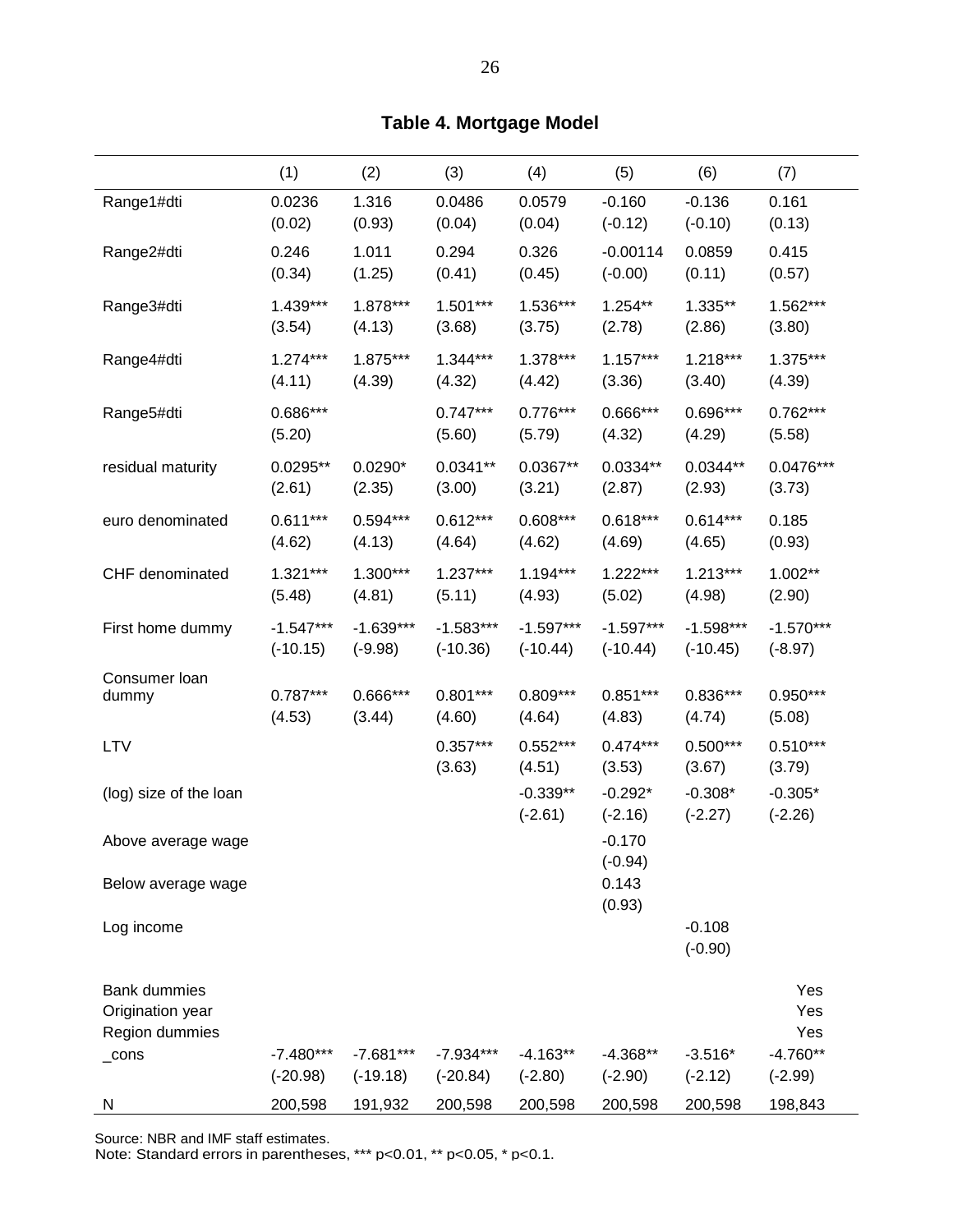|              | (1)        | (2)      | (3)        | (4)        | (5)        | (6)        | (7)        |
|--------------|------------|----------|------------|------------|------------|------------|------------|
|              |            |          |            |            |            |            |            |
| range $= 1$  | 0.0235     | 1.315    | 0.0485     | 0.0578     | $-0.160$   | $-0.136$   | 0.161      |
|              | (1.283)    | (1.421)  | (1.285)    | (1.287)    | (1.299)    | (1.305)    | (1.286)    |
| range $= 2$  | 0.245      | 1.010    | 0.294      | 0.326      | $-0.00114$ | 0.0858     | 0.415      |
|              | (0.722)    | (0.805)  | (0.723)    | (0.724)    | (0.761)    | (0.773)    | (0.725)    |
| range $=$ 3  | $1.435***$ | 1.874*** | $1.874***$ | $1.532***$ | $1.250***$ | $1.332***$ | 1.558***   |
|              | (0.406)    | (0.454)  | (0.407)    | (0.408)    | (0.450)    | (0.465)    | (0.410)    |
| range $=$ 4  | 1.268***   | 1.865*** | $1.338***$ | $1.372***$ | $1.152***$ | $1.213***$ | $1.369***$ |
|              | (0.308)    | (0.423)  | (0.309)    | (0.310)    | (0.342)    | (0.357)    | (0.311)    |
| range $= 5$  | $0.681***$ |          | $0.743***$ | $0.771***$ | $0.662***$ | $0.691***$ | $0.757***$ |
|              | (0.131)    |          | (0.132)    | (0.133)    | (0.153)    | (0.161)    | (0.135)    |
|              |            |          |            |            |            |            |            |
| Observations | 200,598    | 191,932  | 200,598    | 200,598    | 200,598    | 200,598    | 198,843    |

# **Table 5. Mortgage Model—Marginal Effects**

Source: NBR and IMF staff estimates.

Note: The point estimates indicate percentage increase in PD for a 1 percentage point increase in DSTI. Standard errors in parentheses, \*\*\* p 0.01, \*\* p 0.05, \* p 0.1.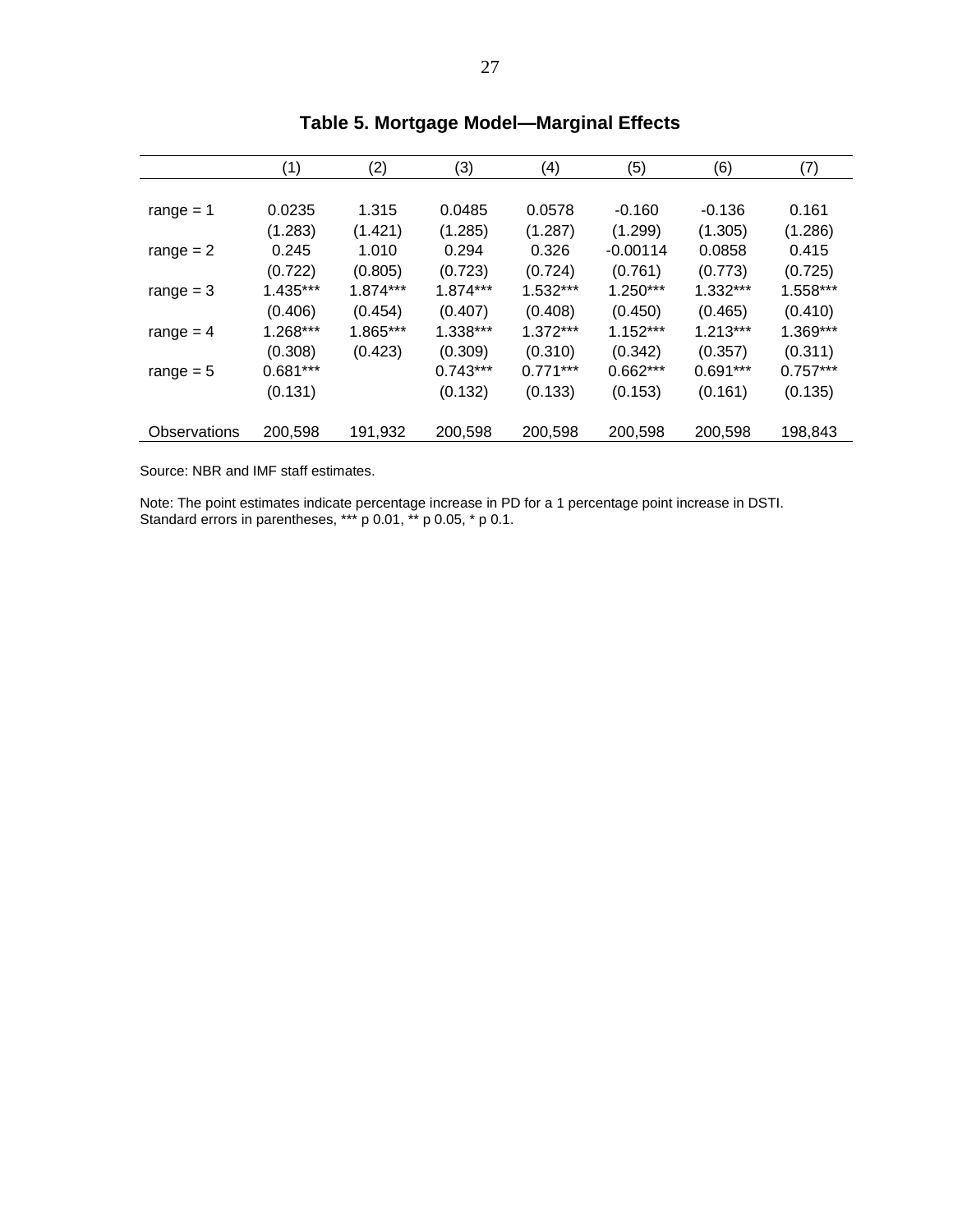|                                                           | (1)                       | (2)                       | (3)                       | (4)                       | (5)                       | (6)                       | (7)                      |
|-----------------------------------------------------------|---------------------------|---------------------------|---------------------------|---------------------------|---------------------------|---------------------------|--------------------------|
| <b>DSTI</b>                                               | $0.775***$<br>(9.08)      | $2.114***$<br>(7.58)      | $0.837***$<br>(9.56)      | 0.864***<br>(9.81)        | 0.692***<br>(6.40)        | 0.692***<br>(6.40)        | $0.837***$<br>(9.02)     |
| residual maturity                                         | $0.0287*$<br>(2.53)       | $0.0289*$<br>(2.34)       | $0.0331**$<br>(2.91)      | $0.0355**$<br>(3.10)      | $0.0299**$<br>(2.58)      | $0.0300**$<br>(2.59)      | $0.0460***$<br>(3.61)    |
| euro denominated                                          | $0.626***$<br>(4.74)      | $0.602***$<br>(4.19)      | $0.629***$<br>(4.77)      | $0.626***$<br>(4.76)      | $0.644***$<br>(4.88)      | $0.642***$<br>(4.87)      | 0.212<br>(1.07)          |
| CHF denominated                                           | 1.428***<br>(5.95)        | 1.299***<br>(4.81)        | 1.348***<br>(5.60)        | 1.309***<br>(5.43)        | $1.333***$<br>(5.51)      | $1.332***$<br>(5.51)      | $1.124**$<br>(3.27)      |
| First home dummy                                          | $-1.539***$<br>$(-10.11)$ | $-1.654***$<br>$(-10.09)$ | $-1.576***$<br>$(-10.32)$ | $-1.588***$<br>$(-10.40)$ | $-1.593***$<br>$(-10.43)$ | $-1.592***$<br>$(-10.42)$ | $-1.553***$<br>$(-8.89)$ |
| Consumer loan<br>dummy                                    | $0.811***$<br>(4.70)      | $0.637***$<br>(3.31)      | $0.828***$<br>(4.78)      | $0.837***$<br>(4.83)      | $0.895***$<br>(5.16)      | 0.896***<br>(5.17)        | $0.979***$<br>(5.26)     |
| LTV                                                       |                           |                           | 0.348***<br>(3.55)        | $0.534***$<br>(4.39)      | $0.393**$<br>(2.95)       | 0.396**<br>(3.00)         | $0.487***$<br>(3.64)     |
| (log) size of the loan                                    |                           |                           |                           | $-0.327*$<br>$(-2.53)$    | $-0.241$<br>$(-1.79)$     | $-0.243$<br>$(-1.81)$     | $-0.288*$<br>$(-2.14)$   |
| Above average wage                                        |                           |                           |                           |                           | $-0.243$<br>$(-1.40)$     |                           |                          |
| Below average wage                                        |                           |                           |                           |                           | $0.310*$<br>(2.10)        |                           |                          |
| Log income                                                |                           |                           |                           |                           |                           | $-0.488**$<br>$(-3.07)$   |                          |
| <b>Bank dummies</b><br>Origination year<br>Region dummies |                           |                           |                           |                           |                           |                           | Yes<br>Yes<br>Yes        |
| $\_cons$                                                  | $-7.479***$<br>$(-27.74)$ | $-7.907***$<br>$(-25.11)$ | $-7.927***$<br>$(-26.37)$ | $-4.289**$<br>$(-2.93)$   | $-5.085***$<br>$(-3.36)$  | $-4.748**$<br>$(-3.18)$   | $-4.886**$<br>$(-3.11)$  |
| N                                                         | 200598                    | 191932                    | 200598                    | 200598                    | 200598                    | 200598                    | 198843                   |

|  | Table 6. Mortgage Model—Linear in DSTI |  |  |  |  |
|--|----------------------------------------|--|--|--|--|
|--|----------------------------------------|--|--|--|--|

Note: Standard errors in parentheses, \*\*\* p<0.01, \*\* p<0.05, \* p<0.1.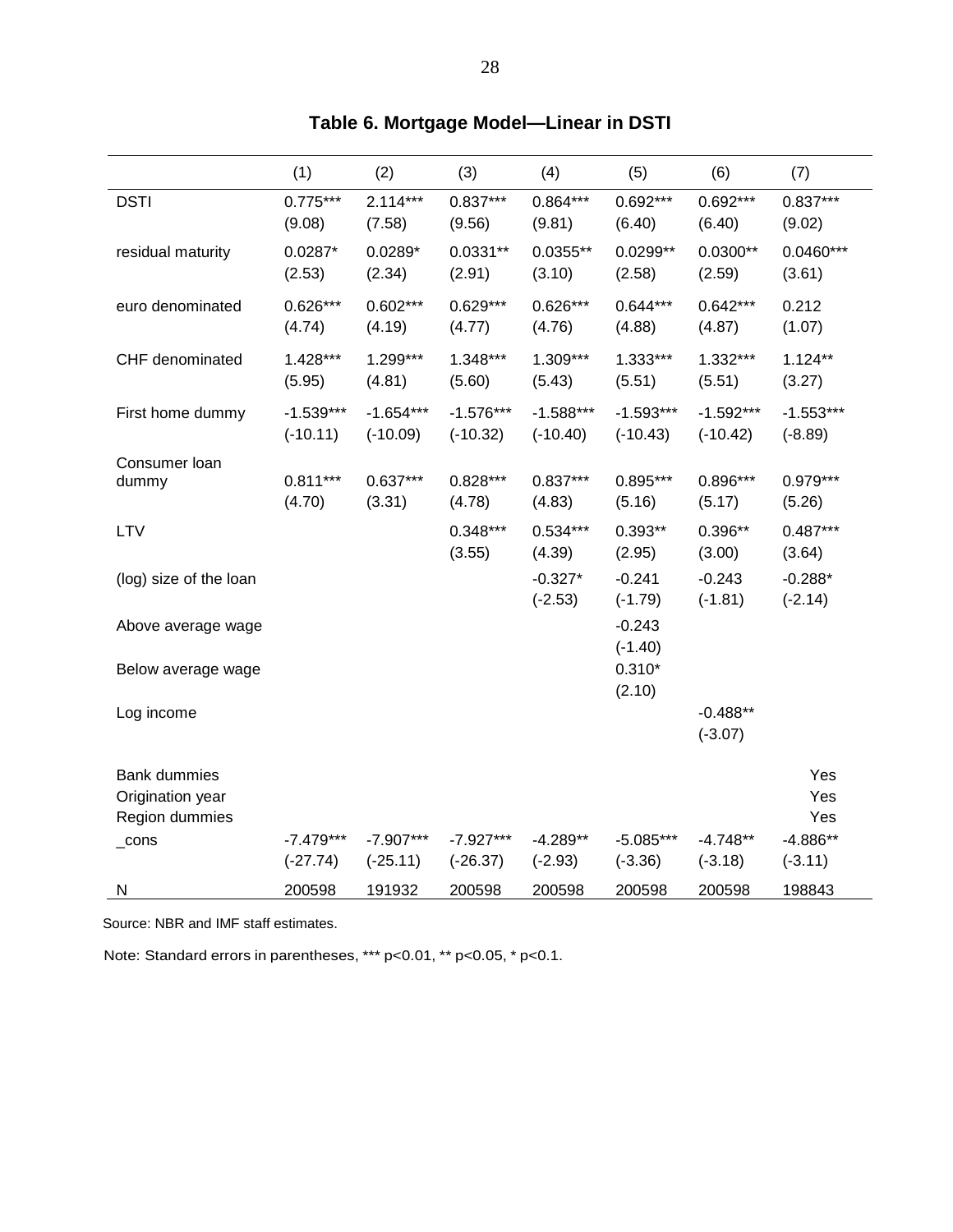|                        | (1)                  | (2)        | (3)                  | (4)                    | (5)                    | (6)                  |
|------------------------|----------------------|------------|----------------------|------------------------|------------------------|----------------------|
| Range1#dti             | $-1.707$             | 0.381      | $-1.719$             | $-1.660$               | $-2.199$               | $-1.412$             |
|                        | $(-1.47)$            | (0.27)     | $(-1.48)$            | $(-1.45)$              | $(-1.87)$              | $(-1.22)$            |
| Range2#dti             | $-0.809$             | 0.365      | $-0.825$             | $-1.421*$              | $-1.453*$              | $-0.654$             |
|                        | $(-1.25)$            | (0.46)     | $(-1.28)$            | $(-2.13)$              | $(-2.04)$              | $(-1.01)$            |
| Range3#dti             | $0.957**$            | $1.610***$ | $0.944**$            | 0.302                  | 0.408                  | $0.970**$            |
|                        | (2.69)               | (3.65)     | (2.65)               | (0.77)                 | (0.93)                 | (2.72)               |
| Range4#dti             | $1.110***$           | $1.611***$ | 1.099***             | $0.576*$               | $0.664*$               | 1.066***             |
|                        | (4.31)               | (4.01)     | (4.24)               | (2.00)                 | (2.02)                 | (4.11)               |
| Range5#dti             | $0.582***$<br>(6.37) |            | $0.575***$<br>(6.16) | $0.314**$<br>(2.73)    | 0.285<br>(1.72)        | $0.543***$<br>(5.77) |
| residual maturity      | $-0.0165$            | $-0.0222*$ | $-0.0177$            | $-0.0314**$            | $-0.0299**$            | 0.0108               |
|                        | $(-1.93)$            | $(-2.10)$  | $(-1.95)$            | $(-3.21)$              | $(-2.79)$              | (1.02)               |
| euro denominated       | $0.491***$           | $0.489***$ | $0.488***$           | $0.497***$             | $0.487***$             | 0.171                |
|                        | (4.42)               | (3.62)     | (4.39)               | (4.46)                 | (4.37)                 | (0.92)               |
| CHF denominated        | 1.628***             | 1.782***   | $1.614***$           | $1.577***$             | 1.596***               | $0.764*$             |
|                        | (7.89)               | (7.11)     | (7.71)               | (7.53)                 | (7.62)                 | (2.51)               |
| First home dummy       | 0.0852               | $-0.370$   | 0.0823               | 0.0991                 | 0.0914                 | $-0.0224$            |
|                        | (0.60)               | $(-1.74)$  | (0.57)               | (0.69)                 | (0.64)                 | $(-0.15)$            |
| Consumer loan          | $0.297*$             | 0.178      | 0.276                | 0.235                  | 0.222                  | $0.603***$           |
| dummy                  | (2.15)               | (1.03)     | (1.86)               | (1.59)                 | (1.48)                 | (3.74)               |
| Multiple loan dummy    | $-0.228$             | $-0.0103$  | $-0.266$             | $-0.351$               | $-0.336$               | $-0.154$             |
|                        | $(-0.73)$            | $(-0.03)$  | $(-0.81)$            | $(-1.07)$              | $(-1.02)$              | $(-0.47)$            |
| (log) size of the loan |                      |            | 0.0364<br>(0.40)     | $0.263*$<br>(2.44)     | 0.226<br>(1.77)        | 0.0729<br>(0.75)     |
| Above average wage     |                      |            |                      | $-0.434*$<br>$(-2.41)$ |                        |                      |
| Below average wage     |                      |            |                      | $0.413**$<br>(2.70)    |                        |                      |
| Log income             |                      |            |                      |                        | $-0.232*$<br>$(-2.17)$ |                      |
| $\_cons$               | -6.762***            | -7.039***  | $-7.156***$          | $-9.451***$            | $-7.111***$            | $-8.349***$          |
|                        | $(-23.09)$           | $(-18.80)$ | $(-6.87)$            | $(-7.90)$              | $(-6.81)$              | $(-7.01)$            |
| N                      | 226263               | 203527     | 226263               | 226263                 | 226263                 | 223996               |

**Table 7. Mortgage Model—Including Debtors with Multiple Loans**

Note: Standard errors in parentheses, \*\*\* p<0.01, \*\* p<0.05, \* p<0.1.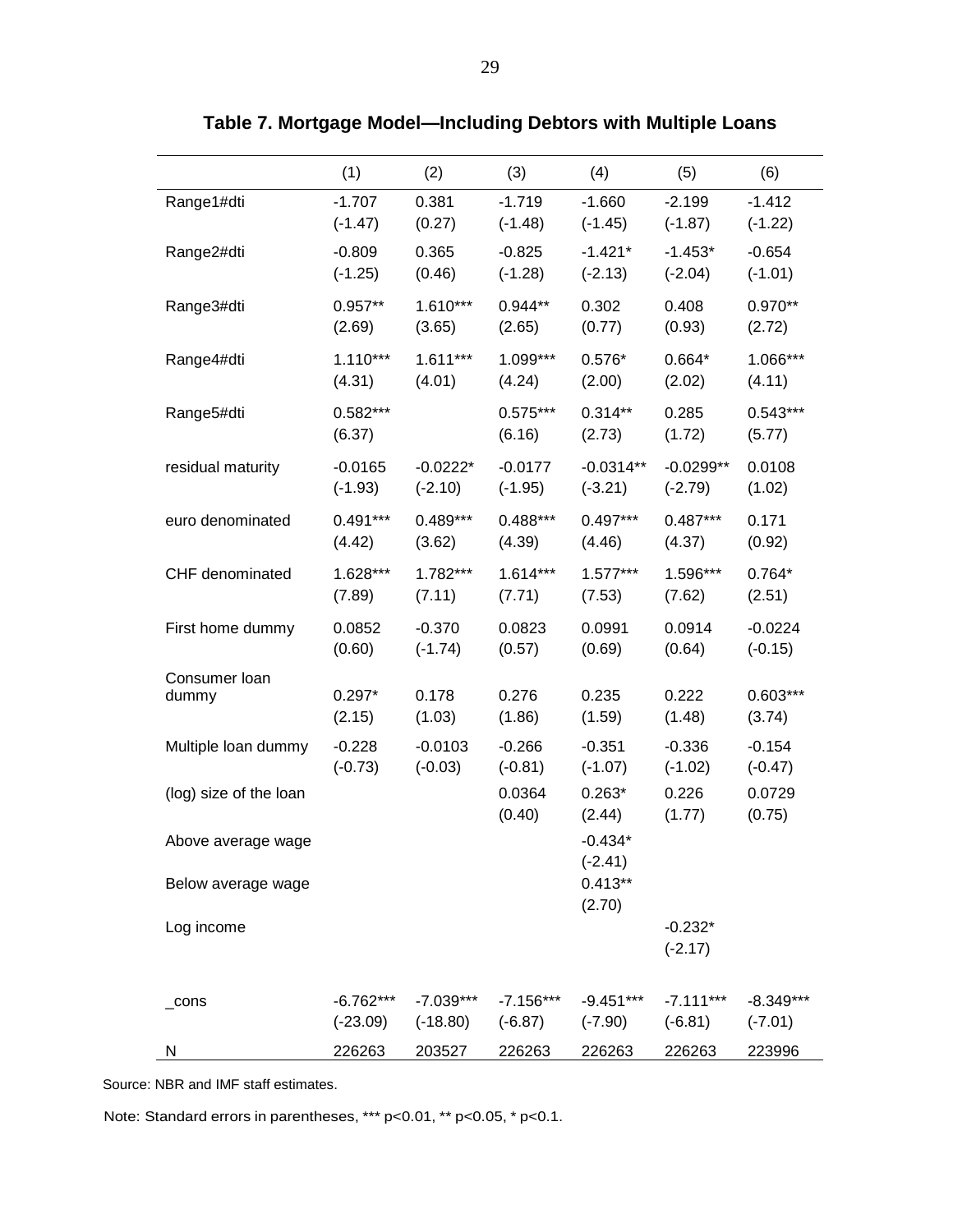|              | (1)        | (2)      | (3)        | (4)        | (5)        | (6)        | (7)        |
|--------------|------------|----------|------------|------------|------------|------------|------------|
|              |            |          |            |            |            |            |            |
| range $= 1$  | $-1.705$   | 0.381    | $-1.717$   | $-1.658$   | $-2.197*$  | $-1.705$   | 0.381      |
|              | (1.158)    | (1.398)  | (1.158)    | (1.141)    | (1.174)    | (1.158)    | (1.398)    |
| range $= 2$  | $-0.809$   | 0.365    | $-0.825$   | $-1.420**$ | $-1.451**$ | $-0.809$   | 0.365      |
|              | (0.645)    | (0.791)  | (0.647)    | (0.667)    | (0.710)    | (0.645)    | (0.791)    |
| range $=$ 3  | $0.954***$ | 1.606*** | $0.941***$ | 0.301      | 0.407      | $0.954***$ | 1.606***   |
|              | (0.354)    | (0.440)  | (0.356)    | (0.389)    | (0.435)    | (0.354)    | (0.440)    |
| range $= 4$  | $1.105***$ | 1.604*** | $1.094***$ | $0.574**$  | $0.661**$  | $1.105***$ | $1.604***$ |
|              | (0.256)    | (0.399)  | (0.257)    | (0.287)    | (0.327)    | (0.256)    | (0.399)    |
| range $= 5$  | $0.578***$ |          | $0.571***$ | $0.312***$ | $0.283*$   | $0.578***$ |            |
|              | (0.0907)   |          | (0.0926)   | (0.114)    | (0.164)    | (0.0907)   |            |
|              |            |          |            |            |            |            |            |
| Observations | 226,263    | 203,527  | 226,263    | 226,263    | 226,263    | 226,263    | 203,527    |

**Table 8. Mortgage Model—Marginal Effects: Including Debtors with Multiple Loans**

Note: The point estimates indicate percentage increase in PD for a 1 percentage point increase in DSTI. Standard errors in parentheses, \*\*\* p 0.01, \*\* p 0.05, \* p 0.1.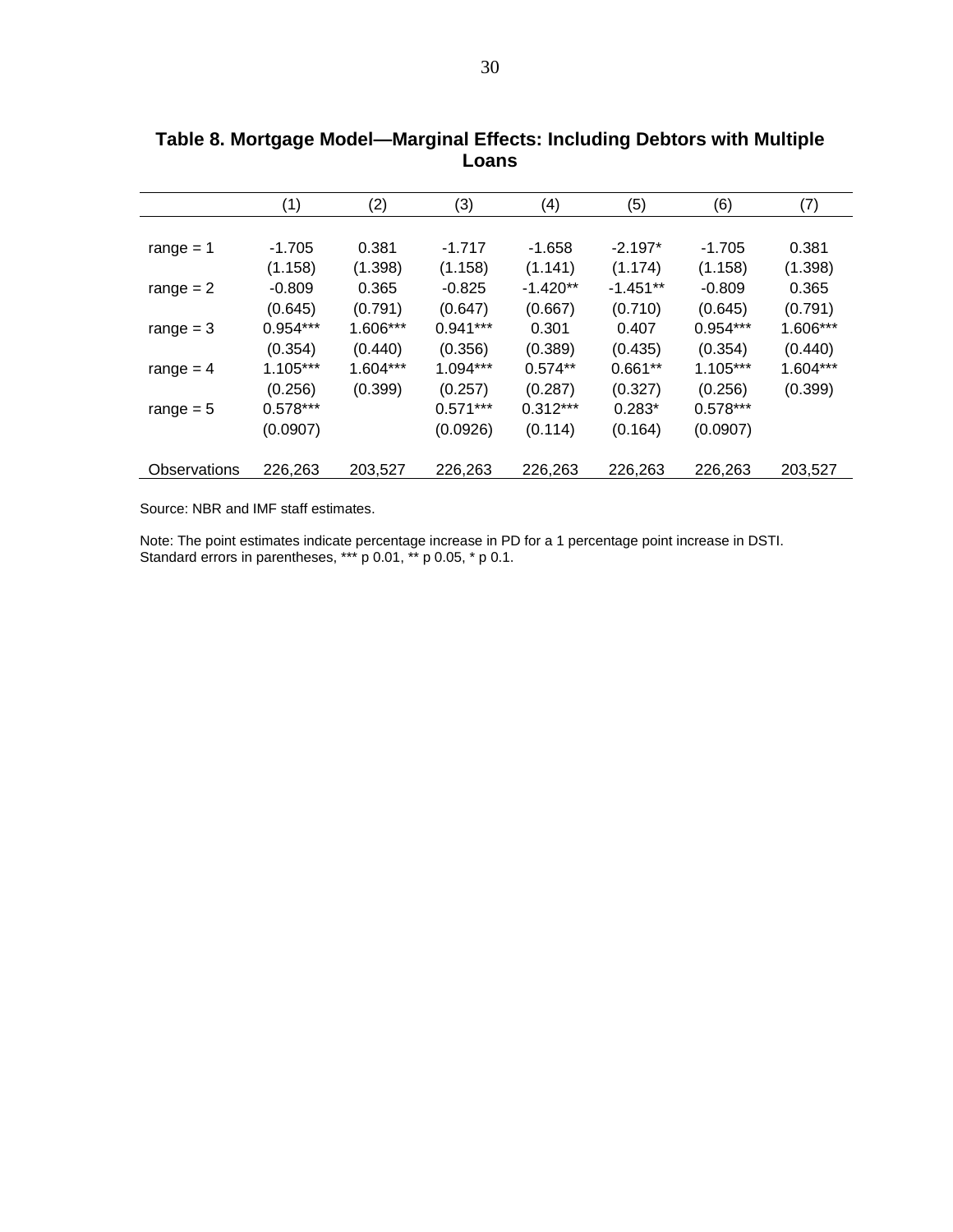| Indicator   | DSTI (percent) | Number of loans | Share of total |
|-------------|----------------|-----------------|----------------|
| $Range = 1$ | [0, 15)        | 190,176         | 40.6%          |
| Range $=2$  | [15, 30)       | 126,036         | 26.9%          |
| Range $=3$  | [30, 50)       | 107,571         | 23.0%          |
| Range $=4$  | [50, 70)       | 26,651          | 5.7%           |
| Range $=5$  | >70            | 17,535          | 3.7%           |
| Total       |                | 467,969         | 100.0%         |

# **Table 9. DSTI Ranges for Consumer Loans**

Source: NBR and IMF staff estimates.

Note: We assess the marginal impact of DSTI on consumer PDs for the ranges defined in this table. The table also indicates the distribution of consumer loans in our sample across different DSTI ranges.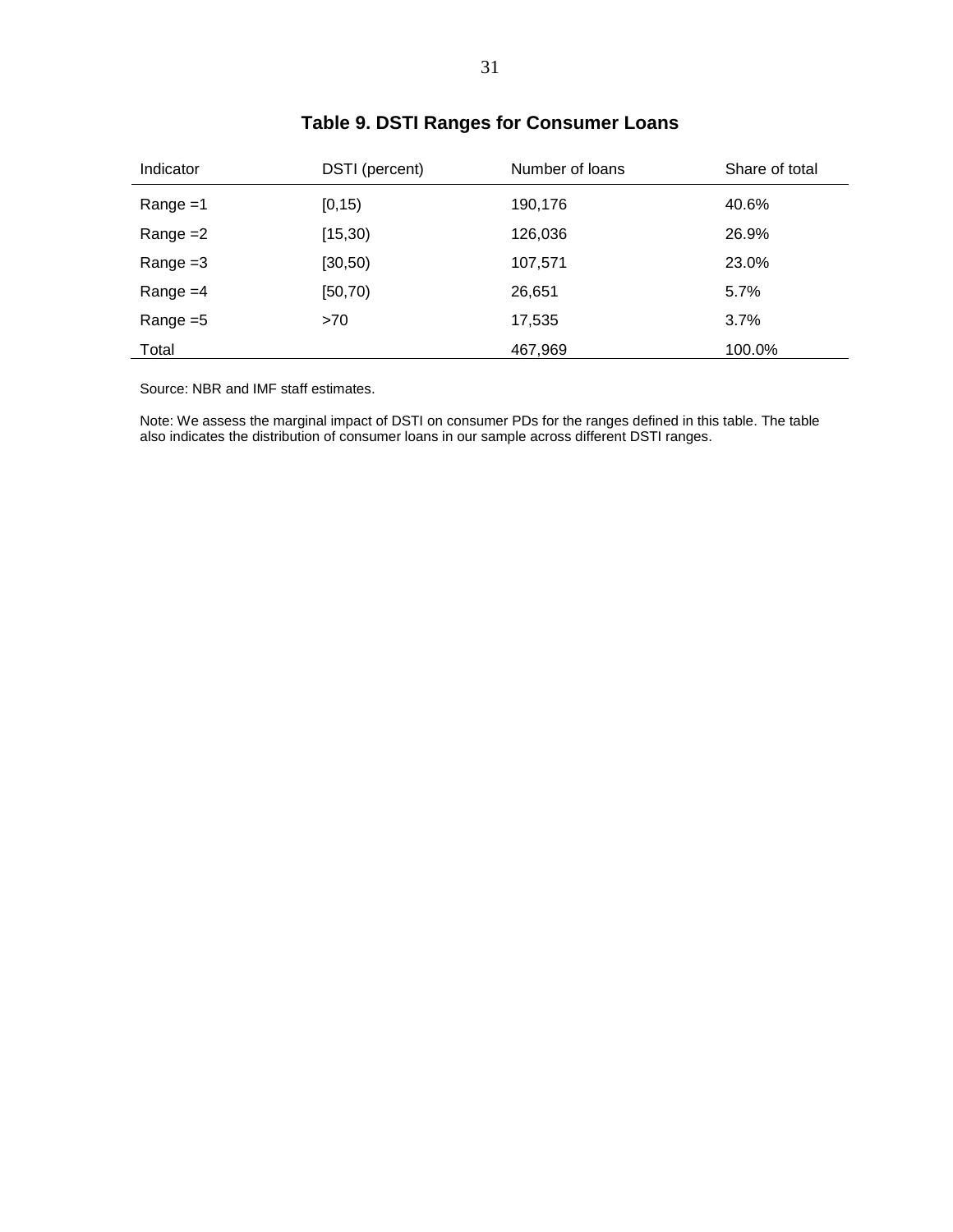# **Table 10. Consumer Model**

|                                                    | (1)                   | (2)                       | (3)                       | (4)                       | (5)                       | (6)                       | (7)                       |
|----------------------------------------------------|-----------------------|---------------------------|---------------------------|---------------------------|---------------------------|---------------------------|---------------------------|
| Range 1#dti                                        | 0.343<br>(0.99)       | 0.535<br>(1.55)           | $1.118***$<br>(2.95)      | $1.418***$<br>(4.08)      | 0.0349<br>(0.10)          | $-0.492$<br>$(-1.33)$     | $-0.264$<br>$(-0.71)$     |
| Range2#dti                                         | 0.405<br>(1.93)       | 0.815<br>(3.91)           | $1.164***$<br>(5.07)      | 2.316***<br>(10.87)       | 0.832<br>(3.61)           | 0.159<br>(0.64)           | 0.234<br>(0.93)           |
| Range3#dti                                         | $0.627***$<br>(4.63)  | $1.091***$<br>(8.11)      | $1.318***$<br>(8.90)      | 2.684***<br>(18.56)       | 1.487***<br>(9.25)        | $0.912***$<br>(5.16)      | $0.856***$<br>(4.75)      |
| Range4#dti                                         | $0.538***$<br>(5.10)  | $0.882***$<br>(8.36)      | $1.032***$<br>(9.11)      | $2.224***$<br>(19.38)     | $1.246***$<br>(9.75)      | $0.786***$<br>(5.59)      | $0.661***$<br>(4.59)      |
| Range5#dti                                         | $0.301***$<br>(5.74)  | $0.445***$<br>(8.82)      | $0.766***$<br>(7.90)      | $1.013***$<br>(21.48)     | $0.616***$<br>(10.32)     | $0.363***$<br>(5.05)      | $0.313***$<br>(4.07)      |
| residual<br>maturity                               | $0.212***$<br>(21.94) | $0.110***$<br>(11.22)     | $0.109***$<br>(10.99)     | $0.304***$<br>(25.55)     | $0.195***$<br>(14.79)     | $0.148***$<br>(10.27)     | $0.285***$<br>(14.85)     |
| Borrower age                                       |                       | $0.0440***$<br>$(-48.26)$ | $0.0445***$<br>$(-48.39)$ | $0.0450***$<br>$(-49.94)$ | $0.0450***$<br>$(-50.57)$ | $0.4053***$<br>$(-51.17)$ | $-0.459***$<br>$(-53.32)$ |
| (log) size of the<br>loan                          |                       |                           |                           | $-0.572***$<br>$(-27.86)$ | $-0.262**$<br>$(-9.84)$   | $-0.117***$<br>$(-3.68)$  | $-0.0937**$<br>$(-2.84)$  |
| Above average<br>wage                              |                       |                           |                           |                           | $-0.367***$<br>$(-5.20)$  |                           |                           |
| Below average<br>wage                              |                       |                           |                           |                           | $0.601***$<br>(18.69)     |                           |                           |
| Log income                                         |                       |                           |                           |                           |                           | $-0.771***$<br>$(-21.51)$ | $-0.785***$<br>$(-20.93)$ |
| <b>Bank dummies</b><br>Origination year<br>dummies |                       |                           |                           |                           |                           |                           | Yes<br>Yes                |
| Region<br>dummies                                  |                       |                           |                           |                           |                           |                           | Yes                       |
| N                                                  | 467,969               | 467,969                   | 461,877                   | 467,969                   | 467,969                   | 467,969                   | 467,806                   |

Source: NBR and IMF staff estimates.

Note: Standard errors in parentheses, \*\*\* p<0.01, \*\* p<0.05, \* p<0.1.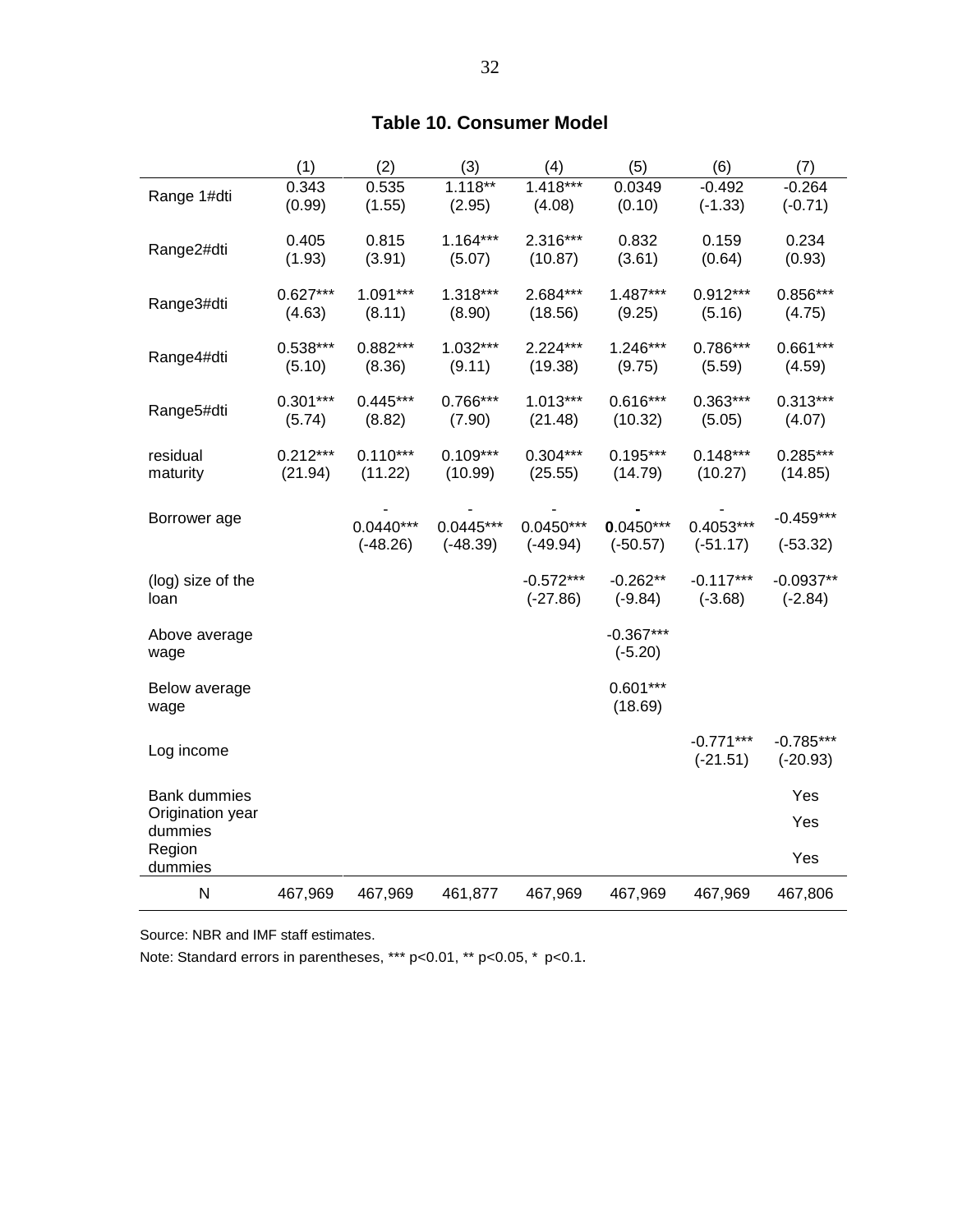|              | (1)        | (2)        | (3)        | (4)        | (5)        | (6)        | (7)        |
|--------------|------------|------------|------------|------------|------------|------------|------------|
| $Range = 1$  | 0.337      | 0.525      | $1.098***$ | 1.392***   | 0.0343     | $-0.483$   | $-0.260$   |
|              | (0.340)    | (0.339)    | (0.373)    | (0.341)    | (0.353)    | (0.353)    | (0.366)    |
| $Range = 2$  | $0.397*$   | $0.799***$ | $1.141***$ | $2.271***$ | $0.815***$ | 0.156      | 0.229      |
|              | (0.205)    | (0.204)    | (0.225)    | (0.209)    | (0.226)    | (0.242)    | (0.246)    |
| $Range = 3$  | $0.613***$ | 1.066***   | $1.288***$ | $2.622***$ | $1.453***$ | $0.891***$ | $0.836***$ |
|              | (0.132)    | (0.131)    | (0.145)    | (0.141)    | (0.157)    | (0.173)    | (0.176)    |
| $Range = 4$  | $0.525***$ | $0.860***$ | $1.006***$ | $2.168***$ | $1.215***$ | 0.766***   | $0.645***$ |
|              | (0.103)    | (0.102)    | (0.110)    | (0.111)    | (0.124)    | (0.137)    | (0.140)    |
| $Range = 5$  | $0.293***$ | $0.434***$ | $0.746***$ | $0.992***$ | $0.601***$ | $0.354***$ | $0.305***$ |
|              | (0.0509)   | (0.0490)   | (0.0936)   | (0.0457)   | (0.0580)   | (0.0699)   | (0.0747)   |
| Observations | 467,969    | 467,969    | 461,877    | 467,969    | 467,969    | 467,969    | 467,806    |

#### **Table 11. Consumer Model**

Source: NBR and IMF staff estimates.

Note: The point estimates indicate percentage increase in PD for a 1 percentage point increase in DSTI. Standard errors in parentheses, \*\*\* p 0.01, \*\* p 0.05, \* p 0.1.

|                         |            | Domestic Loan |            |            | FX Loan    |
|-------------------------|------------|---------------|------------|------------|------------|
|                         | Scenario 1 | Scenario 2    | Scenario 3 | Scenario 4 | Scenario 5 |
| Interest Rate shock     | 2.0%       | $0.0\%$       | 1.5%       | $0.0\%$    | 1.5%       |
| Income Shock            | $0.0\%$    | 20.0%         | 5.0%       | $0.0\%$    | 5.0%       |
| FX shocks               | $0.0\%$    | $0.0\%$       | $0.0\%$    | 60.0%      | 30.0%      |
| <b>Modified DSTI</b>    | 50.2%      | 50.0%         | 50.1%      | 32.0%      | 32.5%      |
|                         |            |               |            |            |            |
| Annuity factor original | 0.48%      | 0.48%         | 0.48%      | 0.48%      | 0.48%      |
| Annuity factor shocked  | 0.60%      | 0.60%         | 0.60%      | 0.76%      | 0.78%      |

# **Table 12. Shock Absorbency of a Loan Originated at DSTI of 40 percent**

Source: NBR and IMF staff estimates.

Note: This table presents the combination of shocks that could lead to an increase in DSTI from 40 to 50 percent (for a leu-denominated loan) and from 20 to 32 percent (for an FX denominated loan). An FX (mortgage) loan with a DSTI of 32 percent has the same probability of default as an identical leu-denominated (mortgage) loan with a DSTI of 50 percent.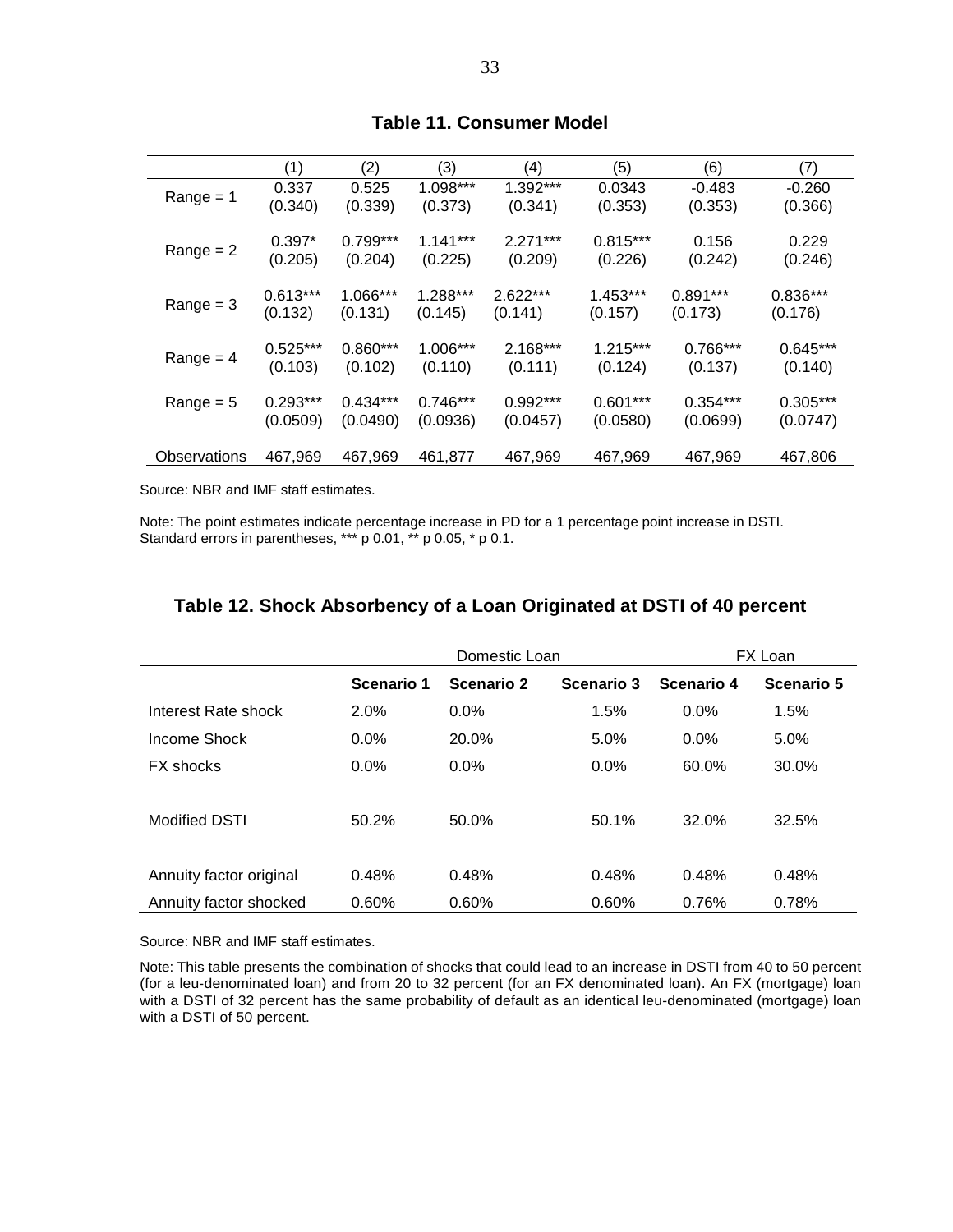|                  |        |        | Total    | <b>Domestic Currency</b> |        |          |          | <b>FX</b> |          |          |  |
|------------------|--------|--------|----------|--------------------------|--------|----------|----------|-----------|----------|----------|--|
|                  |        | Actual | w/ limit | % change                 | Actual | w/ limit | % change | Actual    | w/ limit | % change |  |
| Range 1          | Mean   | 0.32%  | 0.32%    | 2.2%                     | 0.23%  | 0.23%    | 0.0%     | 0.39%     | 0.41%    | 3.5%     |  |
| DSTI < 30        | Median | 0.19%  | 0.20%    | 3.2%                     | 0.13%  | 0.13%    | 0.0%     | 0.22%     | 0.23%    | 4.0%     |  |
| Range 2<br>DSTI: | Mean   | 0.35%  | 0.37%    | 7.4%                     | 0.24%  | 0.24%    | 0.8%     | 0.46%     | 0.51%    | 11.2%    |  |
| [30, 50)         | Median | 0.19%  | 0.21%    | 8.8%                     | 0.13%  | 0.13%    | 1.0%     | 0.25%     | 0.28%    | 11.3%    |  |
| Range 3<br>DSTI: | Mean   | 0.90%  | 0.48%    | $-46.5%$                 | 0.57%  | 0.28%    | $-50.6%$ | 1.20%     | 0.67%    | $-44.7%$ |  |
| [50, 90)         | Median | 0.49%  | 0.26%    | $-46.2%$                 | 0.31%  | 0.15%    | $-50.9%$ | 0.65%     | 0.35%    | $-45.6%$ |  |
| Range 4<br>DSTI: | Mean   | 1.51%  | 0.63%    | $-58.1%$                 | 0.95%  | 0.36%    | $-61.5%$ | 1.88%     | 0.81%    | $-56.9%$ |  |
| [90, 120)        | Median | 0.91%  | 0.37%    | $-59.3%$                 | 0.55%  | 0.20%    | $-62.9%$ | 1.26%     | 0.54%    | $-57.0%$ |  |
| Range 5          | Mean   | 2.10%  | 0.92%    | $-56.2%$                 | 1.37%  | 0.54%    | $-60.5%$ | 2.54%     | 1.15%    | $-54.8%$ |  |
| DSTI>120         | Median | 1.50%  | 0.72%    | $-52.1%$                 | 1.09%  | 0.47%    | $-56.7%$ | 1.90%     | 1.00%    | -47.3%   |  |
| Total            |        | 0.50%  | 0.39%    | $-22.6%$                 | 0.33%  | 0.25%    | $-23.3%$ | 0.67%     | 0.52%    | $-22.3%$ |  |
|                  |        | 0.25%  | 0.22%    | $-12.0%$                 | 0.18%  | 0.14%    | $-23.0%$ | 0.35%     | 0.28%    | -20.3%   |  |

# **Table 13. Impact on Mortgage PD's, by DSTI**

Source: NBR and IMF staff estimates.

Note: The table presents counterfactual mortgage PDs, had leu-denominated (FX denominated) mortgage loans been limited to a 40 (20) percent DSTI limit. The counterfactual PDs were derived from our preferred specification presented in Table (4). The average PDs in the sample were calibrated to the means observed as of June 2017. The impact is presented for each DSTI range and split by currency.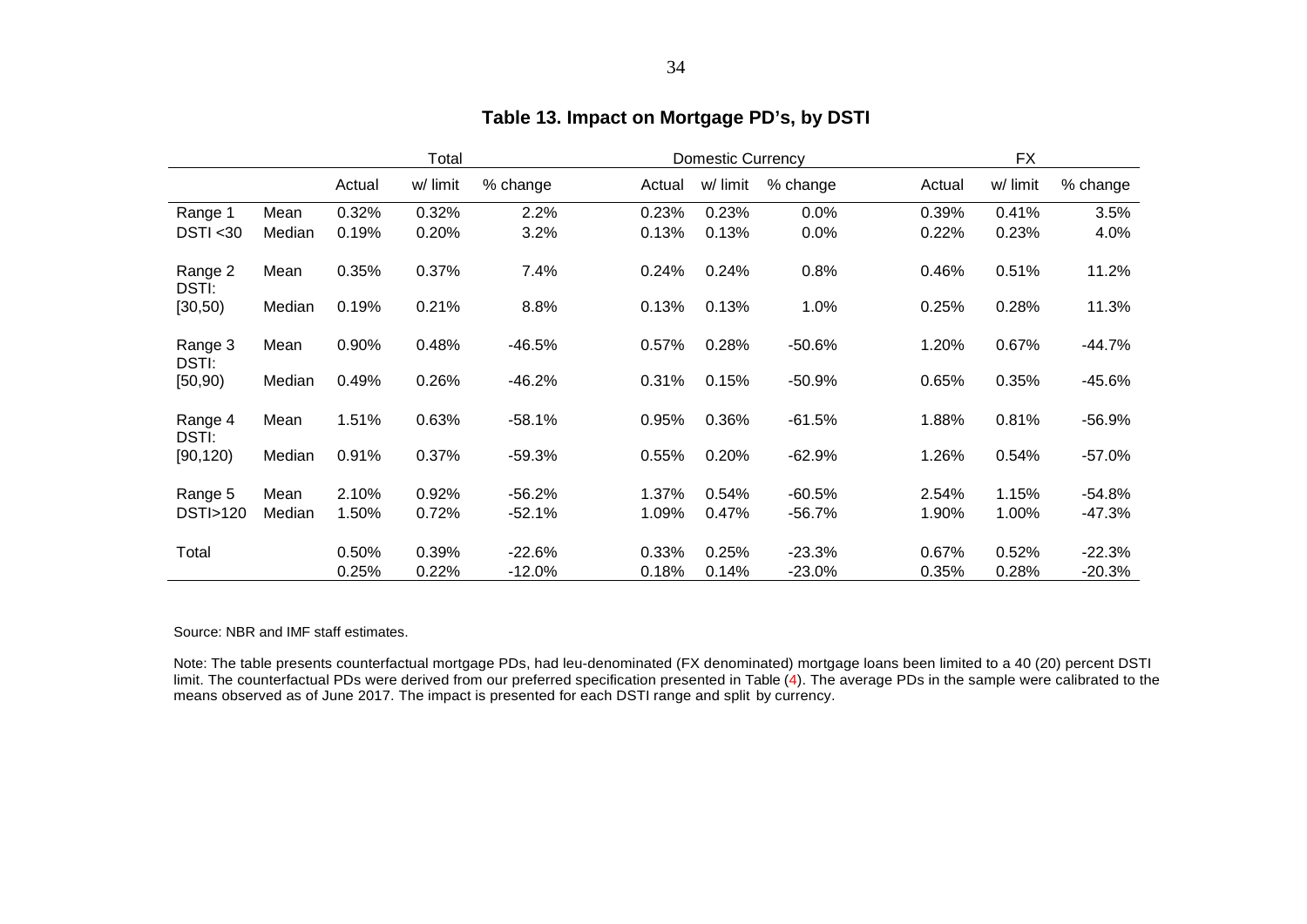|                 |        |        | Total    | <b>Domestic Currency</b> |        |          |          | <b>FX</b> |          |          |
|-----------------|--------|--------|----------|--------------------------|--------|----------|----------|-----------|----------|----------|
| Income Category |        | Actual | w/ limit | % change                 | Actual | w/ limit | % change | Actual    | w/ limit | % change |
| Below average   | Mean   | 0.70%  | 0.44%    | $-36.7%$                 | 0.42%  | 0.27%    | $-35.1%$ | 1.02%     | 0.64%    | $-37.5%$ |
|                 | Median | 0.36%  | 0.24%    | $-32.3%$                 | 0.24%  | 0.15%    | $-37.8%$ | 0.54%     | 0.34%    | -36.4%   |
| [average,       |        |        |          |                          |        |          |          |           |          |          |
| 2*average]      | Mean   | 0.42%  | 0.36%    | $-14.7%$                 | 0.29%  | 0.24%    | $-17.0%$ | 0.57%     | 0.49%    | $-13.5%$ |
|                 | Median | 0.21%  | 0.20%    | $-4.1%$                  | 0.14%  | 0.13%    | $-3.7%$  | 0.25%     | 0.26%    | 1.9%     |
| Above 2*average | Mean   | 0.39%  | 0.36%    | $-6.3%$                  | 0.27%  | 0.24%    | $-8.6%$  | 0.47%     | 0.45%    | $-5.3%$  |
|                 | Median | 0.22%  | 0.23%    | 2.3%                     | 0.18%  | 0.16%    | $-9.4%$  | 0.25%     | 0.25%    | 2.6%     |
|                 |        |        |          |                          |        |          |          |           |          |          |
| Total           | Mean   | 0.50%  | 0.39%    | $-22.6%$                 | 0.33%  | 0.25%    | $-23.3%$ | 0.67%     | 0.52%    | $-22.3%$ |
|                 | Median | 0.25%  | 0.22%    | $-12.0%$                 | 0.18%  | 0.14%    | $-23.0%$ | 0.35%     | 0.28%    | $-20.3%$ |

# **Table 14. Impact on Mortgage PD's, by Income.**

Source: NBR and IMF staff estimates.

Note: The table presents counterfactual mortgage PDs, had leu-denominated (FX denominated) mortgage loans been limited to a 40 (20) percent DSTI. The counterfactual PDs were derived from our preferred specification presented in Table (4). The average PDs in the sample were calibrated to the means observed as of June 2017. The impact is presented for each income group and split by currency.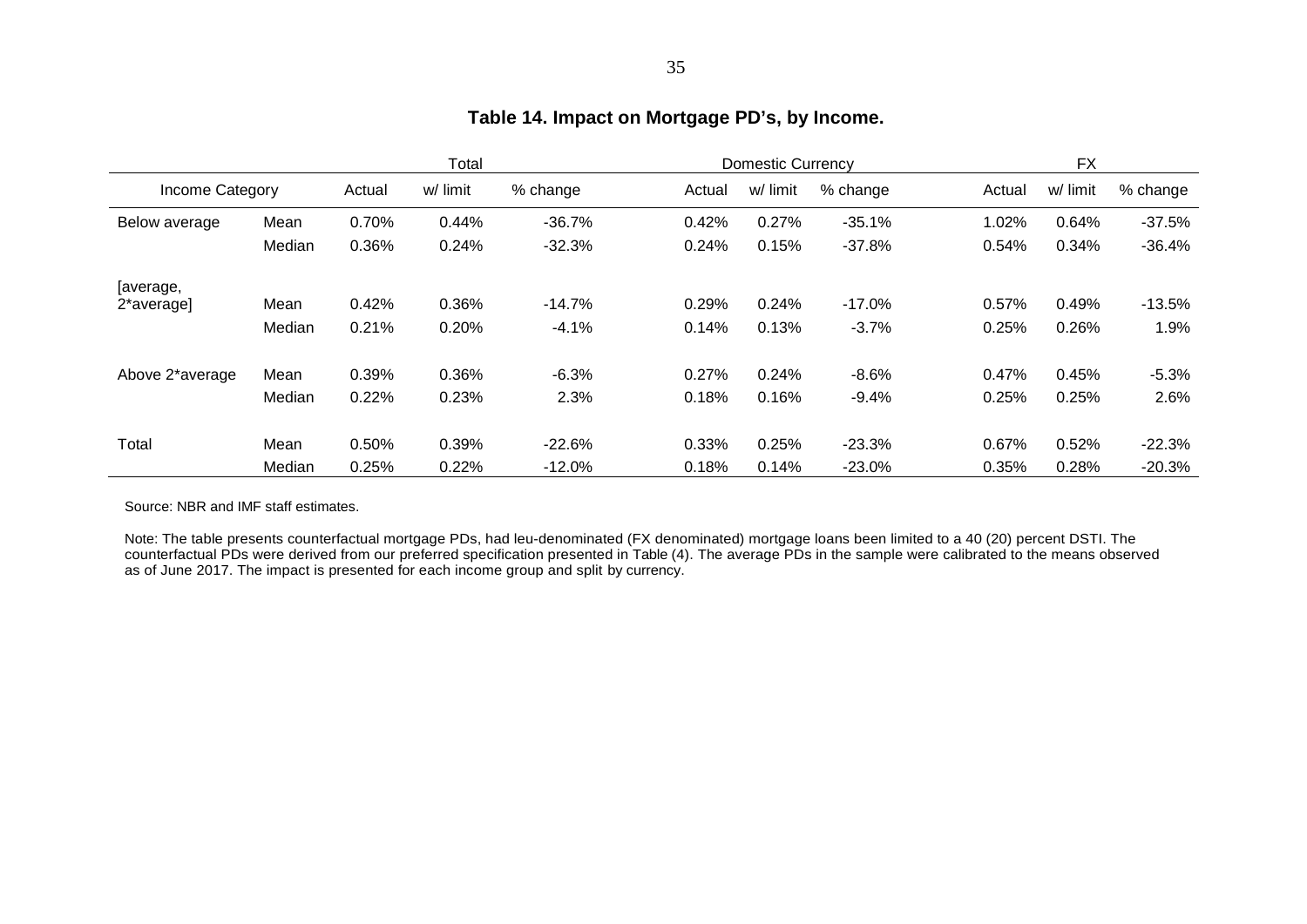|                    | Total  |          |          |        | <b>Domestic Currency</b> |          | <b>FX</b> |          |          |
|--------------------|--------|----------|----------|--------|--------------------------|----------|-----------|----------|----------|
|                    | Actual | w/ limit | % change | Actual | w/ limit                 | % change | Actual    | w/ limit | % change |
| Range 1            | 15.5   | 14.8     | $-5%$    | 7.4    | 7.4                      | 0%       | 8.0       | 7.3      | $-9%$    |
| DSTI < 30          |        |          |          |        |                          |          |           |          |          |
| Range <sub>2</sub> | 10.2   | 7.7      | $-25%$   | 5.3    | 5.1                      | $-4%$    | 4.9       | 2.6      | $-47%$   |
| DSTI: [30,50)      |        |          |          |        |                          |          |           |          |          |
| Range 3            | 5.2    | 2.5      | $-53%$   | 2.5    | 1.6                      | $-36%$   | 2.7       | 0.9      | $-68%$   |
| DSTI: [50,90)      |        |          |          |        |                          |          |           |          |          |
| Range 4            | 0.9    | 0.3      | $-72%$   | 0.4    | 0.2                      | $-60%$   | 0.6       | 0.1      | $-80%$   |
| DSTI: [90,120)     |        |          |          |        |                          |          |           |          |          |
| Range 5            | 0.9    | 0.1      | $-84%$   | 0.3    | 0.1                      | $-76%$   | 0.5       | 0.1      | $-88%$   |
| <b>DSTI&gt;120</b> |        |          |          |        |                          |          |           |          |          |
| Total              | 32.7   | 25.3     | $-23%$   | 16.0   | 14.4                     | $-10%$   | 16.7      | 10.9     | $-35%$   |

# **Table 15. Impact on Mortgage Volumes, by DSTI**

Source: NBR and IMF staff estimates.

Note: The table presents counterfactual mortgage PDs, had leu-denominated (FX denominated) mortgage loans been limited to a 40 (20) percent DSTI. The counterfactual PDs were derived from our preferred specification presented in Table (4). The average PDs in the sample were calibrated to the means observed as of June 2017. The impact is presented for each income group and split by currency.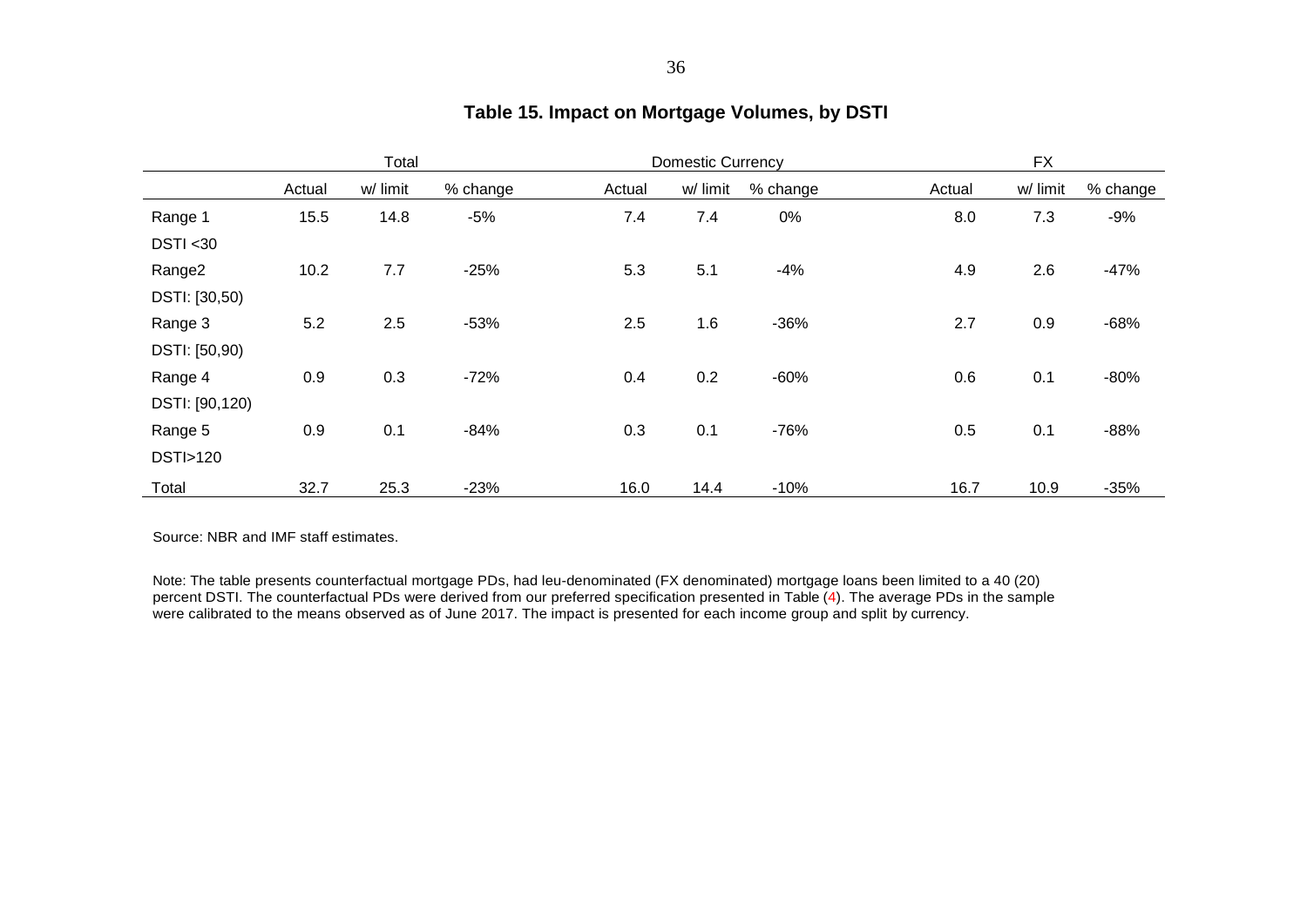|                      |        |          |          | ິ      |                          |          |        |          |          |  |
|----------------------|--------|----------|----------|--------|--------------------------|----------|--------|----------|----------|--|
|                      | Total  |          |          |        | <b>Domestic Currency</b> |          |        | FX       |          |  |
|                      | Actual | w/ limit | % change | Actual | w/ limit                 | % change | Actual | w/ limit | % change |  |
| Below average        | 10.4   | 6.5      | $-38%$   | 5.5    | 4.4                      | $-20%$   | 4.9    | 2.1      | $-57%$   |  |
| [average, 2*average] | 12.6   | 10.1     | $-20%$   | 6.4    | 6.0                      | -6%      | 6.2    | 4.1      | $-34%$   |  |
| Above 2*average      | 9.7    | 8.7      | $-10%$   | 4.19   | 4.0                      | $-3%$    | 5.6    | 4.7      | $-15%$   |  |
| Total                | 32.7   | 25.3     | $-23%$   | 16.0   | 14.4                     | $-10%$   | 16.7   | 10.9     | $-35%$   |  |

# **Table 16. Impact on Mortgage Volumes, by Income**

Source: NBR and IMF staff estimates.

Note: The table presents counterfactual mortgage PDs, had leu-denominated (FX denominated) mortgage loans been limited to a 40 (20) percent DSTI. The counterfactual PDs were derived from our preferred specification presented in Table (4). The average PDs in the sample were calibrated to the means observed as of June 2017. The impact is presented for each income group and split by currency.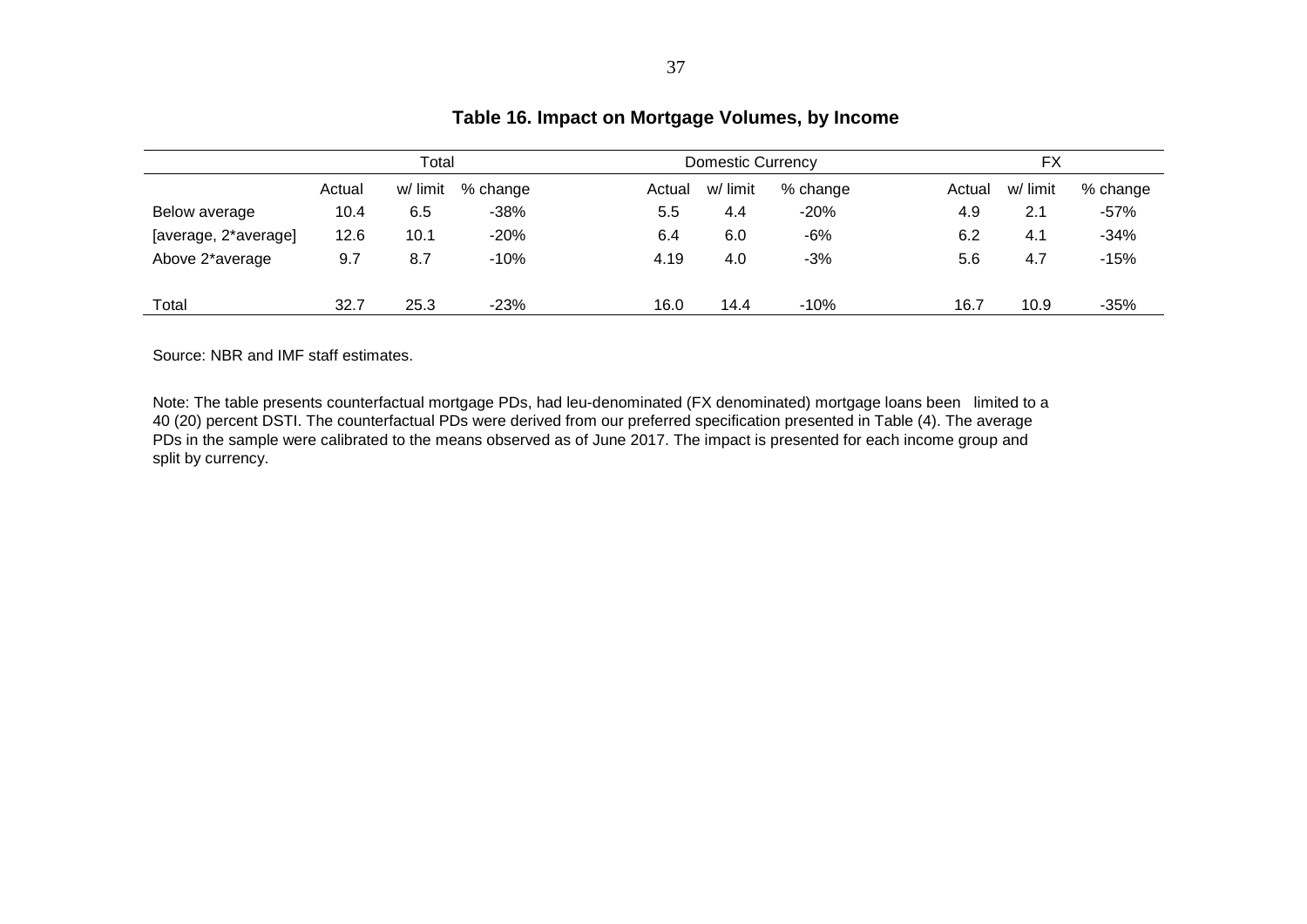# Figure 1. Household Credit Trends



 *Credit flows to households have risen significantly.*

*…and credit growth has reached double digits for mortgages.*



Source: NBR and IMF staff estimates.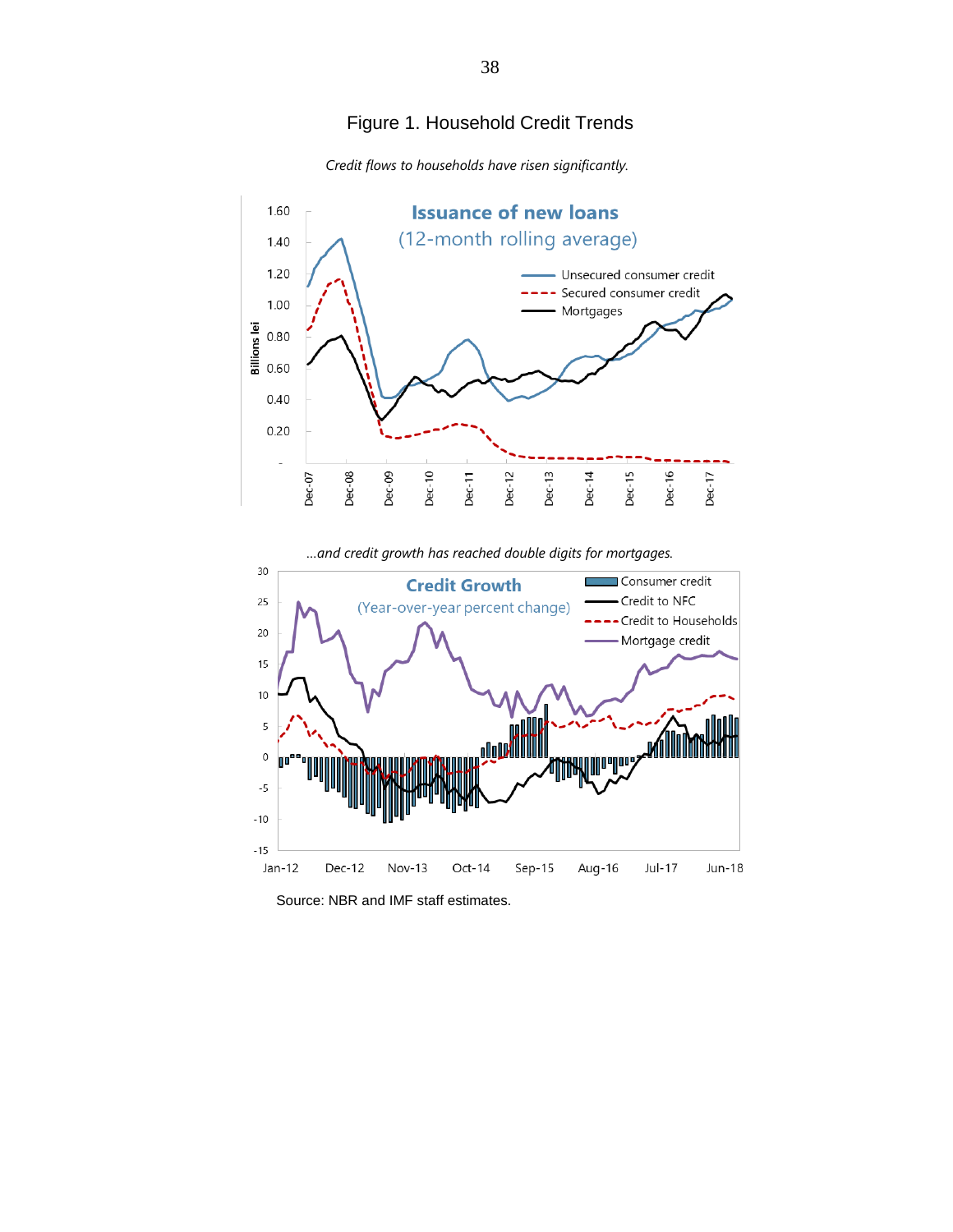

# Figure 2. Mortgage Borrower Characteristic

*PDs much higher for mortgages originated before The crisis… … and rise with borrower age*





Source: NBR and IMF staff estimates.





#### 39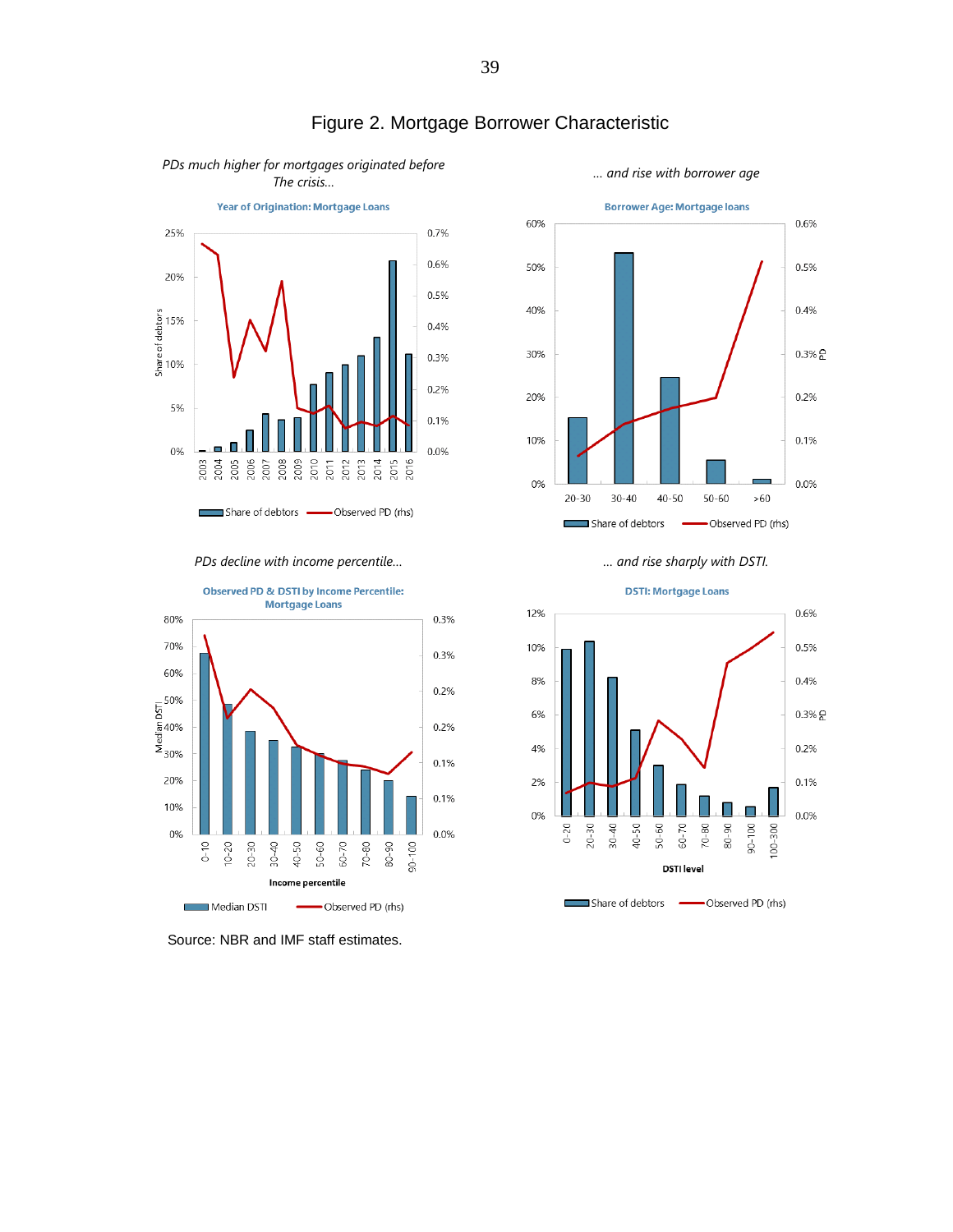

*Year of origin less important for consumer loans, as* 

# Figure 3. Consumer Loan Borrower Characteristic

*maturities are lower than mortgages… Average consumer loan borrower is much older…*

#### **Borrower Age: Consumer Loans**



*Impact of Income on PDs starker for consumer loans Most consumer loans carry low DSTIs*



Source: NBR and IMF staff estimates.



**DSTI: Consumer Loans**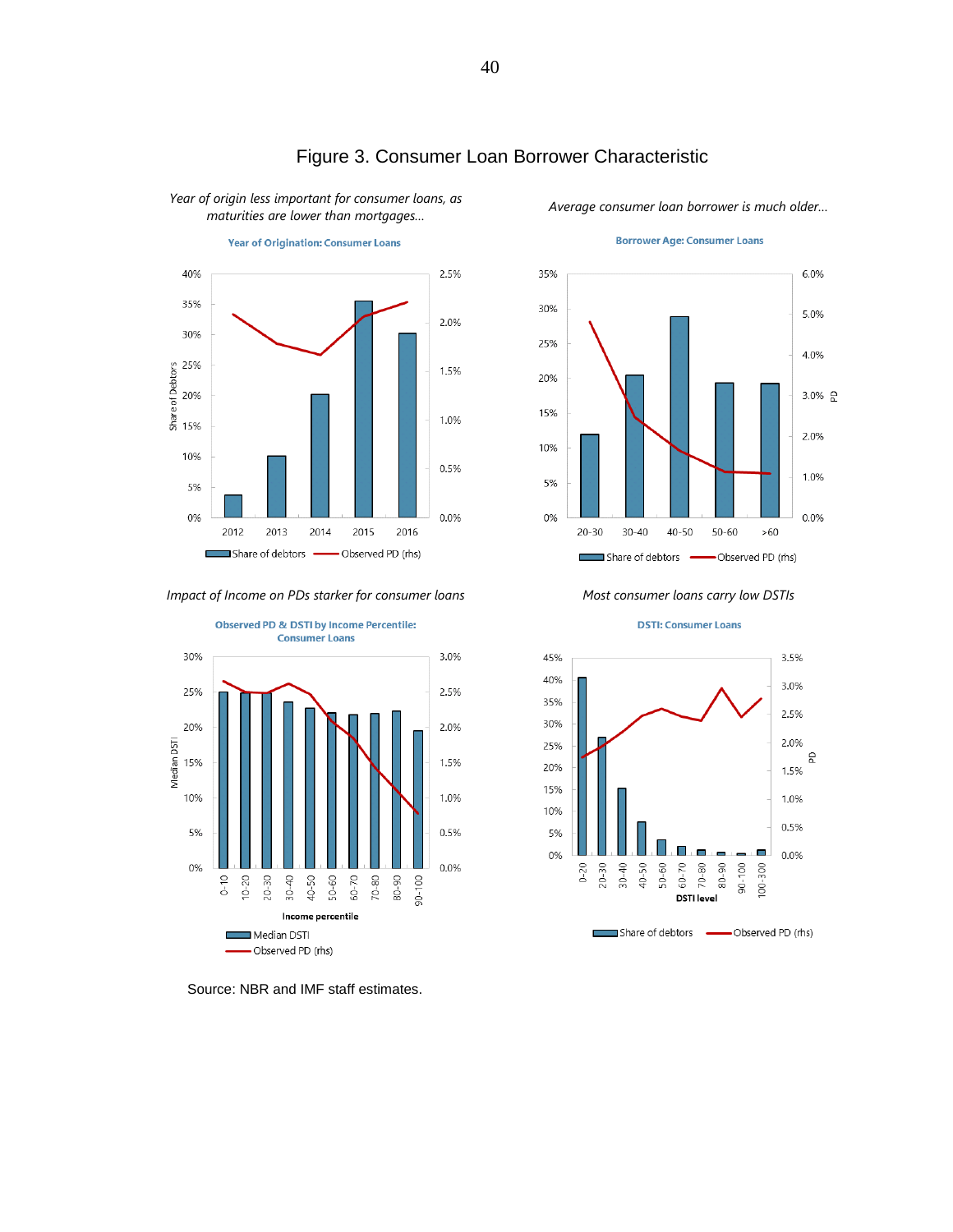

Figure 4. Marginal Impact of DSTI on Probability of Default (PD): Mortgages

Source: NBR and IMF staff estimates.

Note: The point estimates indicate percentage increase in PD for a 10-percentage point increase in DSTI in the specified range. The bars indicate a 95 percent confidence interval.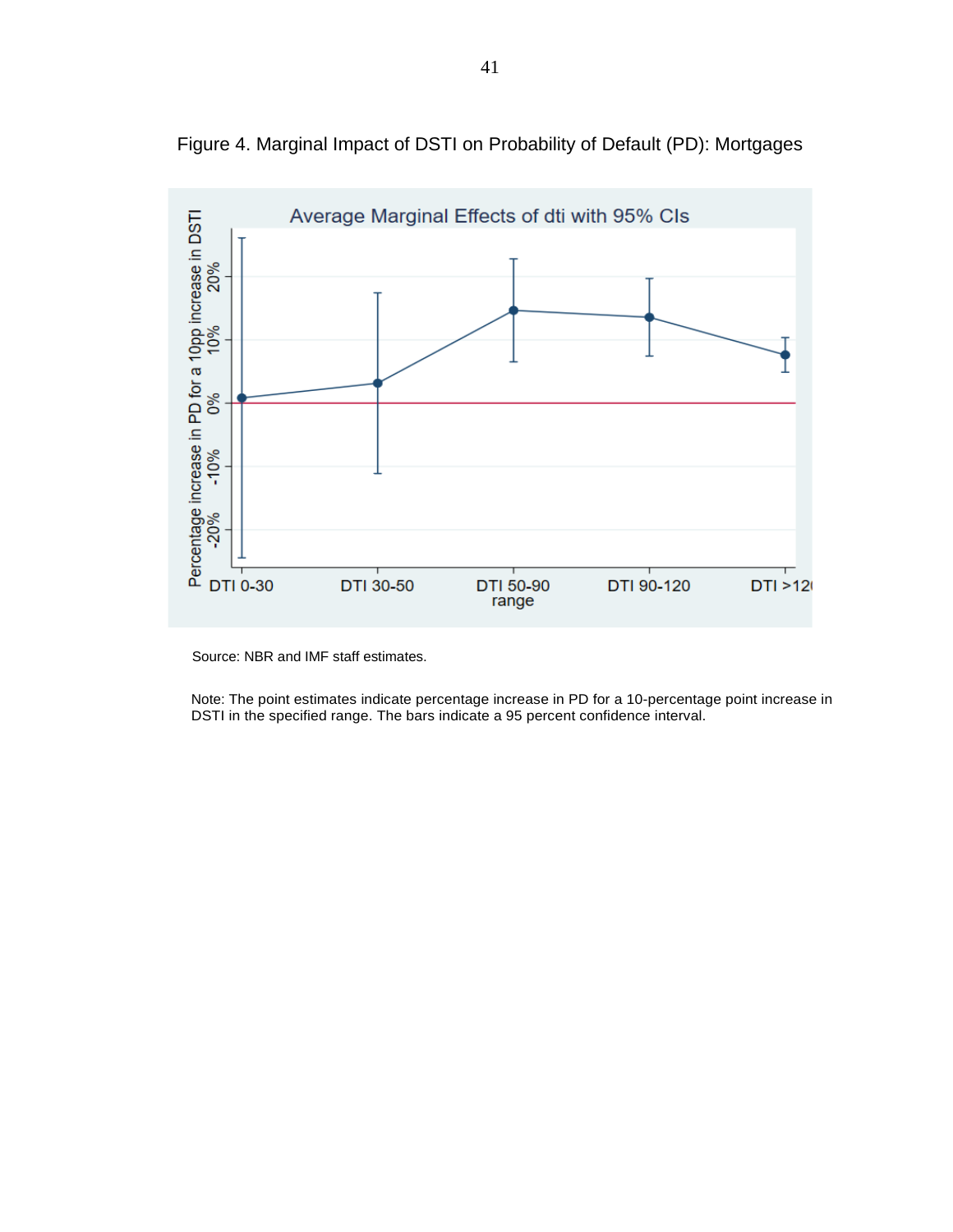

Figure 5. Marginal Impact of DSTI on Probability of Default (PD): Consumer Loans

Source: NBR and IMF staff estimates.

Note: The point estimates indicate percentage increase in PD for a 10-percentage point increase in DSTI in the specified range. The bars indicate a 95 percent confidence interval.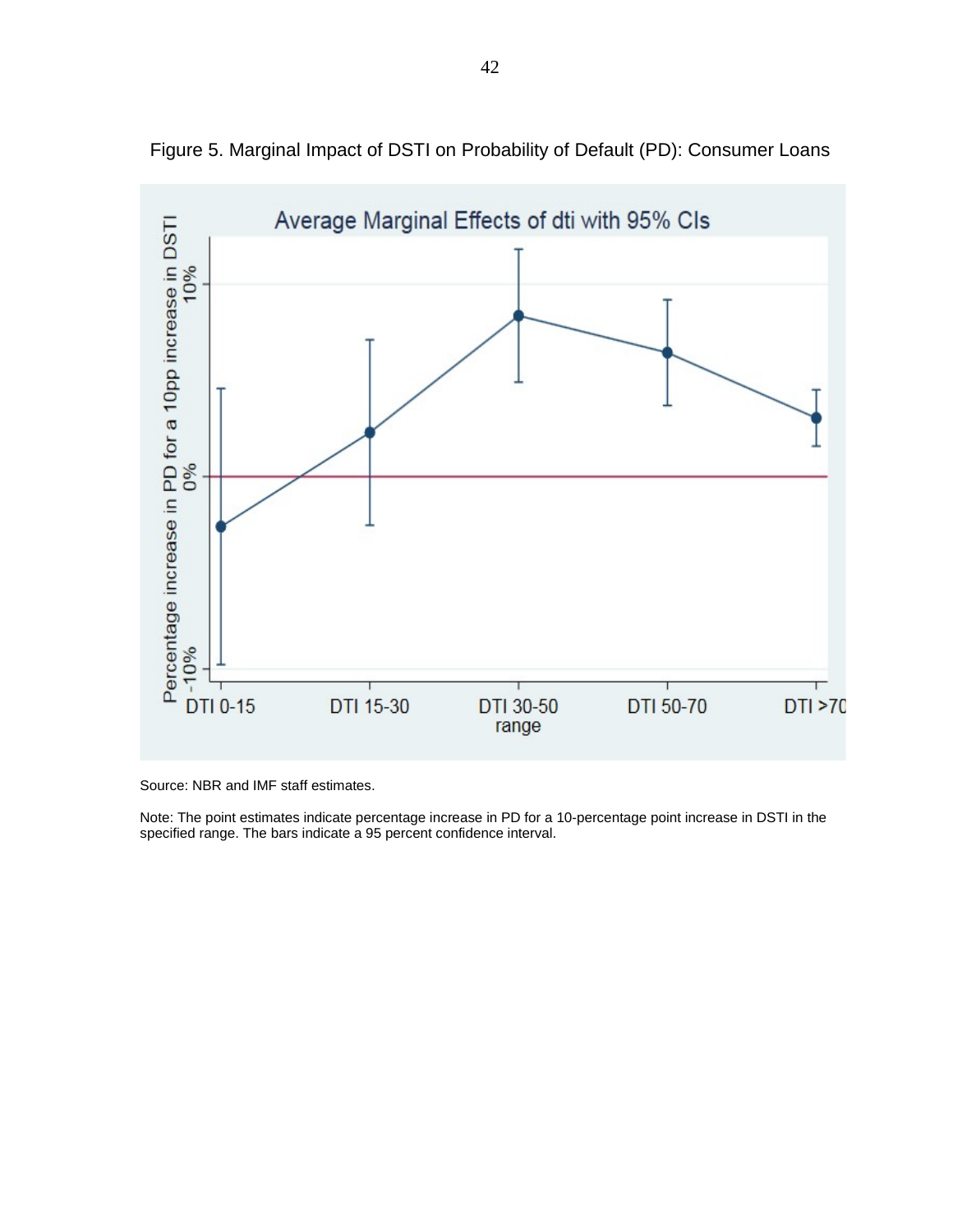#### **REFERENCES**

Abdul, A., G. Dell'Ariccia, and G. Li, 2011, "Creditless Recoveries," *IMF Working Papers*, Vol. 11, No. 58, March.

Acharya, V. V., M. P. Richardson et al, 2009, Restoring Financial Stability: How to Repair a Failed System, Vol. 542: John Wiley & Sons.

Akinci, O. and J. Olmstead-Rumsey, 2015, How Effective are Macroprudential Policies? An Empirical Investigation, *International Finance Discussion Papers* 1136, Board of Governors of the Federal Reserve System (U.S.).

Alam, Z., A. Alter, J. Eisemann, G. Gelos, H. Kang, M. Narita, E. Nier, and N. Wang, 2019, "Digging Deeper—Evidence on the Effect of Macroprudential Policies from a New Database," *IMF Working Paper* 19/66.

Balás, T., A. Banai, and Z. Hosszú, 2015, "Modelling Probability of Default and Optimal PTI Level by Using a Household Survey," *Acta Oeconomica*, Vol. 65, No. 2, pp. 183–209, June.

Claessens, S., S. R. Ghosh, and R. Mihet. 2013. "Macro-Prudential Policies to Mitigate Financial System Vulnerabilities," *Journal of International Money and Finance*, Vol. 39, pp. 153–185.

Claessens, S., M. A. Kose, and M. E. Terrones, 2009, "What Happens During Recessions, Crunches and Busts?" *Economic Policy*, Vol. 24, No. 60, pp. 653–700.

Committee on the Global Financial System, 2016, "Experiences with the Ex-Ante Appraisal of Macroprudential Instruments," Technical Report.

D'Alessio, G. and S. Iezzi, 2013, Household Over-Indebtedness: Definition and Measurement with Italian Data, February 22, 2013, *Bank of Italy Occasional Paper,* No. 149.

Epure, M., I. Mihai, C. Minoiu, and J. Peydro. 2017, "House- hold Credit, Global Financial Cycle, and Macroprudential Policies: Credit Register Evidence from an Emerging Country," *Working Papers* 1006, Barcelona Graduate School of Economics.

European Systemic Risk Board, 2018, "National Measures of Macroprudential Interest in the EU/EEA," *Technical Report.*

Fuster, A. and B. Zafar, 2014, "The Sensitivity of Housing Demand to Financing Conditions: Evidence from a Survey," *Staff Reports* 702, Federal Reserve Bank of New York.

Gambacorta, L. and A. Murcia, 2017, "The Impact of Macroprudential Policies and their Interaction with Monetary Policy: An Empirical Analysis Using Credit Registry Data," *BIS Working Papers* 636, Bank for International Settlements.

Gross, M. and J. Poblacion, 2017, "Assessing the Efficacy of Borrower-Based Macroprudential Policy Using an Integrated Micro-Macro Model for European Households," *Economic Modelling,* Vol. 61, pp. 510–528.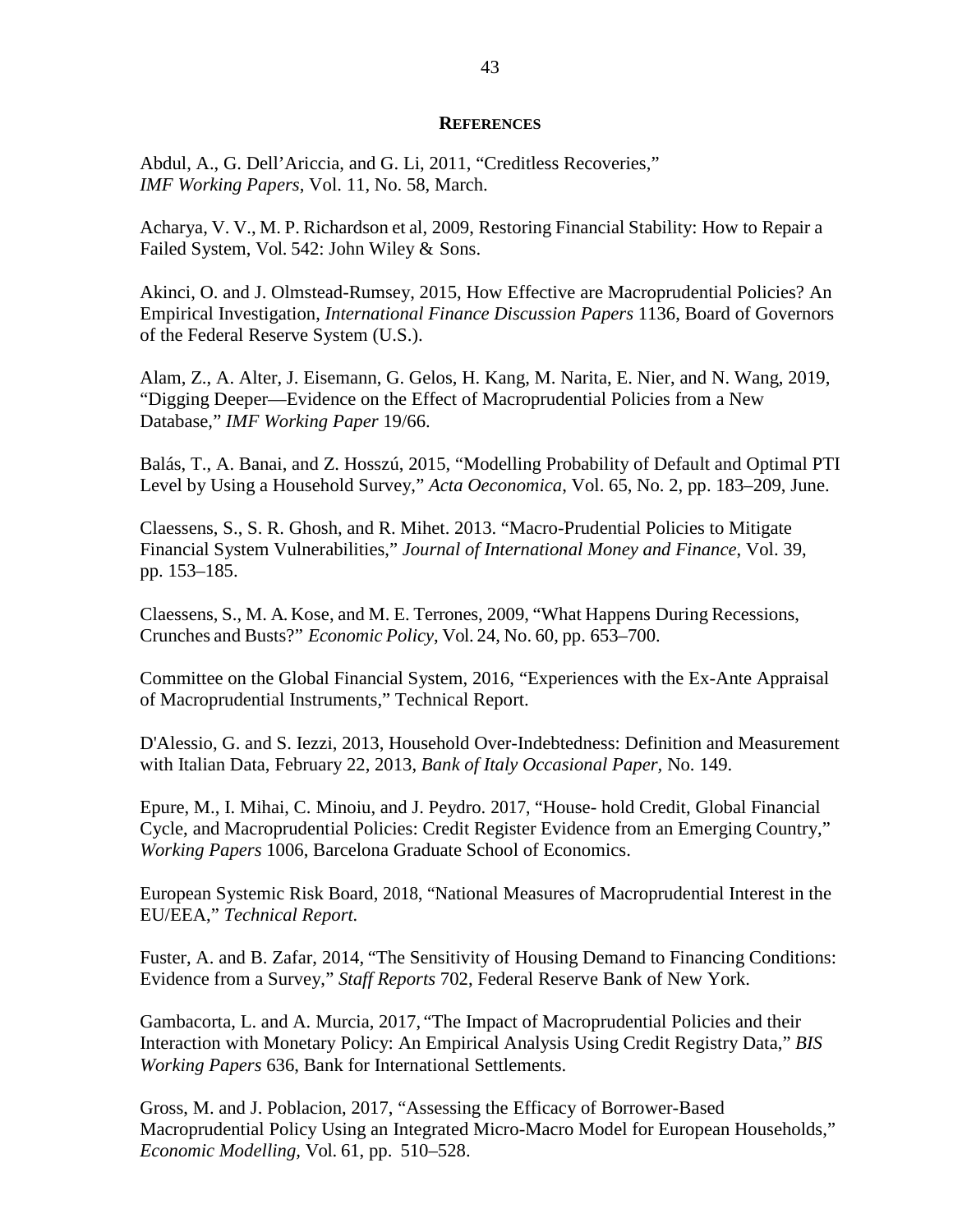Igan, D. and H. Kang, 2011, "Do Loan-to-Value and Debt-to-Income Limits Work? Evidence from Korea," *IMF Working Papers,* Vol. 11, March.

International Monetary Fund, 2014, "Staff Guidance Note on Macroprudential Policy," *IMF Policy Paper,* November.

Jimenez, G., S. Ongena, J. P., and J. Saurina, 2017, "Macro-prudential Policy, Countercyclical Bank Capital Buffers, and Credit Supply: Evidence from the Spanish Dynamic Provisioning Experiments," *Journal ofPolitical Economy,* Vol. 125, No. 6. pp. 2126–2177.

Jordà, O., M. Schularick, and A. M. Taylor, 2016, "The Great Mortgaging: Housing Finance, Crises and Business Cycles," Economic Policy, Vol. 31, No. 85, pp. 107–152.

Kelly, R., T. O'Malley, and C. O'Toole, 2015, "Designing Macroprudential Policy in Mortgage Lending: Do First Time Buyers DefaultLess?" Research Technical Papers 02/RT/15, Central Bank of Ireland.

King, G. and L. Zeng, 2001, "Logistic Regression in Rare Events Data," *Political Analysis*, Vol. 9, No. 2.

Kukk, M, 2016, "What are the Triggers for Arrears on Debt? Evidence from Quarterly Panel Data," *Bank of Estonia Working Papers,* WP2016–9, Bank of Estonia.

Kuttner, K. N. and I. Shim, 2016, "Can Non-Interest Rate Policies Stabilize Housing Markets? Evidence from a Panel of 57 Economies," *Journal of Financial Stability,* Vol. 26, pp. 31–44.

Maddaloni, A. and J. L. Peydro, 2011, "Bank Risk-Taking, Securitization, Supervision, and low Interest Rates: Evidence from the Euro-Area and the U.S. Lending Standards," *The Review of Financial Studies,* Vol. 24, No. 6.

May, O. and M. Tudela, 2005, "When is Mortgage Indebtedness a Financial Burden to British Households? A Dynamic Probit Approach," *Bank ofEngland Working Papers 277,* Bank of England.

McCarthy, Y., 2014, "Disentangling the Mortgage Arrears Crisis: The Role of theLabour Market, Income Volatility and Housing Equity," *Research Technical Papers*. Central Bank of Ireland.

Mian, A. and A. Sufi, 2009, "The Consequences of Mortgage Credit Expansion: Evidence from the U.S. Mortgage Default Crisis," *The Quarterly Journal of Economics,* Vol. 124, No. 4, pp. 1449–1496.

Neagu, F., L. Tatarici, and I. Mihai, 2015, "Implementing Loan- to-Value and Debt Service-To-Income Measures: A Decade of Romanian Experience," Occasional Papers 15, National Bank of Romania.

Reinhart, C. M. and K. S. Rogoff, 2009, "The Aftermath of Financial Crises," *American Economic Review*, Vol. 99, No. 2, pp. 466–72.